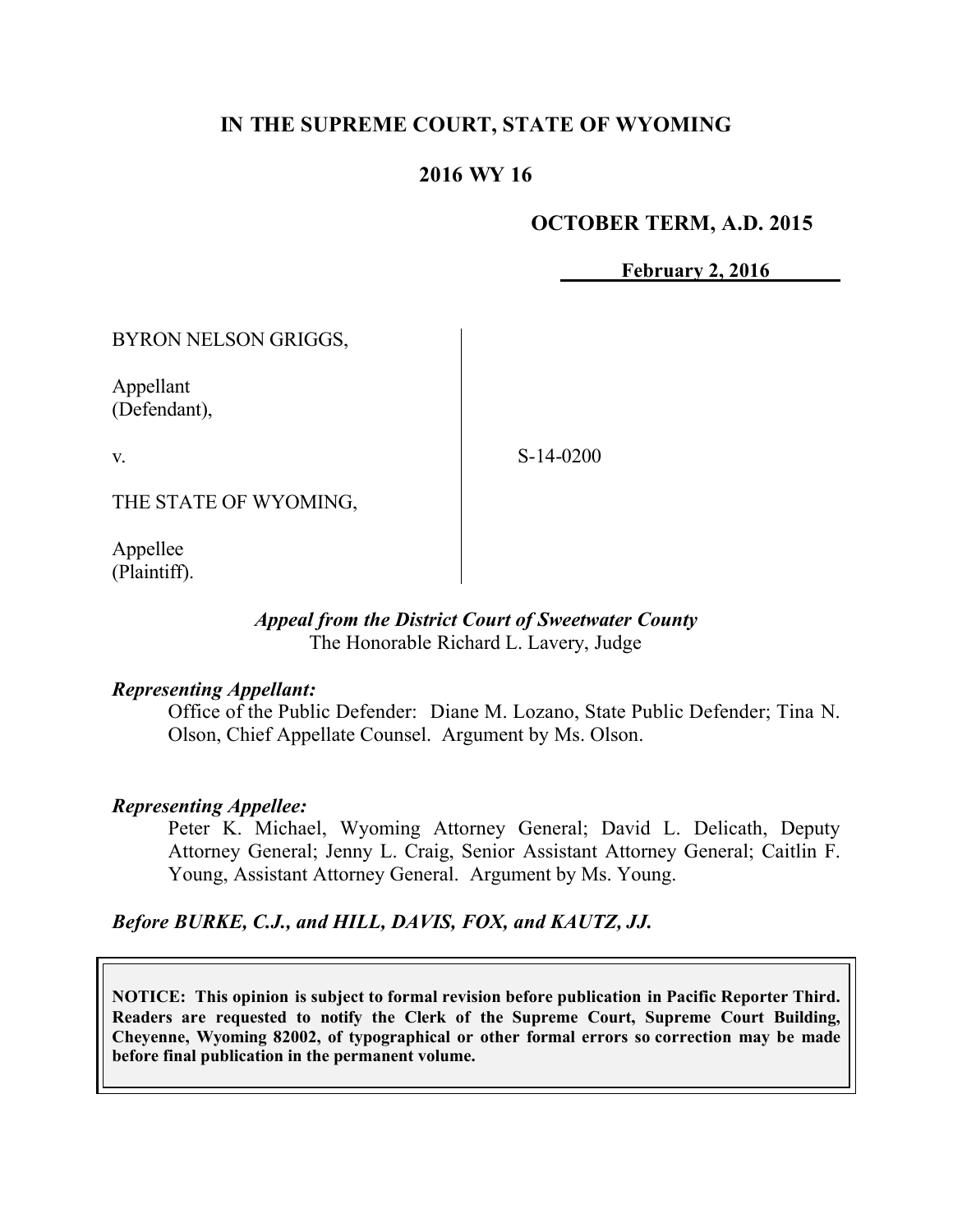## **KAUTZ, Justice.**

[¶1] A jury found Byron Nelson Griggs guilty of four counts of first degree sexual abuse involving two minors, and the district court sentenced him to life in prison without the possibility of parole because he had previously been convicted of a similar offense. On appeal, Mr. Griggs asserts the district court erred by rejecting his ineffective assistance of counsel claim, determining the child witnesses were competent to testify, admitting hearsay testimony from various witnesses, denying his request for a continuance, and admitting evidence under W.R.E. 404(b). He also claims his constitutional right to a speedy trial was violated.

[¶2] In most respects, the district court's rulings were correct. The district court did err in allowing the admission of some of the hearsay testimony at trial; however, the errors were harmless under the circumstances of this case. Consequently, we affirm.

#### **ISSUES**

[¶3] Mr. Griggs presents the following issues on appeal, which we rephrase and reorganize for a more efficient resolution:

- I. Did the trial court err in finding the children competent to testify?
- II. Did the Office of the State Public Defender, including trial counsel, provide ineffective assistance of counsel to Mr. Griggs because no expert witness was called to testify regarding the competency and alleged taint of the child witnesses?
- III. Was Mr. Griggs denied his constitutional right to a speedy trial?
- IV. Did the trial court abuse its discretion in denying Mr. Griggs' last motion for a continuance?
- V. Did the trial court err in admitting hearsay testimony regarding the children's statements?
- VI. Did the trial court err in allowing admission of evidence under W.R.E. 404(b) because the evidence was more prejudicial than probative?

The State presents the same issues, although they are phrased in greater detail.

## **FACTS**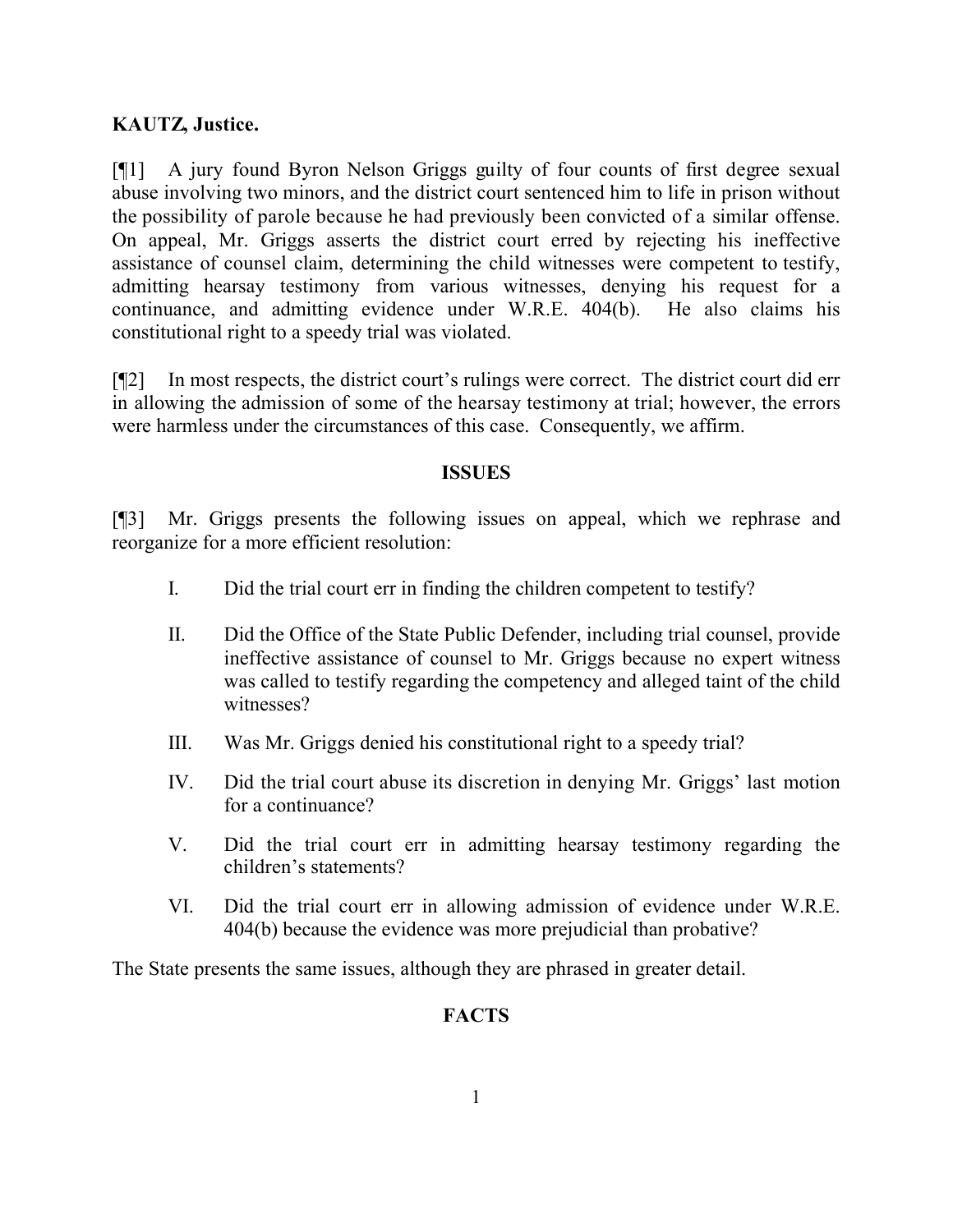[¶4] In January 2012, the Department of Family Services (DFS) took RM's three children (sisters CM and SM and brother JM) into custody on allegations of neglect because their home was filthy and the children had chronic head lice. The children were placed with foster parents, who also had other foster children in their care.

[¶5] The foster family went camping in the summer of 2012, and one of the other foster children complained that CM was asking him to "share" his "pee-pee" with her. Foster mother, TP, questioned CM about her behavior and CM revealed her mother's friend, "Byron," had shared his "pee pee" with her and SM. In separate private conversations, TP asked SM and JM about their relationship with "Byron." SM told TP that she had been sexually abused by him, and JM stated that he had watched "Byron" sexually abuse his sisters.

[¶6] TP reported the conversations to DFS, who investigated the allegations. During the investigation, RM identified "Byron" as Mr. Griggs and stated that she had an extramarital affair with him in 2011. She also revealed that he watched the children while she went to a bar sometime in May or June of 2011. A DFS investigator conducted forensic interviews of CM and JM, and a police detective interviewed SM. The children reported that Mr. Griggs had put his "pee pee" in the girls' "butts" and licked their genitals. At the time of the abuse, SM was four years old, CM was five years old, and JM was seven years old.

[¶7] The State charged Mr. Griggs with four counts of first degree sexual abuse of a minor, under Wyo. Stat. Ann. § 6-2-314(a)(i) (LexisNexis 2015),<sup>1</sup> for inflicting cunnilingus and anal intercourse upon each girl. Because Mr. Griggs had previously been convicted of attempted second degree sexual assault of a minor, he faced sentences of life without the possibility of parole under Wyo. Stat. Ann. § 6-2-306(e) (LexisNexis  $2015$ ).<sup>2</sup>

 $\overline{a}$ 

 $2$  Section 6-2-306(e) states:

<sup>&</sup>lt;sup>1</sup> Section 6-2-314(a)(i) states:

<sup>(</sup>a) An actor commits the crime of sexual abuse of a minor in the first degree if: (i) Being sixteen (16) years of age or older, the actor inflicts sexual intrusion on a victim who is less than thirteen (13) years of age[.]

<sup>(</sup>e) An actor who is convicted of sexual abuse of a minor under W.S. 6-2-314 or 6-2-315 shall be punished by life imprisonment without parole if the actor has one (1) or more previous convictions for a violation of W.S. 6-2-302 through 6-2-304, 6-2-314 or 6-2- 315, or a criminal statute containing the same or similar elements as the crimes defined by W.S. 6-2-302 through 6-2-304, 6-2-314 or 6-2-315, which convictions resulted from charges separately brought and which arose out of separate occurrences in this state or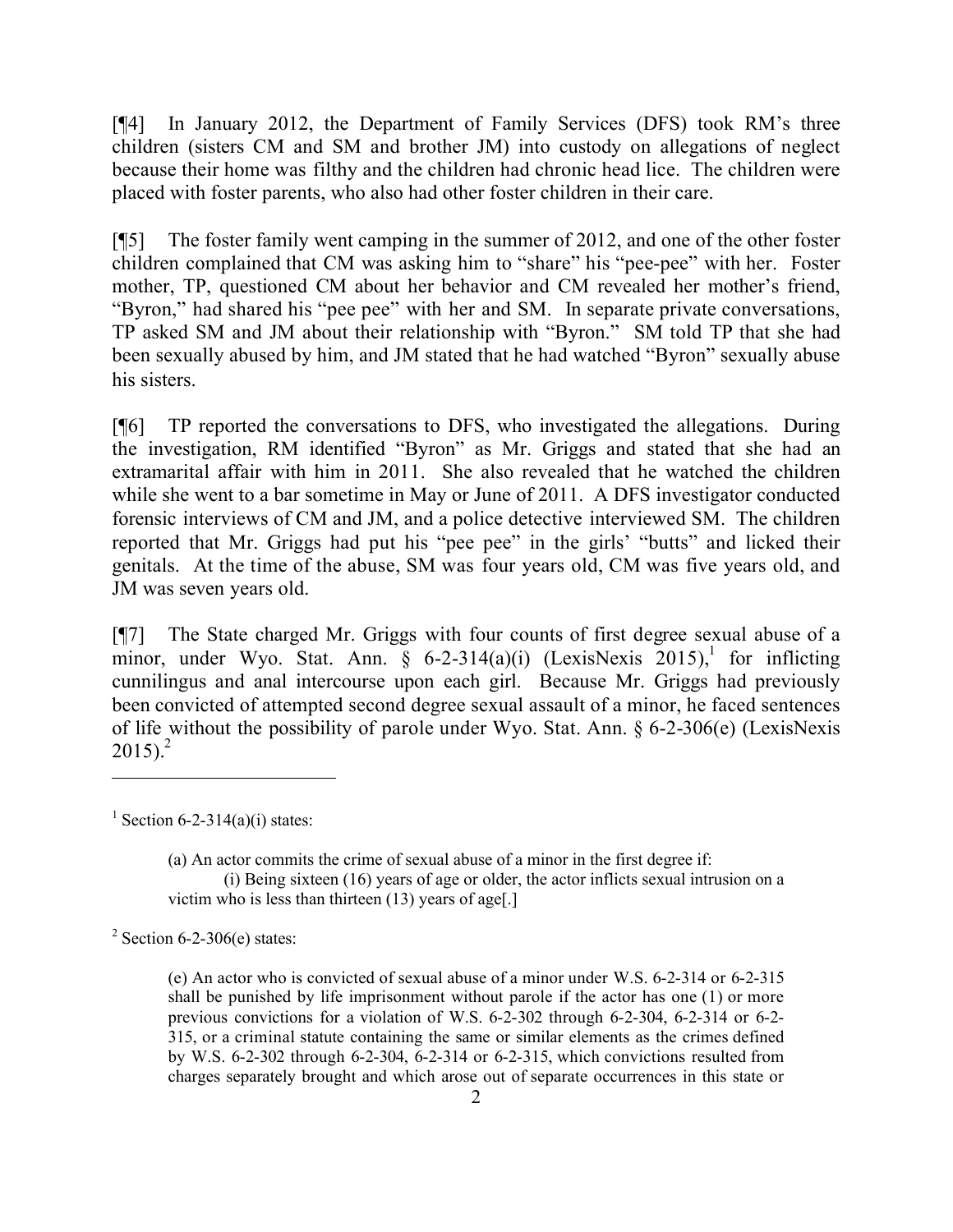[¶8] The case went to trial more than a year after the charges were filed. Several witnesses testified for the State, including CM, JM, RM, TP, a nurse practitioner who specialized in child abuse, and a forensic interviewer. SM was called to testify at trial but was unable to answer any questions about the abuse. An agent from the Department of Criminal Investigation (DCI) testified about the events surrounding Mr. Griggs' prior conviction of attempted second degree sexual assault.

[¶9] The jury found Mr. Griggs guilty of all four counts, and the district court sentenced him to life in prison without the possibility of parole. He filed a timely notice of appeal.

## **DISCUSSION**

#### **I. Competence of Child Witnesses**

[¶10] Prior to trial, Mr. Griggs claimed the children were not competent to testify. He also suggested their memories and testimony had been tainted by improper influences and interview techniques. The district court held two hearings on the competency of the children. The court questioned CM and SM separately at the first hearing and JM at the second hearing. It issued detailed orders applying this Court's precedent regarding competency and declared all three children competent to testify. We will restrict our analysis to the question of the girls' competency because, although Mr. Griggs occasionally refers to JM's mental deficiencies in his brief, he does not present a sufficient argument that JM was not competent to testify. *See Boucher v. State,* 2011 WY 2, ¶ 32, 245 P.3d 342, 357–58 (Wyo. 2011) (refusing to consider "issues that are unaccompanied by cogent argument or citation to pertinent legal authority").

[¶11] W.R.E. 601 provides that "[e]very person is competent to be a witness except as otherwise provided in these rules." However,

> when children are called into the courtroom to testify, we have held that once the child's competency is called into question by either party, it is the duty of the court to make an independent examination of the child to determine competency, and that determination will not be disturbed unless shown to be clearly erroneous.

elsewhere and which convictions were for offenses committed after the actor reached the age of eighteen (18) years of age.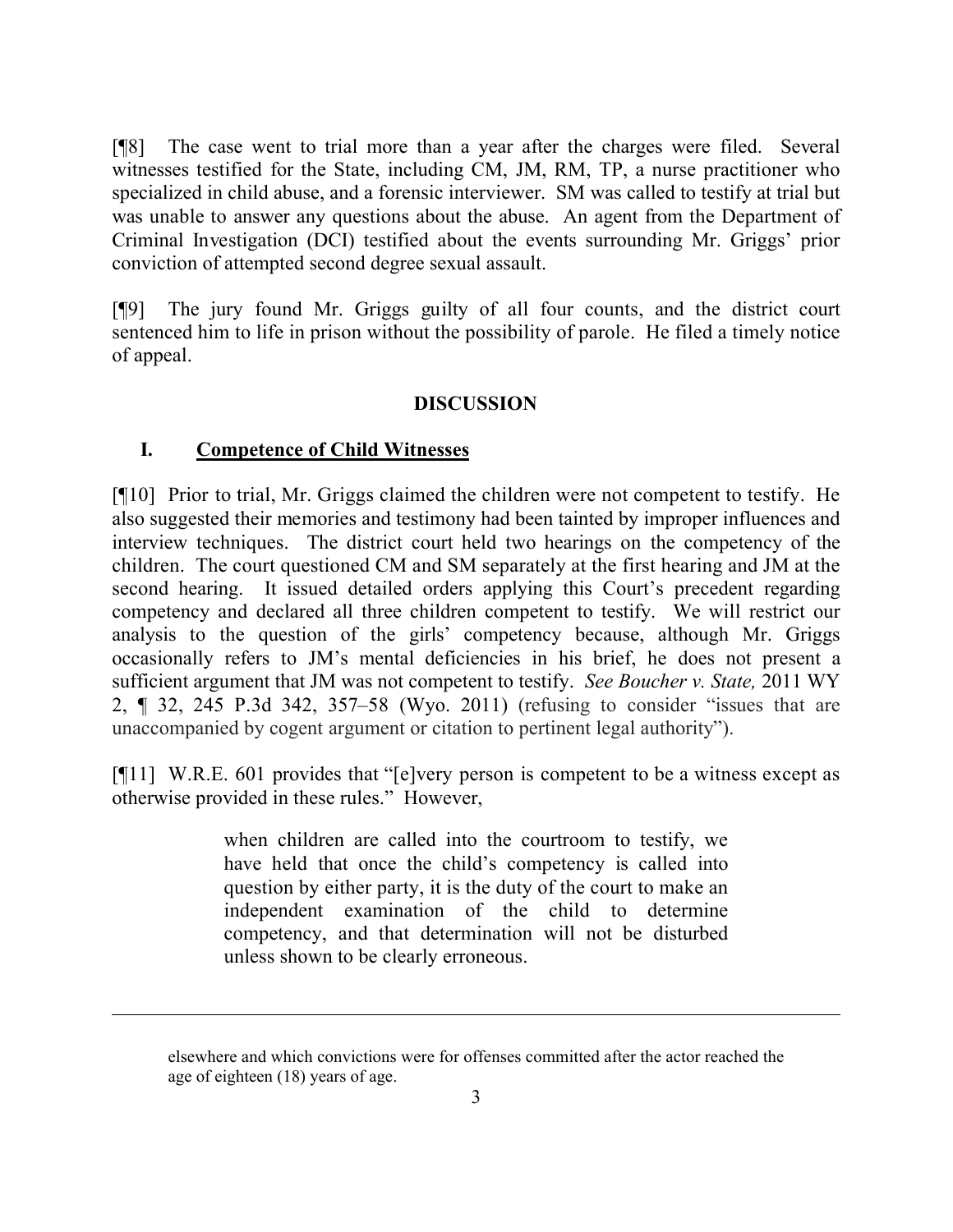*English v. State,* 982 P.2d 139, 145 (Wyo. 1999) (internal citations and emphasis omitted). *See also Mersereau v. State,* 2012 WY 125, ¶ 5, 286 P.3d 97, 103 (Wyo. 2012). The trial court's determination is entitled to significant deference because it "is in a far better position to judge the demeanor, truth, and veracity of the witness[.]" *Gruwell v. State,* 2011 WY 67, ¶ 25, 254 P.3d 223, 231 (Wyo. 2011). In our review,

> "[w]e do not presume to place ourselves in the shoes of the trial court in these cases by reading a cold record. The trial court sees the witness' facial expressions, hears inflections in [his] voice and watches [his] mannerisms during examination. These observations are a vital part of the ultimate ruling on competency."

*Id.*, quoting *Seward v. State,* 2003 WY 116, ¶ 32, 76 P.3d 805, 819 (Wyo. 2003).

[¶12] Rule 601's statement that witnesses are generally competent to testify is "consistent with the modern philosophy that few persons are inherently incapable of testifying in some manner which is potentially useful." *Larsen v. State,* 686 P.2d 583, 585 (Wyo. 1984), citing 3 Louisell and Mueller, Federal Evidence § 250 (1979). In general, a witness is competent to testify if he can "'understand, receive, remember and narrate impressions and is sensifivel to the obligations of the oath taken before testifying.'" *Mersereau,* ¶ 6, 286 P.3d at 104, quoting *Simmers v. State,* 943 P.2d 1189, 1199 (Wyo. 1997). It is a witness's intelligence, not his age, that determines whether he is competent to testify. *Id.,* citing *Baum v. State,* 745 P.2d 877, 879 (Wyo. 1987). It goes without saying that a witness need not be perfect to be competent to testify. *See, e.g.*, *Trujillo v. State,* 880 P.2d 575, 579 (Wyo. 1994) (although ten-year-old child's answers to certain questions were nonsensical, the district court did not err in finding him competent to testify).

[¶13] Wyoming uses a five-part test adopted in *Larsen,* 686 P.2d at 585, to determine a child witness's competence to testify. The district court must determine whether the child has:

> "(1) an understanding of the obligation to speak the truth on the witness stand; (2) the mental capacity at the time of the occurrence concerning which he is to testify, to receive an accurate impression of it; (3) a memory sufficient to retain an independent recollection of the occurrence; (4) the capacity to express in words his memory of the occurrence; and (5) the capacity to understand simple questions about it."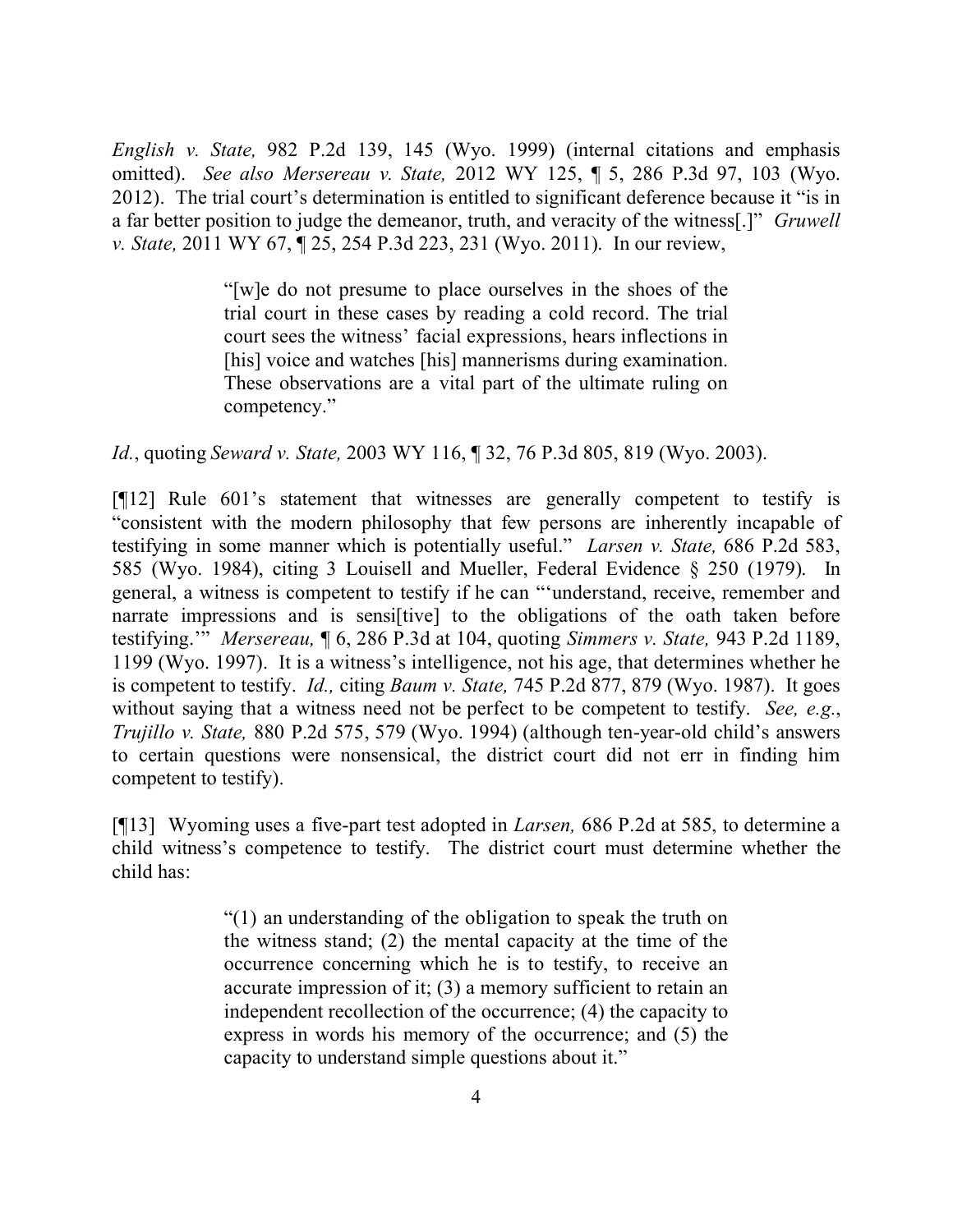*Mersereau,* ¶ 7, 286 P.3d at 104, quoting *Larsen,* 686 P.2d at 585.

[¶14] Mr. Griggs claims the district court erred in concluding that CM and SM were competent to testify. SM did not actually testify at trial to any substantive information about Mr. Griggs, and, consequently, the relevance of the district court's determination as to her competency is questionable. Nevertheless, we will review the district court's rulings as to both girls*.* 

[¶15] The first element of the *Larsen* test requires that the witness understand the obligation to speak the truth on the witness stand. The district court's order included the following findings and conclusions regarding CM's understanding of the obligation to tell the truth when testifying:

> [CM] was . . . able to explain that a lie is made up and not real, and the truth was not made up, was able to give examples of telling the truth and telling a lie, and promised to always tell the truth while she was on the witness stand. Later in the hearing, she also, without prompting, expressed an understanding that telling a story about someone that's not true is wrong, and could result in punishment, demonstrating an understanding of the obligation to speak the truth on the witness stand. The Court finds she has an understanding of the obligation to speak the truth on the witness stand.

[¶16] The record confirms the district court's ruling. When questioned about the distinction between telling the truth and a lie, CM stated that the truth was "not made up" and a lie was something that was "made up" and not real. She gave an example of a lie by saying the judge was a witness and an example of the truth by saying he was actually the judge. She stated that lying will result in punishment and is the wrong thing to do. The judge and CM also discussed the importance of telling the truth when testifying in court. Although CM did not know the meaning of an oath, the judge explained it to her and she indicated she understood the requirement of testifying truthfully after promising to do so in court.

[¶17] The district court discussed SM's understanding of her obligation to tell the truth on the witness stand as follows:

> S.M. was able to explain that a lie is something made up, and the truth is not made up, and gave an example. She expressed an understanding that she should tell the truth, not a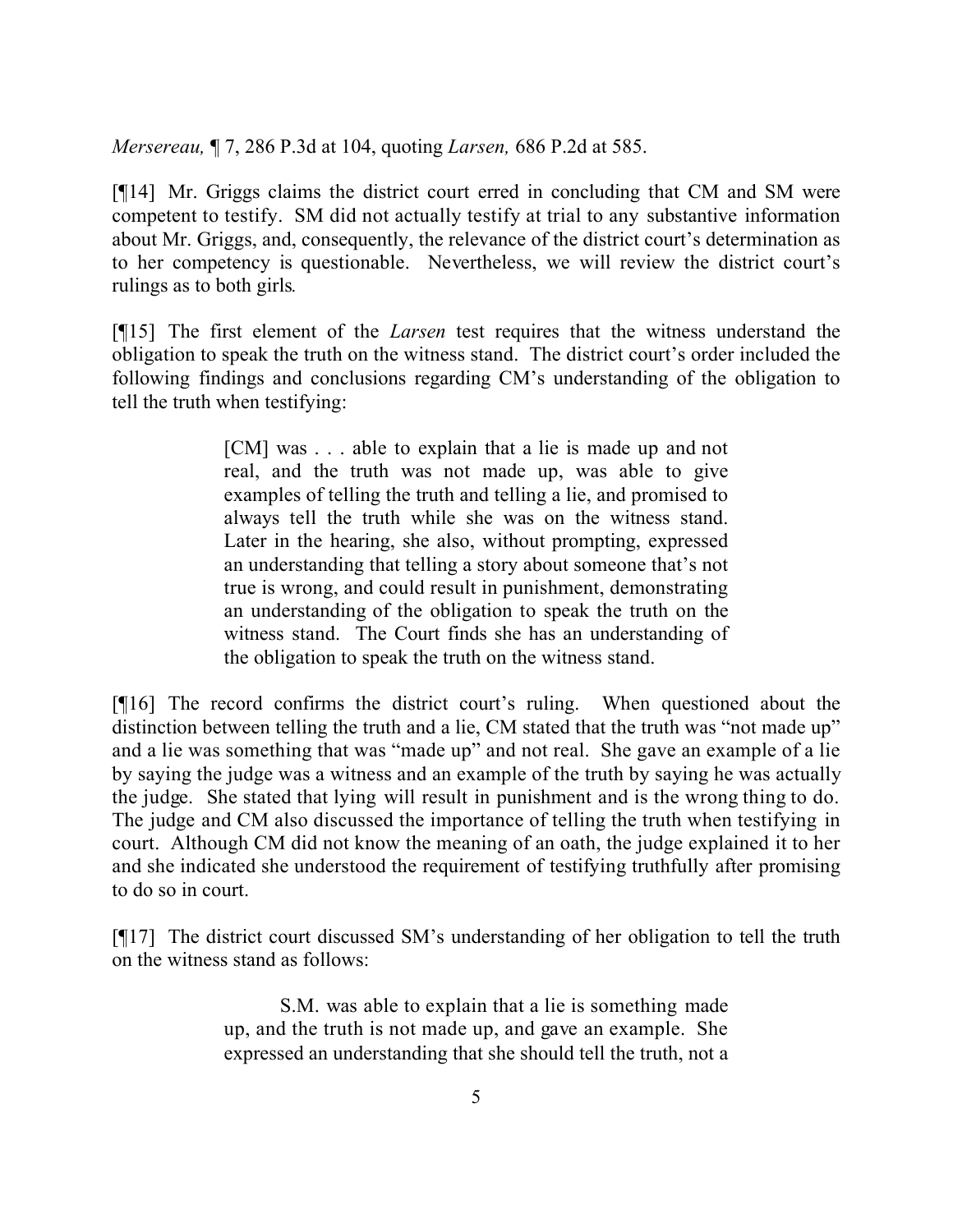lie, that it is wrong to lie, and that if you lie, you get in trouble and get punished. She also promised to tell the truth. The Court finds she has an understanding of the obligation to speak the truth on the witness stand.

[¶18] The district court's findings are supported by the record. In response to questions from the district judge, SM stated that she knew what the truth was and distinguished it from a lie, which she described as something "made up." She then clarified that the truth was something that was "not made up." The judge asked her to give examples of the truth and a lie using colors of things in the courtroom and she did so. SM stated that it is "wrong" to tell a lie. She stated that she would "get in trouble" if she told a lie and would be punished with a "time out" for doing so. As with CM, the judge discussed the process of taking an oath in court, and SM indicated that she could raise her hand and promise to tell the truth and then testify in accordance with her promise.

[¶19] Mr. Griggs claims the district court's decisions regarding the first *Larsen* factor were incorrect because the record does not show that the girls understood their moral obligation to tell the truth. Other than quoting from a Florida case, *Seccia v. State,* 689 So.2d 354, 356 (Fla. Ct. App. 1997) (citation omitted), which stated that, in order to be considered competent to testify, a child must demonstrate "a moral obligation or sense of duty to be truthful," Mr. Griggs does not explain his theory with regard to the "moral obligation" or how the record reflects that the girls did not understand the obligation. In fact, contrary to Mr. Griggs' assertions, the record shows that the girls understood the difference between the truth and a lie and appreciated the duty to tell the truth in court. They knew it was wrong to lie.

[¶20] The district court analyzed the remaining *Larsen* competency factors together, which is understandable considering many of the questions posed to the girls addressed more than one factor. The district court's order stated the following regarding CM's responses at the competency hearing:

> C.M. is seven years old. She knows her age, birthday, how many months in a year and what the months are. She is intelligent enough to, for example, know the values of money, recall her parents' telephone numbers, and perform simple mathematics, such as addition and subtraction of single-digit and low two-digit numbers. Her ability to recall specific times is limited, but age appropriate. She was able, for example, to recall things important to her, such as what gifts she received for her last birthday, and significant events in her life, such as her family having to move out of their old house,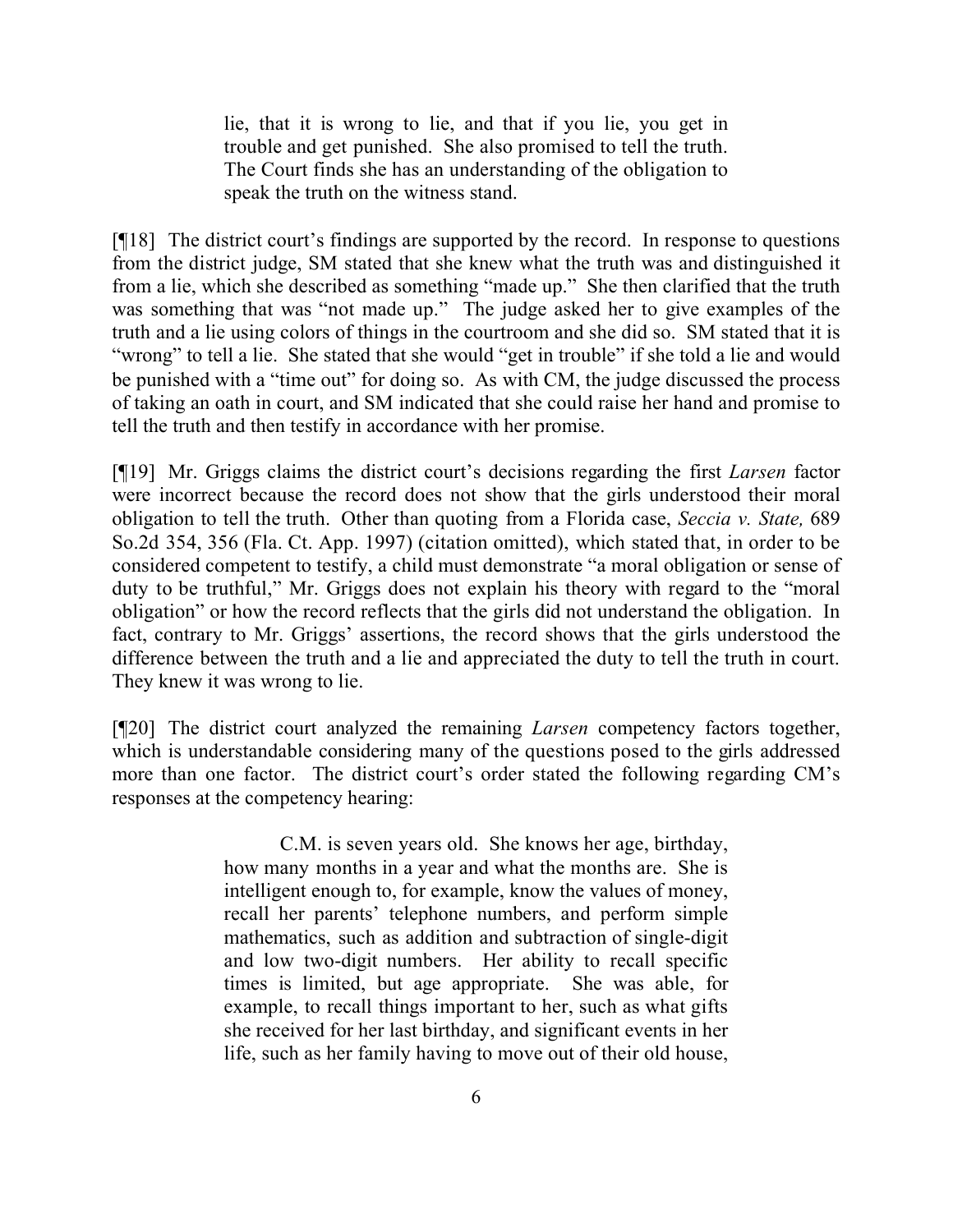and that she was living in foster care, not with her mother, at Christmas, but was living with her mother in Rock Springs last summer. She was also able to describe the layout of the home she lived in with her mother. The Court finds she had the mental capacity at the time of the occurrence to receive an accurate impression of it, and has enough present memory of that time period, capacity to understand simple questions, and ability to express her memory to be a reliable witness.

[¶21] The district court's findings address each of the remaining *Larsen* factors on CM's competency, and Mr. Griggs does not expressly challenge them. However, he claims CM was not competent because she was unable to answer other questions at the hearing. For example, she did not know the number of days in a month, although she knew there were twelve months in a year. She did not know what state she lived in, but she knew she lived in the town of Green River.

[¶22] CM had also forgotten certain things including her kindergarten teacher's name (she had repeated kindergarten and was in first grade at the time of the hearing), what she received for Christmas the year before, and the date she had last lived with her parents. In fact, she conceded that she "forget[s] sometimes." However, CM remembered other things, such as what she received for her birthday the year before, the town where she went to church when she lived with her biological mother, her siblings' birthdays, her mother's telephone number, how many teeth she had lost, that she had gone to kindergarten twice because she "didn't listen the first time," that she had taken medicine so she would not get car sick when she went camping with her "mom and dad," her dad had taught her how to swim, and what she had done for fun the last summer she lived with her mother, i.e., the summer the abuse took place.

[¶23] CM's answers, on the whole, demonstrated that she had the mental capacity and memory to recall events and information which were related to the time of the abuse, understand simple questions about the occurrence, and express in words her memory of the occurrence. Given the district court's ruling on competency is entitled to deference and its findings are supported by the record, we conclude the district court did not err when it found CM competent to testify after the pretrial hearing.

[¶24] Mr. Griggs points to several inconsistencies in CM's trial testimony and suggests they demonstrate the district court's pretrial ruling on her competency was clearly erroneous. We addressed a similar argument in *Hutchinson v. State,* 2012 WY 155, ¶ 10, 290 P.3d 174, 178 (Wyo. 2012), and recognized that, by the time the victim testified at trial, she had already been declared competent. The same is true here. Furthermore, Mr. Griggs' concerns about CM's trial testimony have more to do with her credibility and the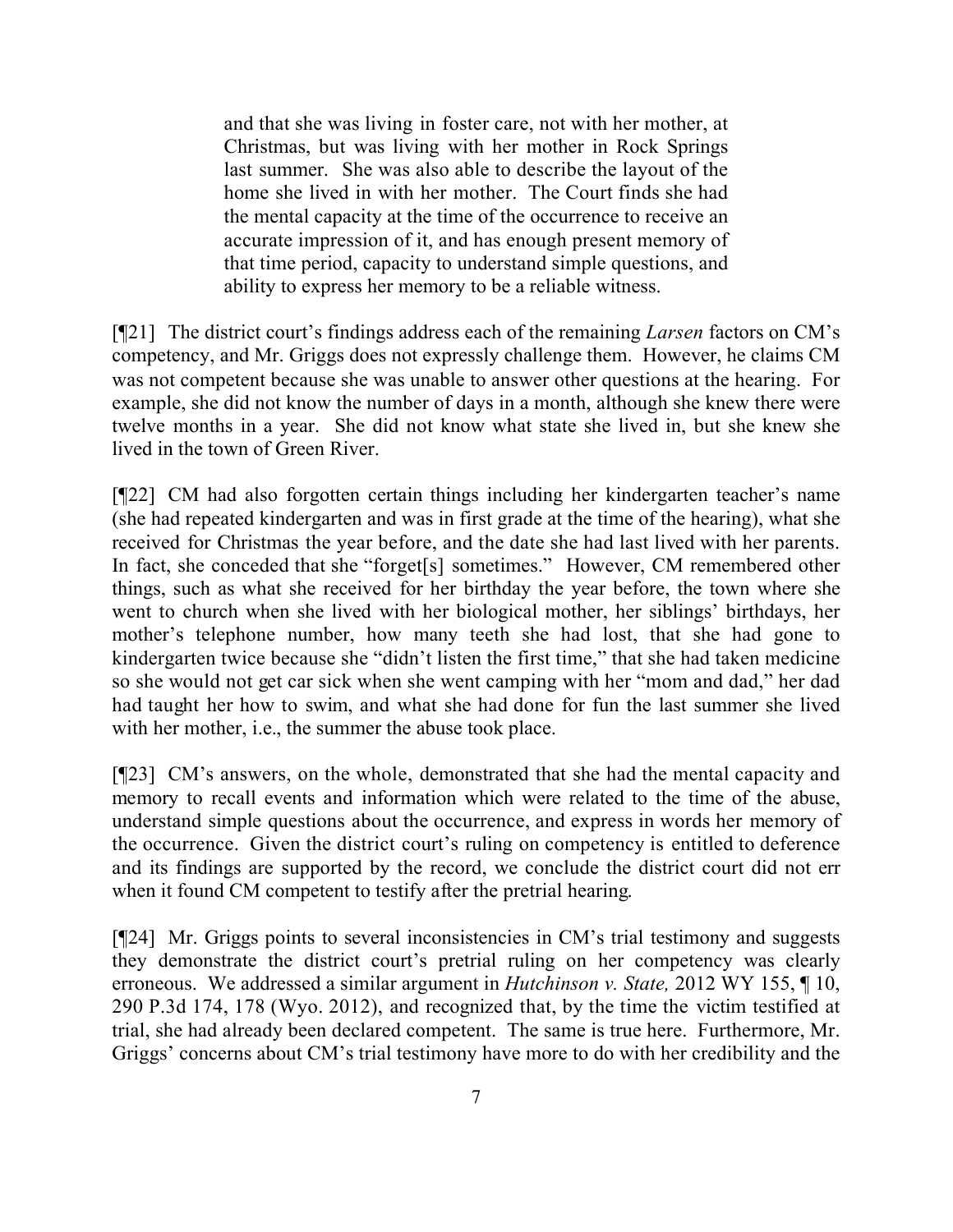weight to be accorded her testimony than her competence to testify. *See, e.g.*, *Watters v. State,* 2004 WY 155, ¶ 18, 101 P.3d 908, 916 (Wyo. 2004); *Sisneros v. State,* 2005 WY 139, ¶ 37, 121 P.3d 790, 802 (Wyo. 2005). Mr. Griggs' defense counsel challenged CM's inconsistent testimony through cross examination at trial.

[¶25] The district court also found SM satisfied the final four *Larsen* factors:

S.M. is six years old. She knows her age, birthday, and the days of the week, and is able to spell some short words. She seems to have somewhat greater natural intelligence than C.M.; she was able to understand not only living in Rock Springs or Green River, but also that both places are in the State of Wyoming. She was able to recall living with her mother before living with her foster mother, and visiting her mother in her mother's new house after she began living with her foster mother. She also recalled some details about the appearance of her mother's old house, and remembered what she received for her last birthday. And she remembered events of significance in her life, such as moving to foster care when she started school last autumn, as well as camping with her family last summer and catching a big fish. The Court finds she had the mental capacity at the time of the occurrence to receive an accurate impression of it, and has enough present memory of that time period, capacity to understand simple questions, and ability to express her memory to be a reliable witness.

[¶26] Like with CM, Mr. Griggs does not challenge the district court's specific findings about SM's answers to its questions, but points out other instances where her answers were not correct. Most of the mistakes in SM's testimony had to do with the duration of time periods, such as the amount of time she had been in foster care and when she moved out of her biological mother's home. Those questions involved abstract concepts about the passage of time, rather than the ability to recall specific events. Consequently, they were not directly relevant to the *Larsen* competency factors. The record supports the district court's findings about SM's testimony at the competency hearing and its decision that she had sufficient mental capacity to receive accurate impressions of the sexual abuse, a memory sufficient to retain an independent recollection of the occurrence, the capacity to express in words her memory of the occurrence, and the capacity to understand and answer simple questions about it.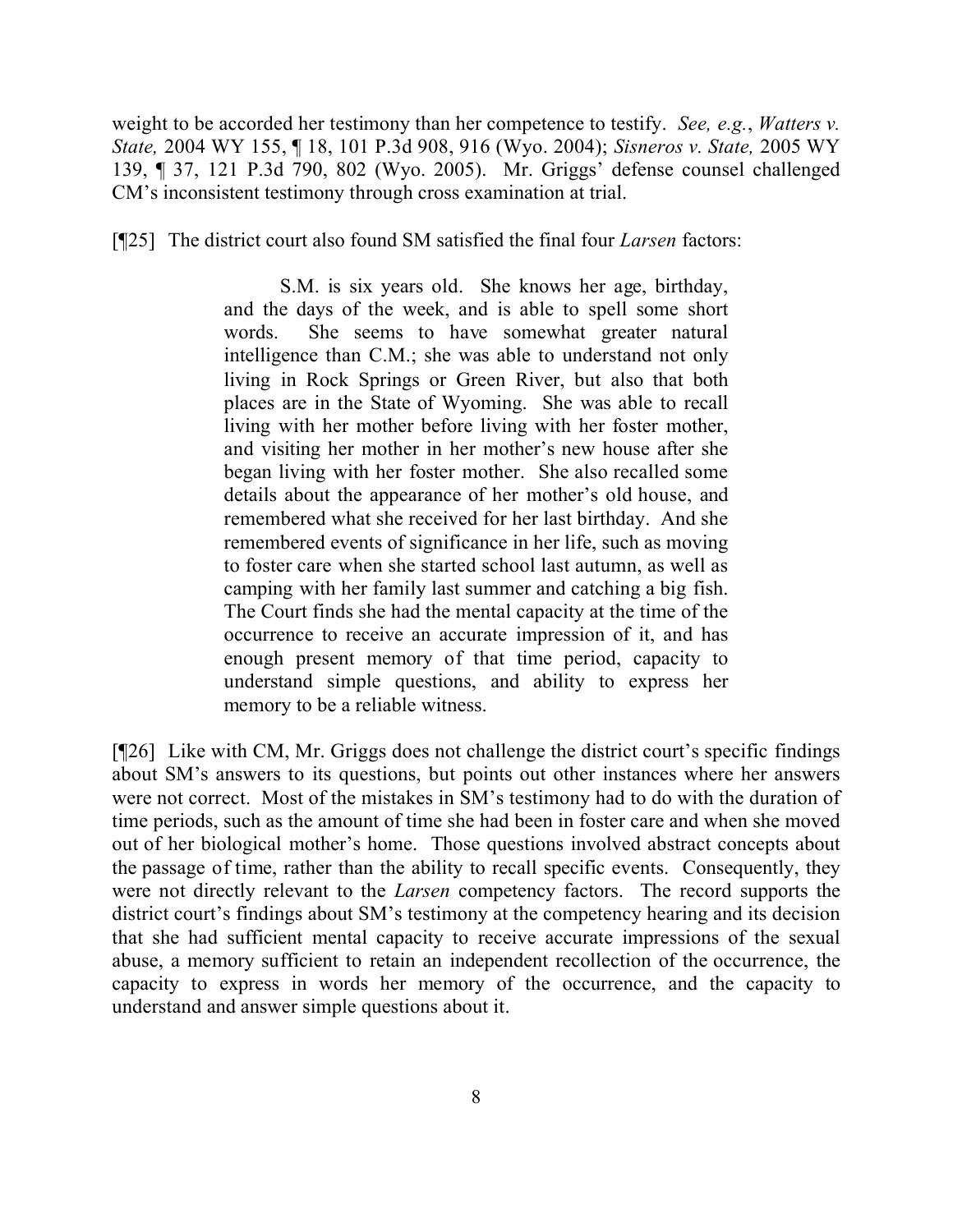[¶27] Mr. Griggs claims this case is very similar to *Mersereau* in which we concluded the district court's ruling that the victim was competent to testify was clearly erroneous. Although the victim in *Mersereau* distinguished between the truth and a lie when the district court asked direct questions about whether something was true or false, the evidence did not demonstrate that he understood the obligation to tell the truth while testifying in court. In addition, the victim testified to information about his family members and pets he knew was untrue. The victim's incorrect testimony continued even after being reminded by the district court that he needed to tell the truth. We also had significant concern that the victim's imagination regarding his non-existent pets was intertwined with his testimony about the alleged sexual abuse. *Mersereau,* ¶¶ 9-12, 286 P.3d at 104-05.

[¶28] The case at bar is much different. Unlike in *Mersereau,* the district court specifically questioned the girls about their understanding of the obligation to tell the truth while on the witness stand. Although the girls may have been incorrect about certain matters when they testified at the competency hearing, they were not testifying to matters they knew were untrue. They were simply mistaken. Furthermore, there is no indication that the girls' memories or testimony about the events were intertwined with clearly untrue testimony or memories. As we stated, above, witnesses (child or adult) need not be perfect in order to be deemed competent to testify. It is, after all, the jury's duty to determine the credibility of a witness. *Watters,* ¶ 18, 101 P.3d at 916.

[¶29] Our prior cases demonstrate that a witness may be mistaken on certain matters and still be competent to testify. In *Hutchinson*, we upheld the district court's finding that the child victim was a competent witness because she could recall where she lived, who she lived with, her pets, and her friends' names at the time of the incident, even though she could not accurately tell the court how long ago it occurred or what she had told her brother when she reported the incident to him. *Id.,* ¶¶ 10-12, 290 P.3d at 177-78. In *Sisneros*, ¶¶ 34-39, 121 P.3d at 801-02, we recognized that, although some of the victim's statements about the obligation to tell the truth were troubling when taken in isolation, "the district court was charged with determining whether or not [the victim] was competent to testify based upon the entirety of her testimony." We noted that concerns about the witness's credibility could properly be tested on cross examination. *See also Ryan v. State,* 988 P.2d 46, 58 (Wyo. 1999) ("That [the child witness's] memory proved fallible on one point does not demonstrate the absence of an independent recollection").

[¶30] We turn now to Mr. Griggs' argument regarding taint. He claims the children's recollection and testimony were tainted by various adults and suggests the district court should have conducted a separate taint hearing. In *English,* 982 P.2d at 146, we ruled that "there must be a showing of at least 'some evidence' that the victim's statements were the product of suggestive or coercive interview techniques before a 'taint hearing'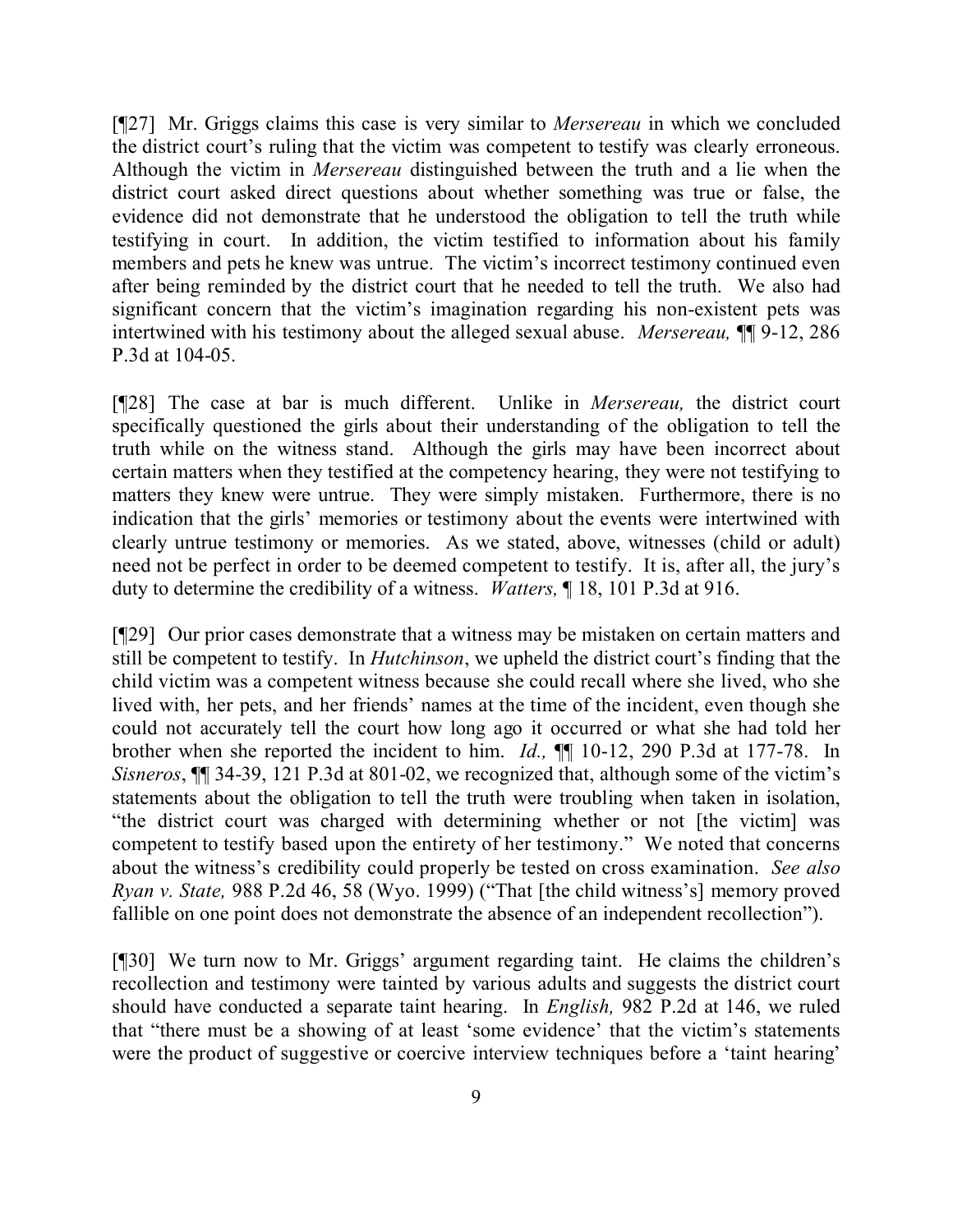must be granted." *English,* 982 P.2d at 146, citing *State v. Michaels,* 642 A.2d 1372, 1383 (N.J. 1994). *See also Ryan,* 988 P.2d at 58. The issue of taint does not have to be addressed at a separate hearing but can usually be adequately tested under the third factor of the *Larsen* test – "a memory sufficient to retain an independent recollection of the occurrence." When there is a specific allegation of taint, the analysis of the third competency element should be expanded, as follows:

> The factors that should be considered in assessing the reliability of a complaint regarding sexual offenses are: "(1) the age of the victim; (2) circumstances of the questioning; (3) the victim's relationship with the interrogator; and (4) the type of questions asked."  $* * *$  Undue suggestiveness can occur when an interviewer has a preconceived notion of what has happened to a child, the interviewer uses leading questions, the interviewer is a trusted authority figure, the person accused of wrongdoing is vilified during the interview, or the interviewer uses threats or rewards to pressure the child.

*English,* 982 P.2d at 146 (citations omitted).

[¶31] The district court did not consider taint at the competency hearings. It told the parties that, if a taint issue came to light after defense counsel had an opportunity to consult with his expert, they would discuss it later. Defense counsel agreed to that procedure.

[¶32] On appeal, Mr. Griggs suggests that a taint inquiry was requested by defense counsel but does not include a record cite to support that assertion.<sup>3</sup> We have not located any specific request for a taint hearing in the record. The closest defense counsel came to requesting a more detailed analysis of the taint issue was during the April 23, 2013 hearing on the girls' competence. The district judge questioned CM and then asked the attorneys if they wanted him to ask any additional questions. Defense counsel suggested that "maybe" the court "could ask [CM] if anyone has talked to her about the event."

[¶33] The district court did not directly address that "request." In fact, it did not question the children about the charged event at all. In *Gruwell*, ¶ 20, 254 P.3d at 229- 30, we stated that a district court is not required to question a child witness at a

<sup>&</sup>lt;sup>3</sup> Mr. Griggs' claim is somewhat curious given he argues in a later section of his brief that defense counsel was ineffective for failing to "request a taint hearing or a supplemental competency hearing to address issues of taint."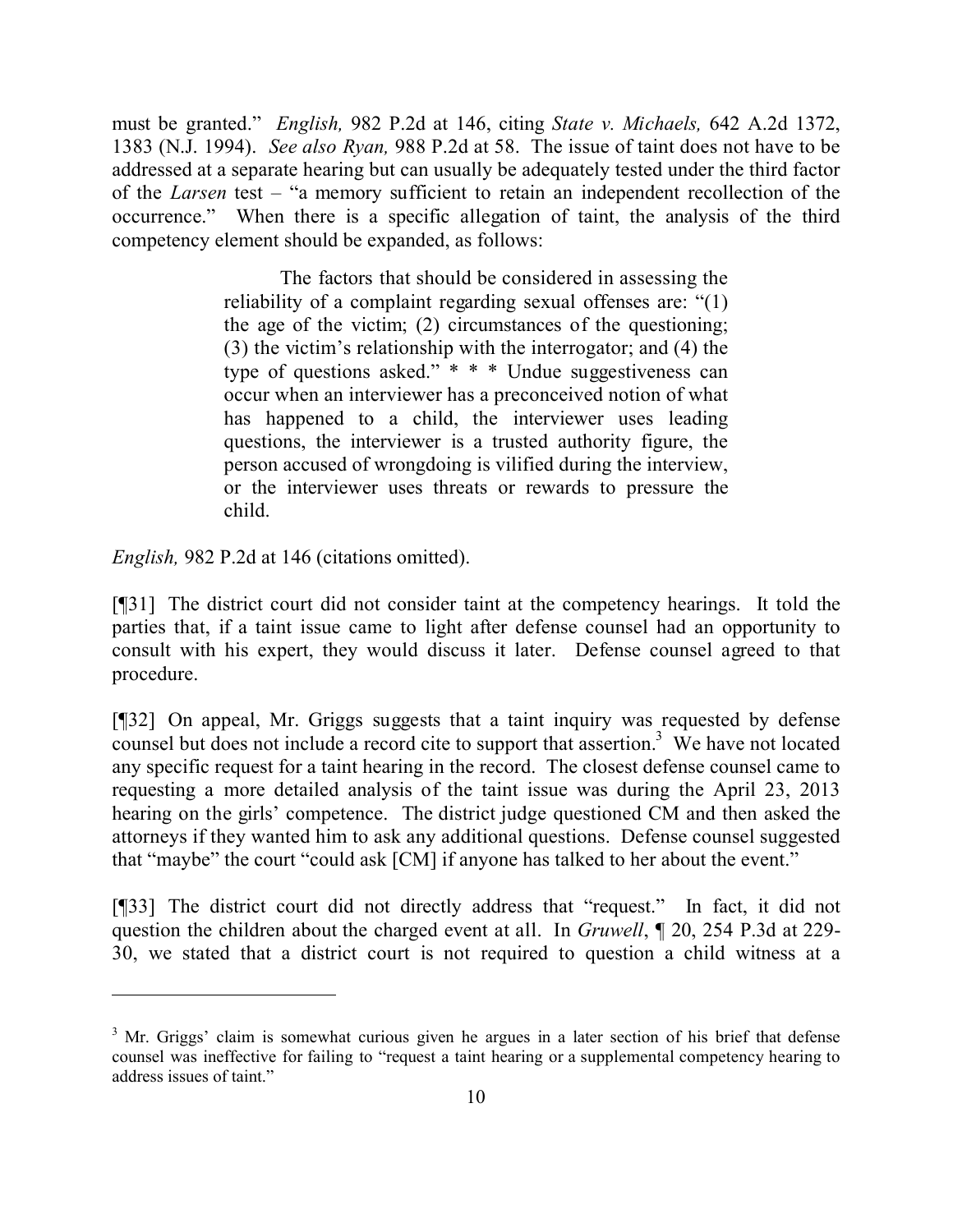competency hearing about "her recollection or understanding of the particular events at issue." Thus, the district court acted within its discretion at the competency hearing by declining to question CM about the allegations against Mr. Griggs. Given the defense did not specifically request a taint hearing or formally present "some evidence" of taint prior to trial, the district court was not required to conduct a more in-depth investigation into whether the children were subjected to suggestive or coercive interview techniques.

[¶34] Convicting a defendant upon the testimony of young children always presents serious concerns. As we have previously explained,

> "[t]wo alternative hazards are confronted. On the one hand, in accepting the testimony of a child there is the danger that she may not be telling the truth, in which event an innocent man may be convicted of crime and suffer the consequences thereof. On the other, if the child's testimony is not accepted, a man guilty of crime, and possibly with the potential for more such, will go free. In this connection, it must be borne in mind that when such an offense [assaulting and taking indecent liberties upon a child is committed, it is done with the greatest possible stealth and secrecy, so that most often the testimony of the victim, coupled with the type of corroboration we have here, is the only evidence available upon which to determine guilt or innocence. The fact that there are difficulties involved should not prevent the processes of justice from functioning." *State v. Smith,* 16 Utah 2d 374, 401 P.2d 445, 447 (1965).

*Larsen,* 686 P.2d at 585-86.

[¶35] In this case, the district court conducted the required analysis to protect the interests of the children and Mr. Griggs. Its competency decisions are entitled to substantial deference because it "is in a far better position to judge the demeanor, truth, and veracity of the witness[.]" *Gruwell,* ¶ 25, 254 P.3d at 231. The record supports the district court's decision that the *Larsen* factors were satisfied; consequently, the district court's rulings that CM and SM were competent to testify were not clearly erroneous.

## **II. Ineffective Assistance of Counsel**

[¶36] A criminal defendant's right to effective assistance of counsel is guaranteed by the Sixth Amendment to the United States Constitution and art. 1, § 10 of the Wyoming Constitution. To prevail on a claim of ineffective assistance of counsel, the defendant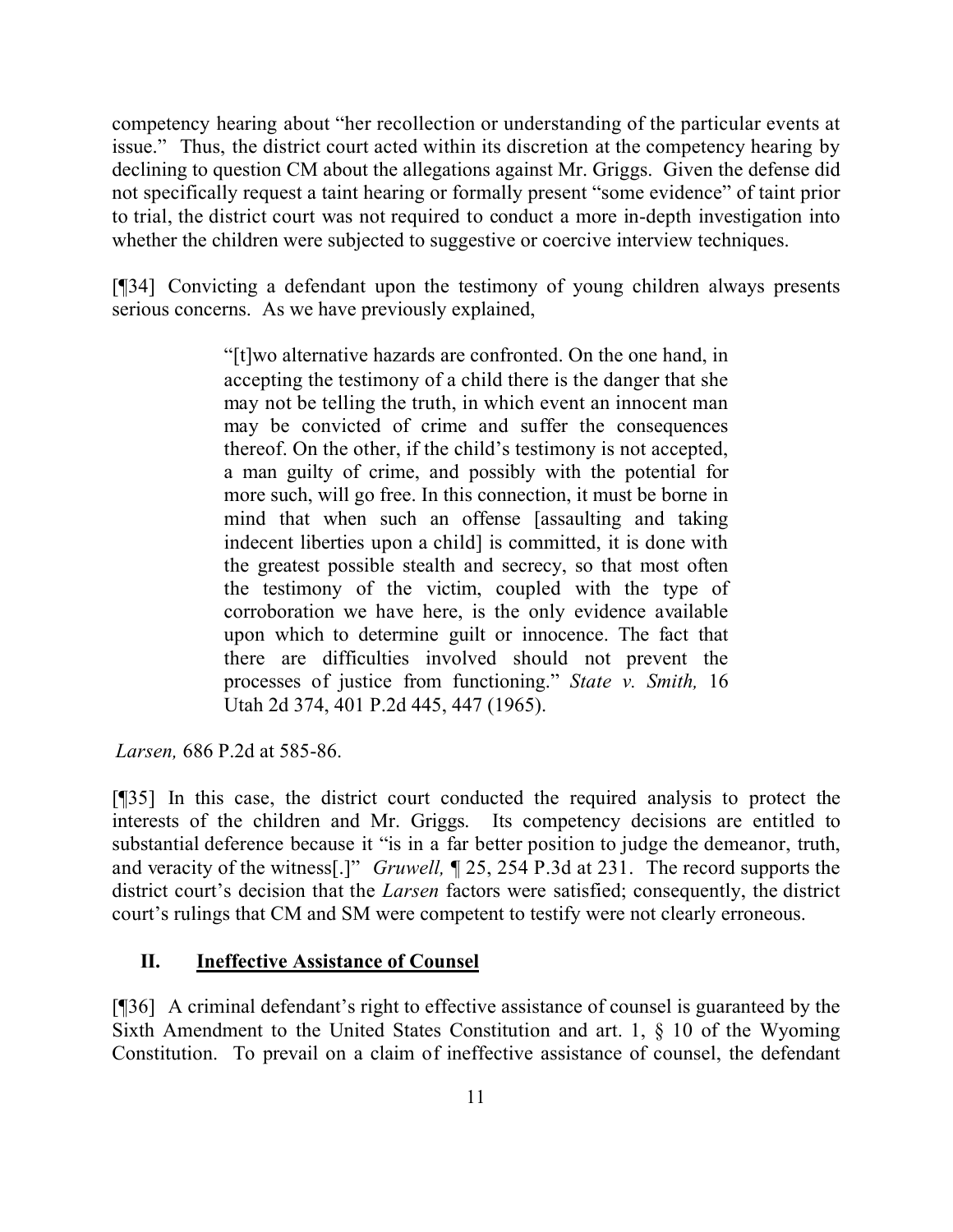must show his trial counsel's performance was deficient and the attorney's deficient performance prejudiced his defense. *Cooper v. State,* 2014 WY 36, ¶¶ 19-20, 319 P.3d 914, 920 (Wyo. 2014); *Osborne v. State,* 2012 WY 123, ¶ 19, 285 P.3d 248, 252 (Wyo. 2012); *Strickland v. Washington,* 466 U.S. 668, 690-91, 104 S. Ct. 2052, 80 L. Ed. 2d 674 (1984). To establish counsel's performance was deficient, the defendant must show that "counsel failed to render such assistance as would have been offered by a reasonably competent attorney." *Cooper,* ¶ 19, 319 P.3d at 920. We explained in *Lower v. State,*  786 P.2d 346, 349 (Wyo. 1990):

> To warrant reversal on his claim of ineffective assistance of counsel, appellant must demonstrate some deficiency in the representation received from his attorney. Counsel must have failed, in light of all circumstances existing at the time of the challenged act or omission, to employ such judgment or to render such assistance as would have been offered by a reasonably competent attorney under like circumstances.

The defendant must also demonstrate that he was prejudiced by defense counsel's deficient performance. Prejudice is established if "a reasonable probability exists that, but for counsel's deficient performance, the outcome would have been different." *Osborne,* ¶ 19, 285 P.3d at 252.

[¶37] After filing his notice of appeal, Mr. Griggs requested, pursuant to W.R.A.P. 21, that we remand to the district court for a hearing on his claim that he received ineffective assistance from trial counsel. *See generally Calene v. State,* 846 P.2d 679 (Wyo. 1993) (first addressing the remand procedure for ineffective assistance of counsel claims). We granted his motion, and the district court held an evidentiary hearing and concluded Mr. Griggs had received effective assistance of trial counsel. Review of a trial court's ruling on an ineffective assistance of counsel claim involves mixed questions of law and fact. *Osborne,* ¶ 17, 285 P.3d at 252. "We defer to the district court's findings of fact unless they are clearly erroneous." *Cooper,* ¶ 20, 319 P.3d at 920, citing *Strandlien v. State,* 2007 WY 66, ¶ 20, 156 P.3d 986, 992 (Wyo. 2007). The district court's "conclusions of law, which include the question of whether counsel's conduct was deficient and the question of whether the appellant was prejudiced by that deficient conduct," are reviewed *de novo. Strandlien,* ¶ 20, 156 P.3d at 992, quoting *Robinson v. State,* 2003 WY 32, ¶ 16, 64 P.3d 743, 748 (Wyo. 2003).

[¶38] Mr. Griggs claims his trial counsel's performance was deficient because he did not retain an expert to testify at the competency hearing or at trial, although he did retain an expert, Dr. Vickie Gregory, who assisted with trial preparation. "When an ineffective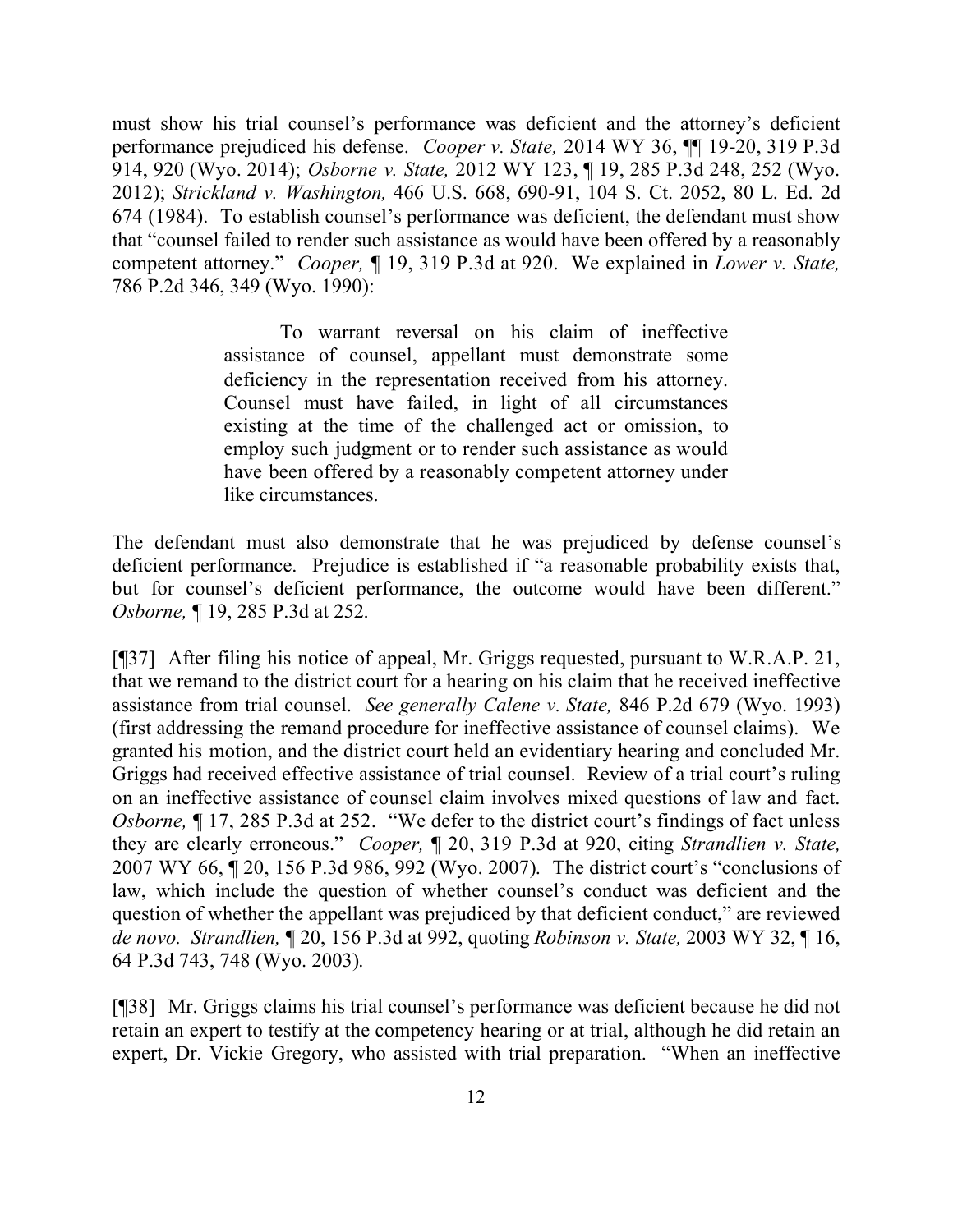assistance claim is based upon the failure to call an expert witness, the defendant must show an expert was available who would have testified consistently with his theory." *Cooper*,  $\parallel$  22, 319 P.3d at 920. Those questions are often dispositive in the analysis. However, even if there is an expert available who will testify consistent with a theory of defense, the defendant must also show that his counsel did not act as a reasonably competent attorney in determining whether expert testimony was necessary under the specific circumstances of the case and/or how to use the expert's services. *See id. See also Thompson v. Belleque,* 341 P.3d 911, 922 (Or. Ct. App. 2014) (stating "[a]mong the universe of reasonable tactical decisions is the decision not to present expert evidence").

[¶39] A reasonably competent attorney may use an expert witness in a variety of ways, including as a consultant in areas of specialized knowledge, for review of the facts of a case, to formulate trial strategy, to develop questions for cross examination of the State's witnesses, as an expert witness at court hearings or trial, etc. An attorney is not necessarily ineffective because he decides that an expert's assistance in trial preparation is sufficient and that the expert's testimony at trial is not necessary. Other courts have specifically rejected ineffective assistance of counsel claims where defense counsel reasonably chose to use an expert to prepare to cross examine the government's witnesses rather than having the defense expert testify at trial. *See, e.g.*, *Rice v. State,* 733 S.E.2d 755, 772 (Ga. 2012); *Brown v. United States,* 384 A.2d 647, 649 (D.C. Ct. App. 1978) (consultation with expert for cross examination in lieu of calling expert to testify was not ineffective assistance of counsel). The task of the court in reviewing the adequacy of defense counsel's representation will be to determine whether defense counsel reasonably analyzed the options and decided on an appropriate course of action. *See, e.g.*, *Cooper, supra*; *Lopez v. State,* 2004 WY 28, 86 P.3d 851 (Wyo. 2004).

[¶40] In *Cooper,* the defendant was convicted of aggravated assault by threatening to use a drawn deadly weapon. He claimed he was acting in self defense when he fired two shots at the victim who was driving toward him in a car. We held that defense counsel did not provide constitutionally adequate assistance when she chose to rely on cross examination of the State's witnesses to establish the distance between the defendant and the car when the shots were fired. At the post-trial evidentiary hearing on defendant's ineffective assistance of counsel claim, an expert testified that the car was so close when the defendant fired the shots that his hand was actually over the hood. It is important to note that we did not say that cross examination of the State's expert in lieu of employing an expert is always improper or that an expert could not be used in ways other than appearance at trial. However, under the circumstances in *Cooper,* counsel's efforts were ineffective because the jury was never informed that the car may have been so close when the defendant fired the shots. *Id.,* ¶ 33, 319 P.3d at 922-23. *See also Lopez,* ¶¶ 27, 33-34, 86 P.3d at 859, 861 (defense counsel's efforts to obtain an expert witness to testify about the victim's cause of death were ineffective because the potential expert reviewed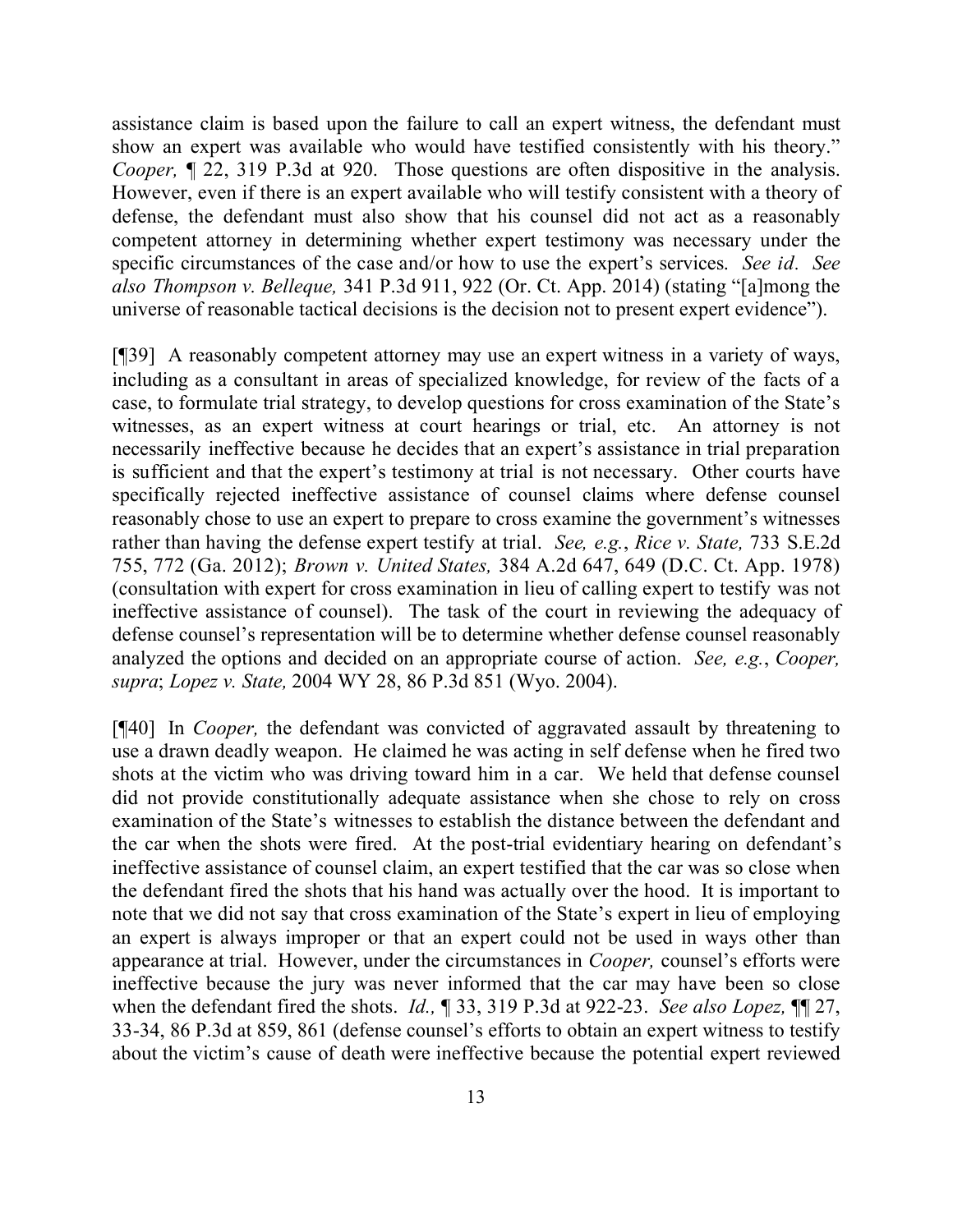the medical records for only one hour before accepting the State's theory and other experts identified evidence that the defendant's action was not the cause of death).

[¶41] In other cases, we have concluded that defense counsel's failure to call an expert witness to testify at trial did not constitute ineffective assistance. In *Anderson v. State,*  2014 WY 13, ¶¶ 45-48, 317 P.3d 1108, 1123-24 (Wyo. 2014), we ruled that, even though an expert witness was available and could have testified consistent with a theory of defense, defense counsel properly decided not to call the expert because the facts of the case undermined the validity of the defense. *See also Osborne,* 2012 WY 123, 285 P.3d 248 (Wyo. 2012) (defense counsel was not ineffective for failing to call an expert to testify at trial even though one was available who would testify consistent with defendant's voluntary intoxication defense because other facts of the case demonstrated the defendant was able to act lucidly despite his ingestion of intoxicating substances).

[¶42] Much of the remand hearing evidence and Mr. Griggs' argument on appeal center on the problems his trial counsel may have had with obtaining funding through the State Public Defender's Office for his expert witness. He argues that the State Public Defender's Office's failure to adequately fund an expert witness to testify at trial or other court hearings amounted to deficient representation. We will not delve into the internal workings of the State Public Defender's Office. While trial counsel's requests for expert funding, the state office's responses to those requests, the timing of the communications, etc. may be interesting, our precedent places the focus upon whether defense counsel's actual actions or omissions violated Mr. Griggs' constitutional right to effective assistance of counsel. *See Lower,* 786 P.2d at 349.

[¶43] Mr. Griggs' defense was that the children were not reliable witnesses, had fabricated the story of the abuse, and had been improperly influenced. He asserts that Dr. Vickie Gregory, an expert in forensic interviews of child abuse victims, was available to testify at the competency hearings, a separate taint hearing or at trial, and her testimony would have supported his theory of defense. Dr. Gregory was not retained prior to the girls' competency hearing; consequently, she did not advise defense counsel prior to the hearing or testify at it. At the remand hearing on the effectiveness of counsel, Dr. Gregory testified that she reviewed the police reports, DFS records, recordings of the children's forensic interviews, the children's medical records, counseling and therapy notes, the foster mother's interview, transcripts of the competency hearings, transcripts of the trial, and the court's order on the children's competency. She outlined some concerns about JM's competence, but stated that she was more troubled about the girls' competence. Given Mr. Griggs does not argue on appeal that the district court erred by finding JM competent to testify and SM did not provide any substantive testimony at trial, we will confine our analysis to defense counsel's performance at CM's competency hearing.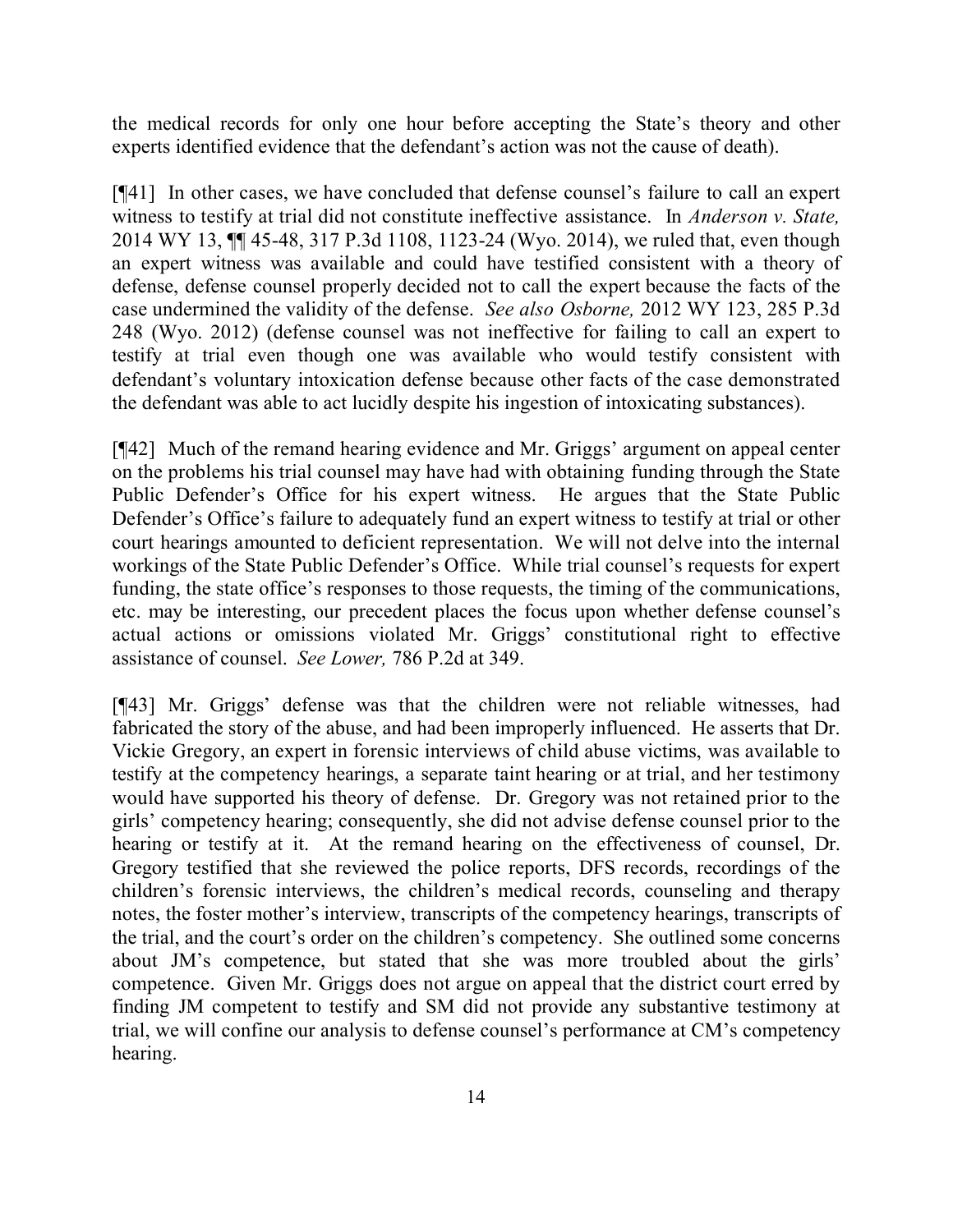[¶44] At the remand hearing, Dr. Gregory raised several concerns about CM's competency, including: 1) the effect of her young age on memory and her understanding of the moral obligation to tell the truth; 2) her intellect; 3) the fact that she had been diagnosed with Attention Deficit Hyperactivity Disorder (ADHD); and 4) errors in the interviewing techniques. The district court noted that "[e]vidence about [the children's] cognitive or developmental issues was not presented at their competency hearings, nor was evidence about the interviewing techniques used by the forensic interviewers." General concerns about CM's young age and its effect on memory and the obligation to tell the truth and her intellect were, however, addressed at the competency hearing.

[¶45] With regard to what Dr. Gregory could have added to the hearing, the district court stated:

> At the competency hearings, the Court did not have Dr. Gregory's testimony about the developmental delays or psychiatric diagnoses of the children. On the other hand, the Court had the opportunity to observe the children firsthand. The Defendant specifically notes that CM and JM were exposed to alcohol in utero and had below average IQ[s], and CM had repeated kindergarten. [In a footnote, the district court stated that "CM testified at the competency hearing that she had repeated kindergarten."]. Consequently, they were still within the first stage of moral reasoning. This information was not explored at the competency hearing.

> On the other hand, at the competency hearing, the Court observed that the children were highly energetic  $-$  a handful, to say the least. The experience of being before the Court in a relatively informal setting, i.e. without the crowd of observers, jurors, and other court personnel present, gave the children more opportunity to act out. On several occasions, the Court and counsel were called upon to gently instruct the children to behave while on the witness stand. The Court has its own experience with children. The Court could fully recognize that these two children [CM and SM] were not at the top of their class. While the Court did not have their diagnoses, it was fairly easy to determine, in observing their disposition and demeanor, that there were things lacking in their development and education, but they had the capacity to understand, remember and understand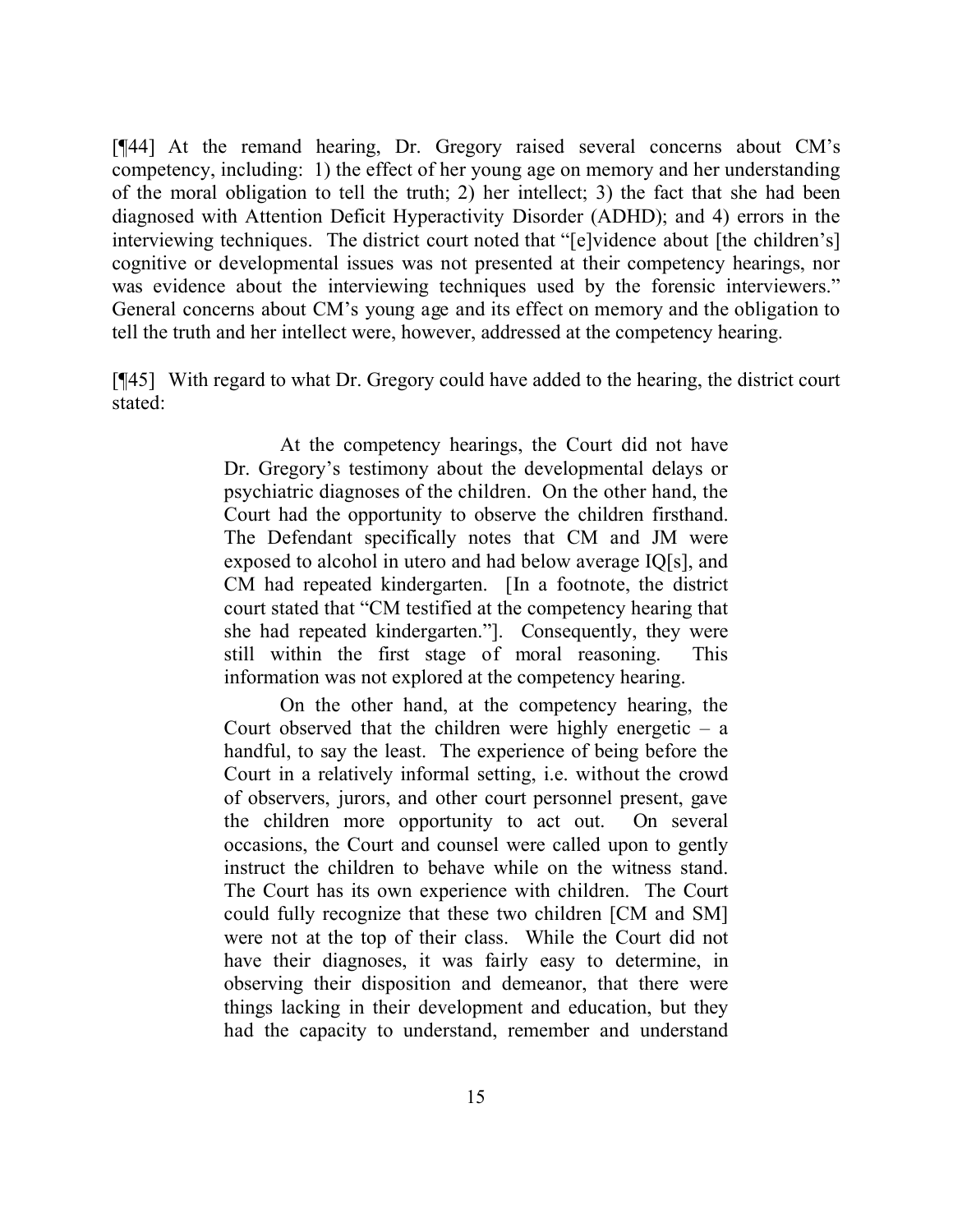they needed to tell the truth. To wit, they exceeded the minimum threshold to be competent to testify.

[¶46] As we stated above, in analyzing the first prong of the effectiveness test, the court must determine not only whether an expert who would testify consistent with the defense theory was available but also whether reasonably competent counsel would have necessarily had the expert testify at the hearing. As the district court recognized, Dr. Gregory could have presented evidence at the competency hearing that CM had been diagnosed with ADHD. However, defense counsel's failure to present that testimony is of little concern because the district court was aware that CM had traits consistent with the diagnosis. Dr. Gregory described the characteristics of children with ADHD: "They have a high energy level, they move around a lot, they have trouble sitting still, they interrupt, they don't answer questions easily back and forth because they interrupt, they're easily distracted, they don't listen, they tend to be impulsive and blurt things out. . . . They're a handful, basically."

[¶47] The district court was keenly aware from CM's testimony and behavior at the hearing that she had developmental, intellectual and behavioral issues. The evidence of a particular diagnosis would not, without some specific correlation between the witness and the *Larsen* factors, have changed the competency determination. Under the circumstances of this case, a reasonably competent attorney would not have necessarily determined that the testimony of an expert at the competency hearing was necessary to point out what was obvious to the judge.

[¶48] Dr. Gregory's testimony about the problems with how the children were questioned by various adults, including the forensic interviewer, the nurse practitioner and foster mother, pertained to whether their testimony was tainted. The district judge made it very clear at the competency hearing that he was not going to specifically address taint and that, if the defense wanted the court to further examine that issue prior to trial, it should request a supplemental hearing. Thus, the expert's proposed testimony about the flawed interviews was not even an issue at the competency hearing. Under these circumstances, defense counsel did not perform deficiently by not having Dr. Gregory testify at the competency hearing.

<sup>&</sup>lt;sup>4</sup> The district court made these observations when it analyzed the prejudice prong of the ineffective assistance of counsel analysis. Nevertheless, the district court's findings are relevant to a determination of whether defense counsel's performance was deficient.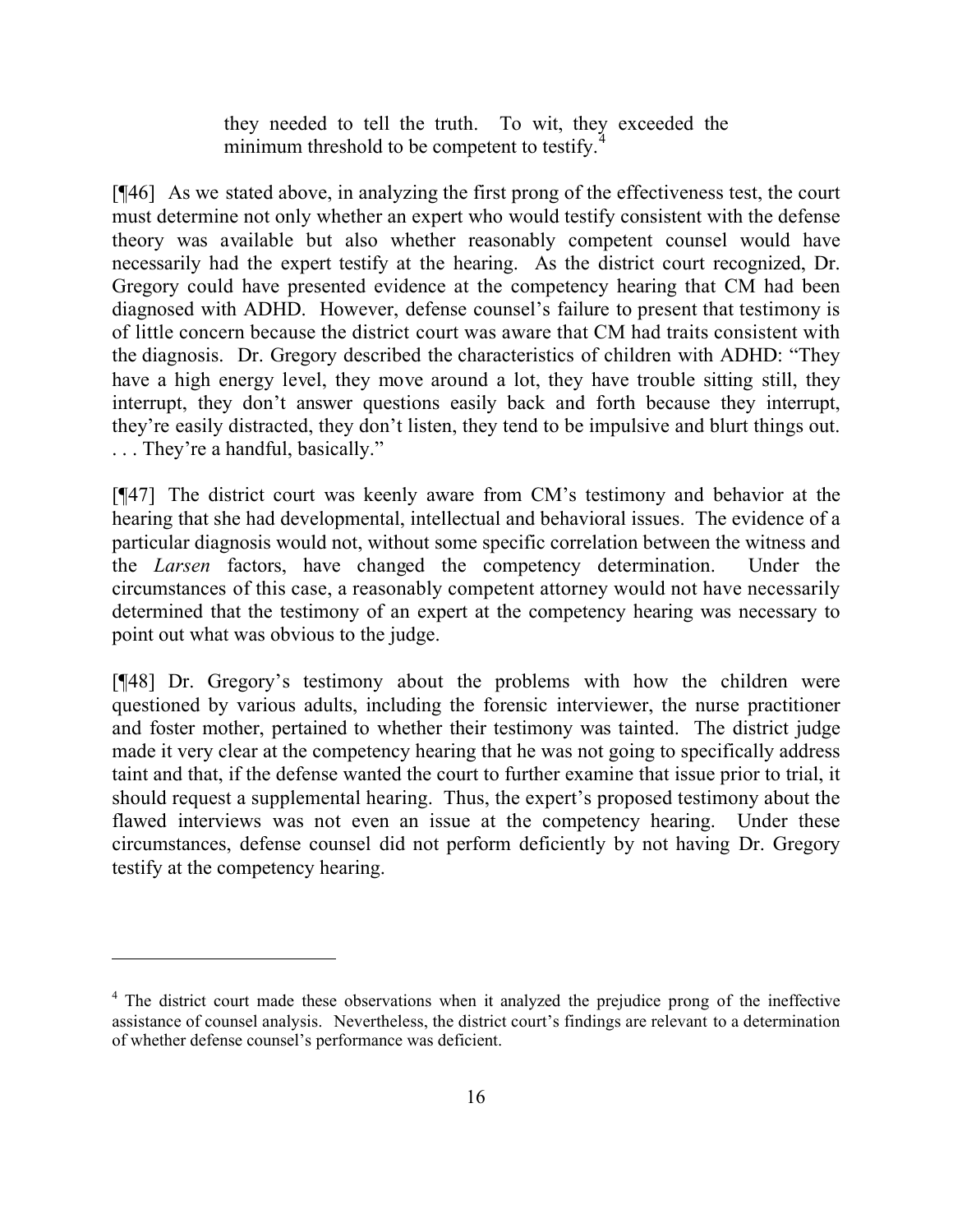[¶49] Mr. Griggs also suggests that his defense counsel was deficient for failing to request a taint hearing and have Dr. Gregory testify at it. However, he did not present any evidence at the remand hearing establishing that a separate taint hearing was necessary. Dr. Gregory testified at the remand hearing that she could not remember whether she advised defense counsel that a taint hearing was needed. Trial counsel testified that he could not remember if Dr. Gregory told him that there were issues of taint that needed to be addressed in a pretrial hearing. When asked why he did not request a taint hearing, he stated: "[I]n my conversations with Dr. Gregory, . . . nothing in my memory jumps out as saying, hey, we need to go out and do that." Instead, defense counsel described how he used Dr. Gregory's advice to address the possibility of taint or improper influence by cross examination of the State's witnesses at trial.

[¶50] We have stated that "evidence of suggestive questioning or coercive pretrial interviews goes to the credibility or reliability of a witness rather than to the admissibility of testimony, and that such is a matter more properly addressed to the jury during crossexamination or by introducing contradictory evidence or expert testimony." *Peterson v. State,* 2012 WY 17, ¶ 21, 270 P.3d 648, 655 (Wyo. 2012), citing *State v. Smith,* 225 W.Va. 706, 696 S.E.2d 8, 14–15 (W.Va. 2010); *State v. Bumgarner,* 219 Or. Ct. App. 617, 184 P.3d 1143, 1151–52 (Or. Ct. App. 2008). There is no evidence in this case that addressing taint through cross examination at trial was not a reasonable strategy or that a reasonably competent attorney would have requested a separate taint hearing and then called Dr. Gregory to testify at such a hearing.

[¶51] Mr. Griggs also claims that defense counsel was deficient for not having Dr. Gregory testify at trial. As we stated above, reasonably competent defense counsel may use an expert in a variety of ways. In this case, defense counsel retained Dr. Gregory to review the relevant materials, with a focus on the forensic interviews of the children and the possibility the children's recollections were tainted. She reviewed the evidence and provided defense counsel with research-based information about interview techniques, attributes and behaviors of children, and the effects of improper influences and interview techniques on children's testimony. Dr. Gregory consulted with defense counsel prior to and during the trial to formulate questions to cross examine the State's expert witness, the children and the adults who questioned the children about the abuse.

[¶52] Dr. Gregory stated at the remand hearing that she could have testified at trial about: the traits of the children that affected the reliability of their memories and testimony; problems with the techniques the various adults used to question the children; and her critiques of the State's expert, including her disagreement with the expert's statements regarding the percentage of victims who report child sexual abuse and the reasons, other than sexual abuse, that cause children to act out inappropriately.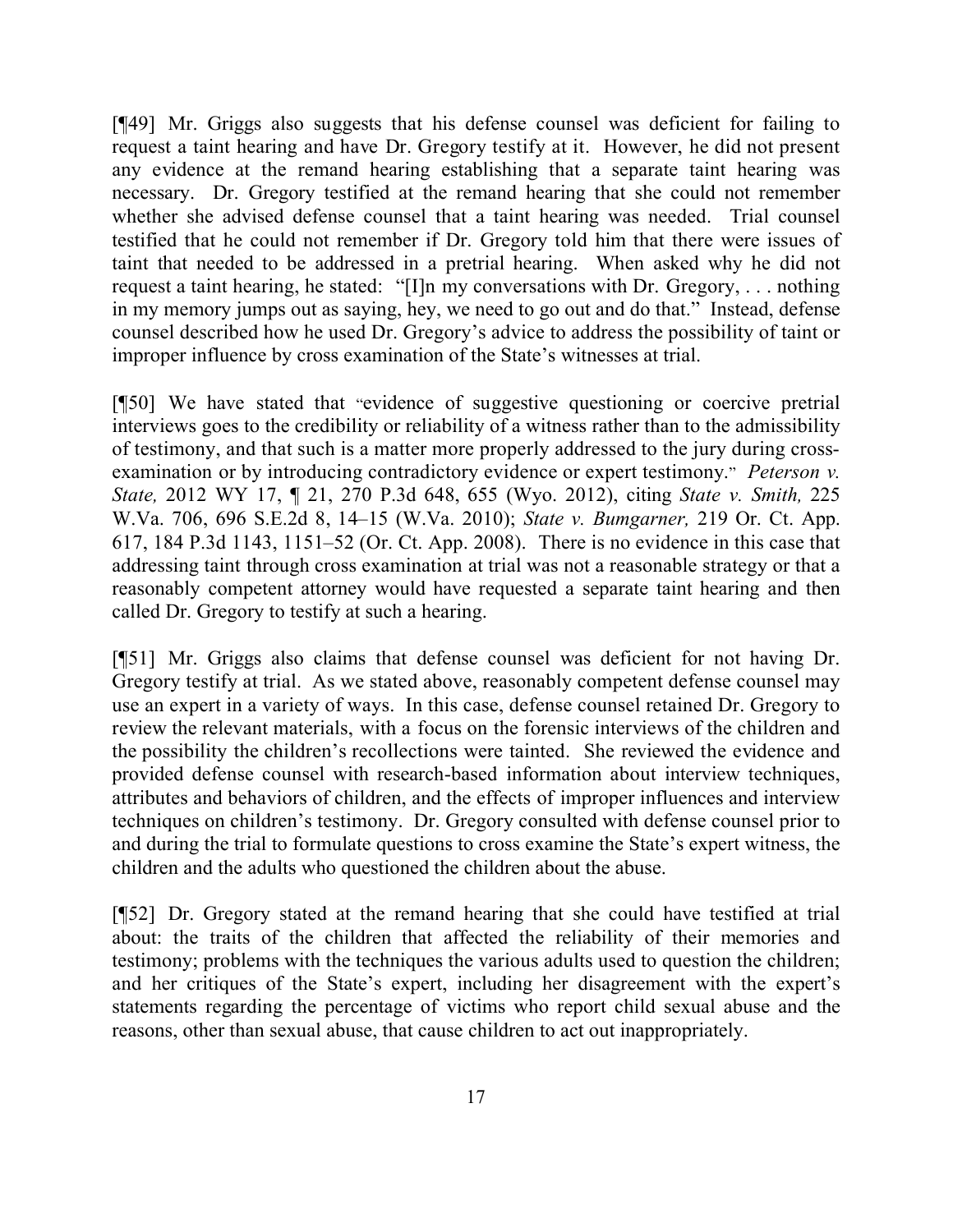[¶53] Dr. Gregory's observations, and thus her potential testimony, were not tangibly different from evidence developed by defense counsel through cross examination of the State's witnesses, which he formulated with the assistance of Dr. Gregory. The jury saw for itself that the children were young and their memories were not perfect. On cross examination, defense counsel questioned CM and JM about whether they had been instructed on what to say about the abuse.

[¶54] Defense counsel also established through cross examination of the foster mother, the forensic examiner and the nurse practitioner that the children may have been subjected to suggestive or otherwise improper questioning about the abuse. He questioned the biological mother about coaching the children, although there is no indication in the record that she told them to say anything that would implicate Mr. Griggs.

[¶55] Defense counsel thoroughly cross examined the State's expert, Hollie Strand, about forensic interviewing protocol and the possible consequences of suggestive or improper interviewing techniques on a child's account of abuse. She also testified that certain child behaviors are not necessarily indicative of sexual abuse but may simply suggest that the child had experienced some type of trauma or stress. Given that defense counsel essentially covered the same ground through cross examination that he would have with Dr. Gregory's testimony, Mr. Griggs has not demonstrated that defense counsel was deficient for failing to call her to testify at trial.

[¶56] While it is unnecessary for us to consider the prejudice prong of the test for ineffective assistance of counsel, we note that many of the bases for concluding defense counsel was not deficient also support a finding that Mr. Griggs was not prejudiced by counsel's performance. In addition, the prosecution's evidence against Mr. Griggs was very strong. CM's initial disclosure of the abuse was occasioned by her inappropriate request that another child share his "pee pee" with her. Her identification of Mr. Griggs as the person who taught her such behavior was spontaneous and without prompting. The other two children told essentially the same story, and the children's statements about the abuse never changed in any significant way. There is simply no reasonable probability that the result of the trial would have been different if Dr. Gregory had testified. *Osborne,* ¶ 19, 285 P.3d at 252. Mr. Griggs has not demonstrated that his constitutional right to effective assistance of counsel was violated in this case.

## **III. Speedy Trial**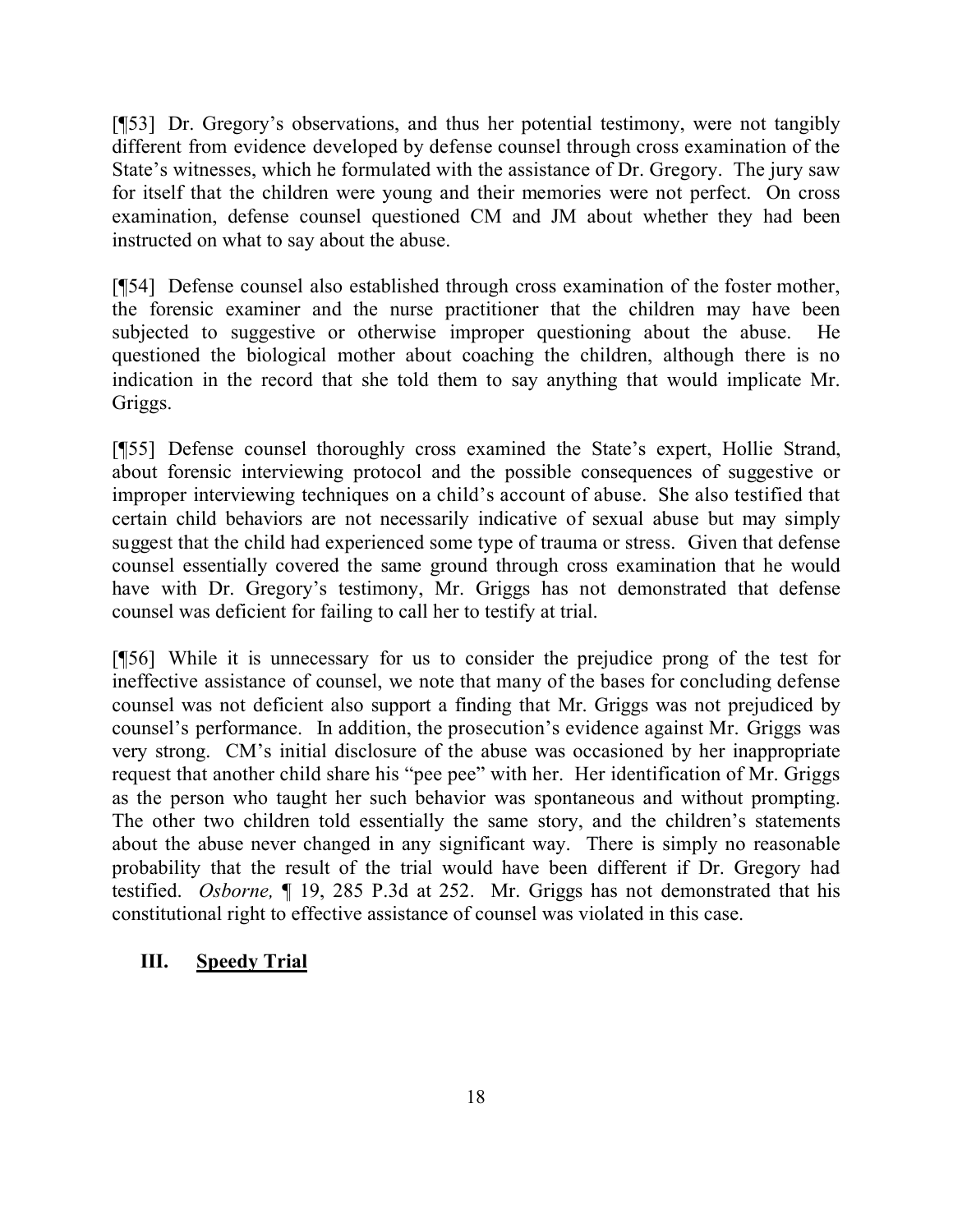[¶57] Mr. Griggs claims the district court violated his right to a speedy trial under the Sixth Amendment to the United States Constitution.<sup>5</sup> We review this issue *de novo*. *Durkee v. State,* 2015 WY 123, ¶ 10, 357 P.3d 1106, 1110 (Wyo. 2015); *Berry v. State,*  2004 WY 81, ¶ 17, 93 P.3d 222, 227-28 (Wyo. 2004).

[¶58]The Sixth Amendment states, in relevant part: "In all criminal prosecutions, the accused shall enjoy the right to a speedy and public trial[.]" *See also* Wyo. Const. art. 1, § 10. The State is required to provide a prompt trial; therefore, it has the burden of proving delay in bringing a defendant to trial was reasonable and necessary. *Durkee,* ¶ 12, 357 P.3d at 1111. *See also Harvey v. State,* 774 P.2d 87, 92, 95 (Wyo. 1989); *Dickey v. Florida,* 398 U.S. 30, 37–38, 90 S. Ct. 1564, 26 L. Ed. 2d 26 (1970). "The ultimate question is 'whether the delay in bringing the accused to trial was unreasonable, that is, whether it substantially impaired the right of the accused to a fair trial.'" *Berry,* ¶ 31, 93 P.3d at 231, quoting *Warner v. State,* 2001 WY 67, ¶ 10, 28 P.3d 21, 26 (Wyo. 2001) (other citations omitted).

[¶59] The test set forth by the United States Supreme Court in *Barker v. Wingo,* 407 U.S. 514, 92 S. Ct. 2182, 33 L. Ed. 2d 101 (1972), governs claimed violations of the constitutional right to a speedy trial. *Cosco v. State,* 503 P.2d 1403, 1405 (Wyo. 1972). Under *Barker,* the Court considers four factors: the length of the delay; the reason for the delay; the defendant's assertion of his right; and the prejudice to the defendant." *Berry,* ¶ 31, 93 P.3d at 230-31, citing *Harvey,* 774 P.2d at 92. *See also Ortiz v. State,* 2014 WY 60, ¶ 39, 326 P.3d 883, 893 (Wyo. 2014). The factors are considered together and balanced in relation to all relevant circumstances, with no individual factor being dispositive. *Durkee,* ¶ 11, 357 P.3d at 1111; *Ortiz,* ¶ 39, 326 P.3d at 893*.*

#### **A. Length of Delay**

[¶60] Under the constitution, the speedy trial clock begins to run at the earlier of arrest or the filing of an information or indictment and stops when the trial begins. *Ortiz,* ¶ 40, 326 P.3d at 893; *Berry,* ¶ 32, 93 P.3d at 231. "No precise length of delay automatically constitutes a violation of the right to a speedy trial." *Berry, ¶* 32, 93 P.3d at 231. If the delay is sufficiently long, analysis of the other three factors is required. *Mascarenas,* ¶ 12, 315 P.3d at 661, citing *Berry,* ¶¶ 32–34, 93 P.3d at 231–32.

<sup>&</sup>lt;sup>5</sup> Mr. Griggs does not argue his right to a speedy trial under W.R.Cr.P. 48 was violated, so we limit our analysis to the constitutional question. *See Durkee v. State,* 2015 WY 123, ¶ 11 n.1, 357 P.3d 1106, 1110 n.1 (Wyo. 2015); *Mascarenas v. State,* 2013 WY 163, 315 P.3d 656 (Wyo. 2013) (conducting a constitutional analysis without considering Rule 48 because the appellants asserted only Sixth Amendment violations on appeal).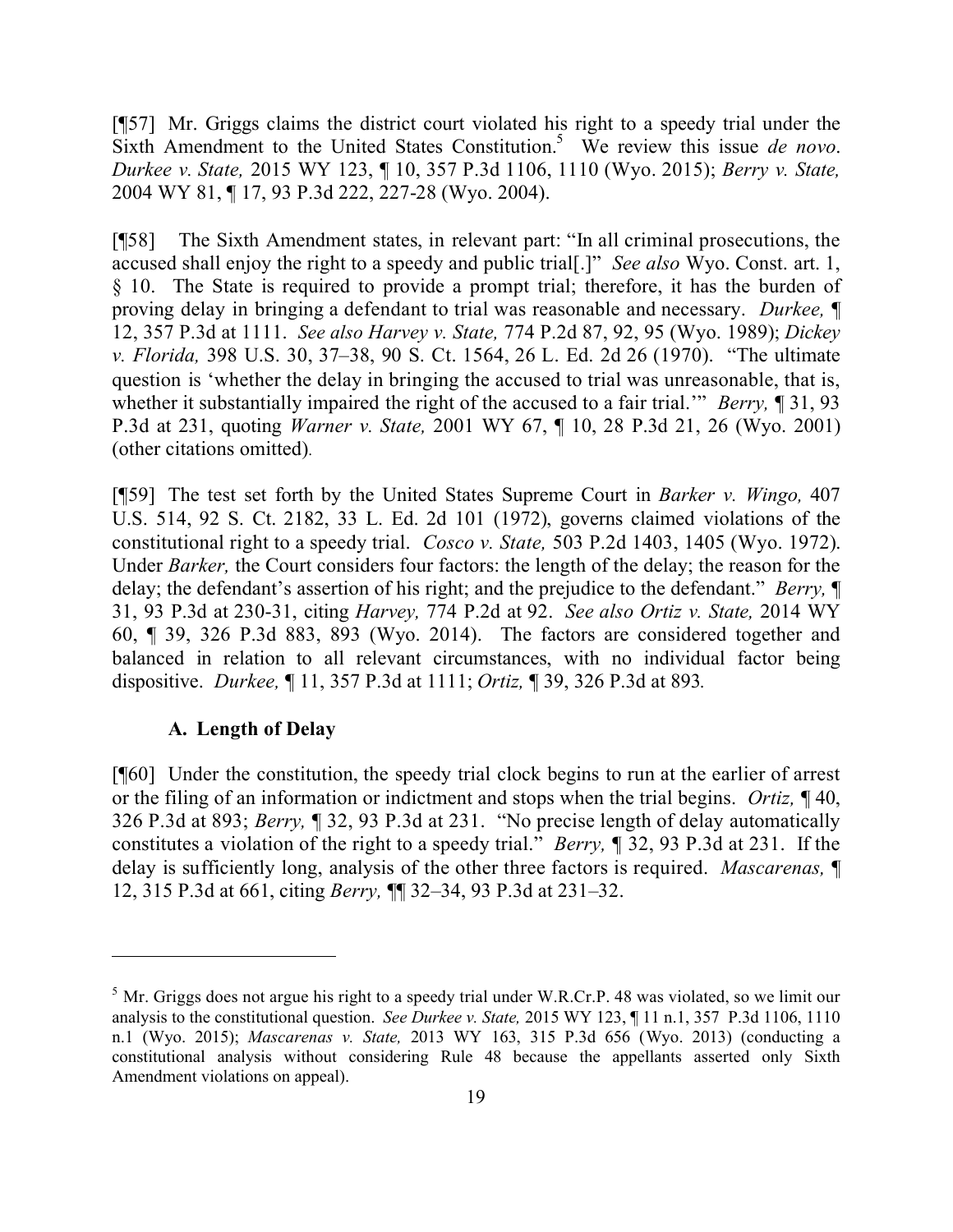[¶61] Four hundred eleven days passed between the State's filing of charges against Mr. Griggs on June 28, 2012, and trial on August 13, 2013. Under our precedent, this length of delay is sufficiently long to trigger analysis of the other three *Barker* factors. *See, e.g., Mascarenas,* ¶ 12, 315 P.3d at 661 (332 day delay warranted further analysis); *Fortner v. State,* 843 P.2d 1139, 1145 (Wyo. 1992) (276 day delay triggered further analysis); *Caton v. State,* 709 P.2d 1260 (Wyo. 1985) (204 day delay triggered further analysis).

#### **B. Reasons for Delay**

[¶62] Next, we consider the reasons for the delay and which party was responsible for each period of delay. The delays caused by the State are weighed against those caused by the defendant. The defendant is responsible for "'delays attributable to changes in defense counsel, to the defendant's requests for continuances, and to the defendant's pretrial motions.'" *Ortiz,* ¶ 42, 326 P.3d at 893, quoting *Miller v. State,* 2009 WY 125, ¶ 40, 217 P.3d 793, 805 (Wyo. 2009). All delays that are not attributable to the defendant are assigned to the prosecution because the State has the responsibility to try the defendant promptly. *See Durkee,* ¶ 16, 357 P.3d at 1112.

[¶63] Mr. Griggs' preliminary hearing was initially scheduled for July 3, 2012. Mr. Griggs filed several requests with the circuit court for continuances of the preliminary hearing because he changed defense counsel twice and the attorneys needed to prepare for the hearing. His preliminary hearing was finally held on December 18, 2012, and he was bound over to the district court on all charges. A defendant is responsible for delays associated with his changes of counsel and defense motions for continuances. *Ortiz*, ¶ 42, 326 P.3d at 893. Therefore, the 168 days between the original preliminary hearing date of July 3, 2012, and when it was finally held on December 18, 2012, are attributed to Mr. Griggs.

[¶64] Trial was set for May 13, 2013. After the pretrial conference on April 22, 2013, the trial date was changed to June 17, 2013. It appears that the district court continued the trial from May to June because of its court schedule. Continuances caused by a district court's crowded docket are attributed to the State. *Berry,* ¶ 26, 93 P.3d at 232. Mr. Griggs moved to continue the June trial setting to give him more time to obtain an expert. He also waived his right to a speedy trial at that time. The district court granted the continuance and the trial commenced on August 13, 2013.

[¶65] The delays directly attributable to the defendant's changes of counsel and requests for continuances add up to 224 days, which is over half of the 411 day total. The State is responsible for the remaining 187 day delay. Delays allocated to the prosecution are analyzed using the following analysis: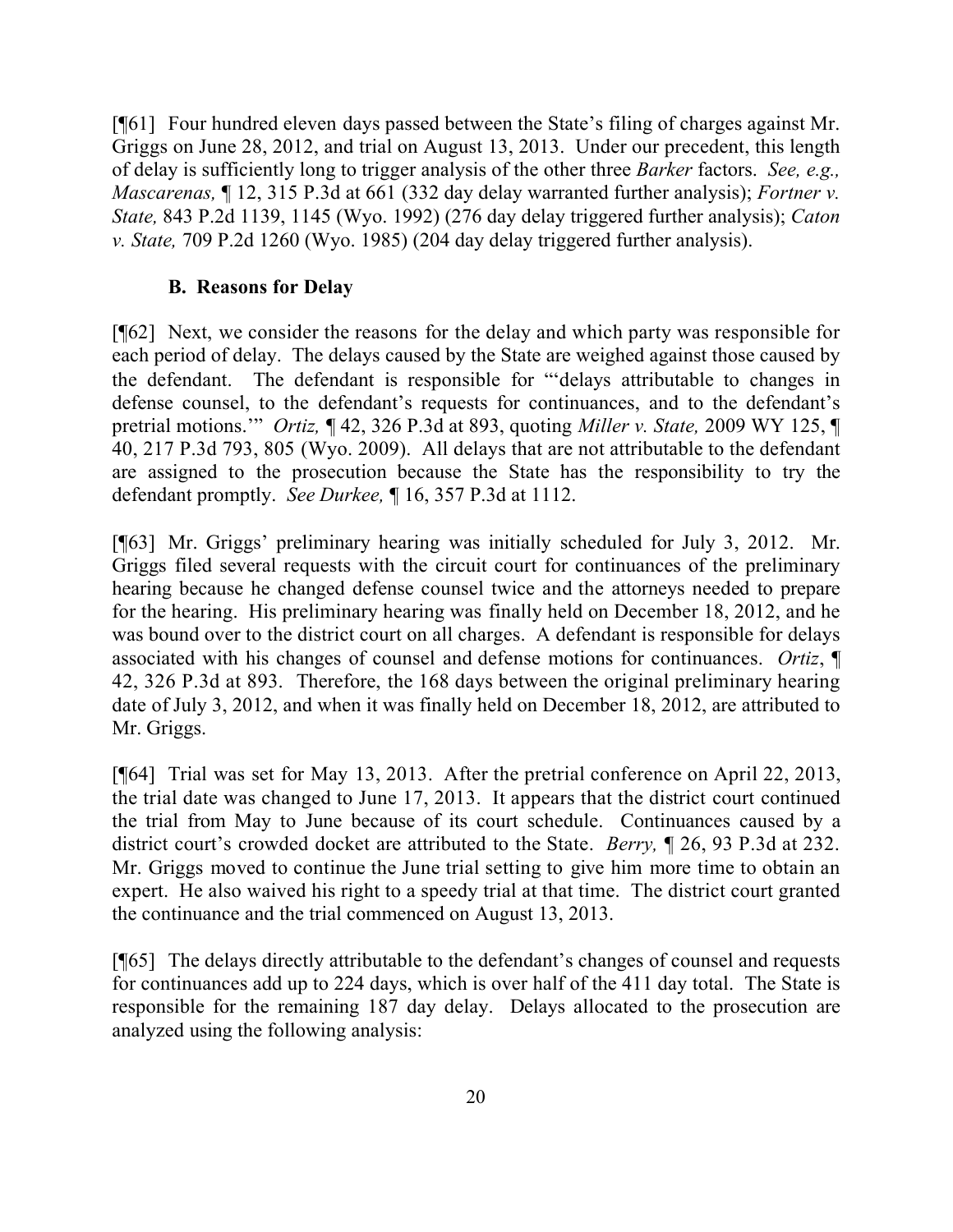A deliberate attempt to delay the trial in order to hamper the defense should be weighted heavily against the government. A more neutral reason such as negligence or overcrowded courts should be weighted less heavily but nevertheless should be considered since the ultimate responsibility for such circumstances must rest with the government rather than with the defendant. Finally, a valid reason, such as a missing witnesses, should serve to justify appropriate delay. *Wehr v. State,* 841 P.2d 104, 112–113 (Wyo.1992), quoting *Barker.*

*Berry*,  $\sqrt{ }$  36, 93 P.3d at 232. There is no allegation that the State deliberately attempted to delay the trial in order to hamper the defense. As such, although the State is charged for the 187 days, the reasons are essentially neutral.

[¶66] Mr. Griggs asserts that although the defense bears the bulk of the responsibility for the delays in this case, he should still be allowed relief under the constitution because the delays were his attorneys' fault, not his. Mr. Griggs cites no authority for his position, and it is directly contrary to the following statement from *Castellanos v. State,* 2016 WY 11,  $\P$  73, P.3d (Wyo. 2016): "[A]n attorney 'is the defendant's agent when acting, or failing to act, in furtherance of the litigation, delay caused by the defendant's counsel is also charged against the defendant.' *Vermont v. Brillon*, 556 U.S. 81, 91, 129 S. Ct. 1283, 1291, 173 L. Ed. 2d 231 (2009) (quoting *Coleman v. Thompson*, 501 U.S. 722, 753, 111 S. Ct. 2546, 115 L. Ed. 2d 640 (1991)) (footnote omitted)." Further, the facts do not support Mr. Griggs' argument. The 168 day delay in holding the preliminary hearing was due to his personal decisions to change attorneys. With regard to the defense motions for continuances of the trial, Mr. Griggs' attorney was attempting to secure assistance of an expert. Mr. Griggs waived his speedy trial right to accommodate those efforts. There is simply no basis for his argument that he should not be held responsible for the delays requested by his defense counsel.

[¶67] In weighing the delays attributable to the State versus the delays attributable to the defendant, we must conclude this factor weighs in favor of the State. The bulk of the delay was caused by Mr. Griggs' requests for continuances.

## **C. Defendant's Assertion of Right**

[¶68] The third factor in a constitutional speedy trial analysis is the defendant's assertion of his right to a speedy trial. Although a defendant is not required to assert his right to a speedy trial, the vigor with which the defendant asserted his right is an important consideration in determining the reasonableness of any delay. *Berry,* ¶ 45, 93 P.3d at 236, citing *Harvey,* 774 P.2d at 95. *See also Durkee,* ¶ 34, 357 P.3d at 1115.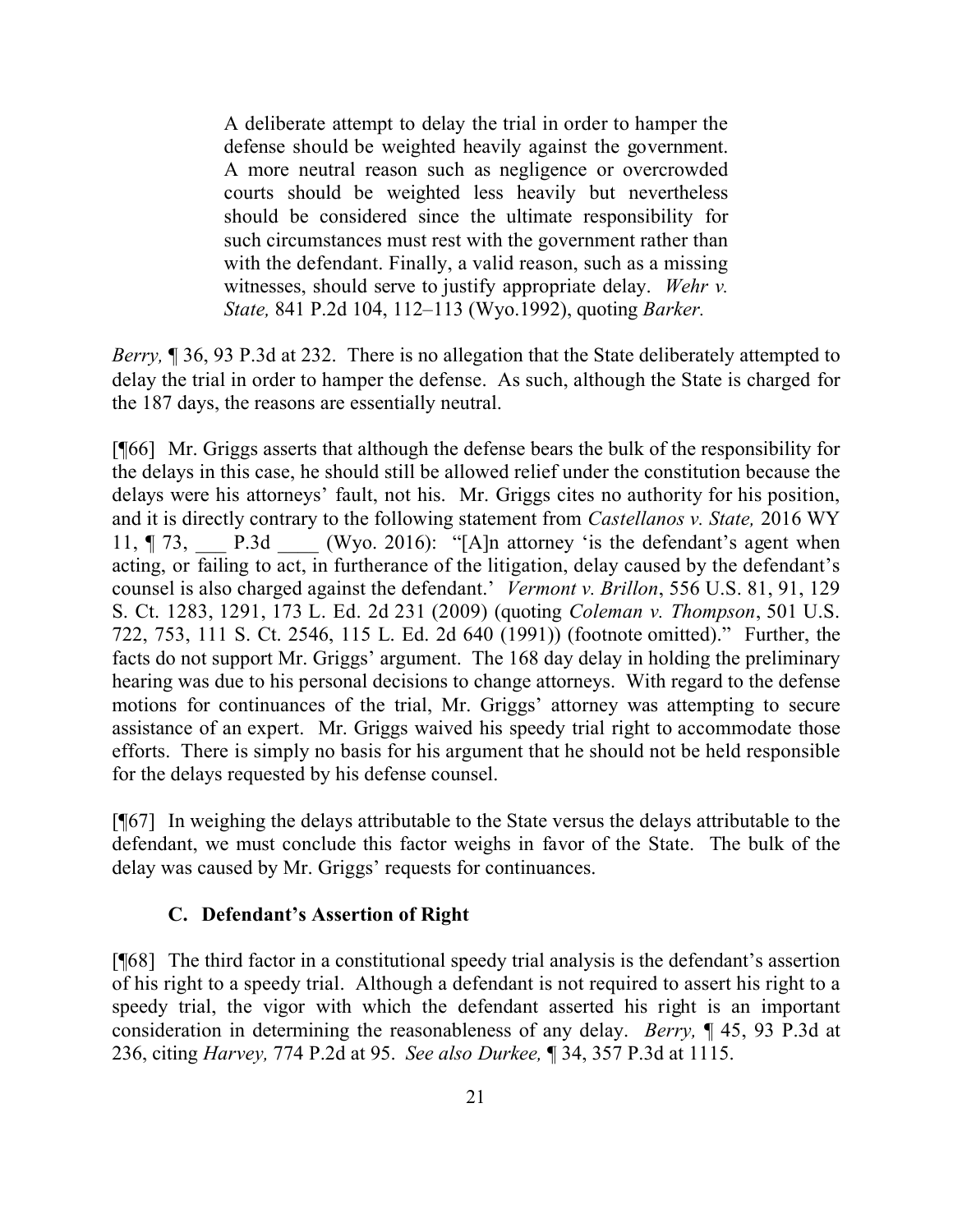[¶69] Mr. Griggs did not file a written demand for a speedy trial until May 2, 2013, over ten months after the State filed charges. A little over a month later, he waived his right to a speedy trial in conjunction with his request for a continuance of the June 2013 trial setting. On appeal, Mr. Griggs claims that he only waived his right to a speedy trial because he was promised that an expert witness would be secured and he did not receive the "promised benefit." He suggests his attorney was incompetent for not vigorously asserting his right to a speedy trial. We note that this argument was not included as part of Mr. Griggs' ineffective assistance of counsel claim and he provides no authority for his argument that his waiver of the right to a speedy trial should be ignored under these circumstances. Furthermore, earlier in the case, he waived his right to a speedy preliminary hearing on more than one occasion, ultimately delaying the trial. On this record, it is clear that he did not vigorously assert his right to a speedy trial. This factor weighs in favor of the State.

## **D. Prejudice to Defendant**

[¶70] The fourth *Barker* factor addresses the prejudice resulting from the delay in bringing a criminal defendant to trial. We have identified three types of prejudice a defendant may suffer as a result of pretrial delay, including "1) lengthy pretrial incarceration; 2) pretrial anxiety; and, 3) impairment of the defense." *Berry,* ¶ 46, 93 P.3d at 236-37, quoting *Harvey,* 774 P.2d at 96. The impairment of defense factor is the most serious because it affects the defendant's ability to prepare his case, skewing the fairness of the system. *Durkee,* ¶ 37, 357 P.3d at 1116; *Ortiz,* ¶ 62, 326 P.3d at 896.

[¶71] Mr. Griggs was incarcerated the entire time he awaited trial apparently because he could not afford to post bond. He claims that, as a result of his incarceration, he was unable to assist his elderly parents or attend the funeral of his stepfather. While we have no doubt that he suffered pretrial anxiety, Mr. Griggs makes no showing that his troubles were more serious than the typical defendant awaiting trial. In order to demonstrate prejudice arising from pretrial incarceration and anxiety, "a defendant must demonstrate he 'suffered prejudice in an extraordinary or unusual manner.'" *Miller,* ¶ 44, 217 P.3d at 805, quoting *Strandlien,* ¶ 16, 156 P.3d at 992.

[¶72] Mr. Griggs also argues that his defense was impacted because of the pretrial delay. He asserts that during this time the children were in therapy and subjected to repeated questioning about the events, possibly tainting them. Mr. Griggs points to the fact that the language the children used to describe the abuse changed over time, from colloquial descriptions of anatomical parts like "mahookie" or "pahookie" to more common descriptions like "private parts." The problem with Mr. Griggs' argument is that, while the language they used to describe the abuse matured, the substance of the children's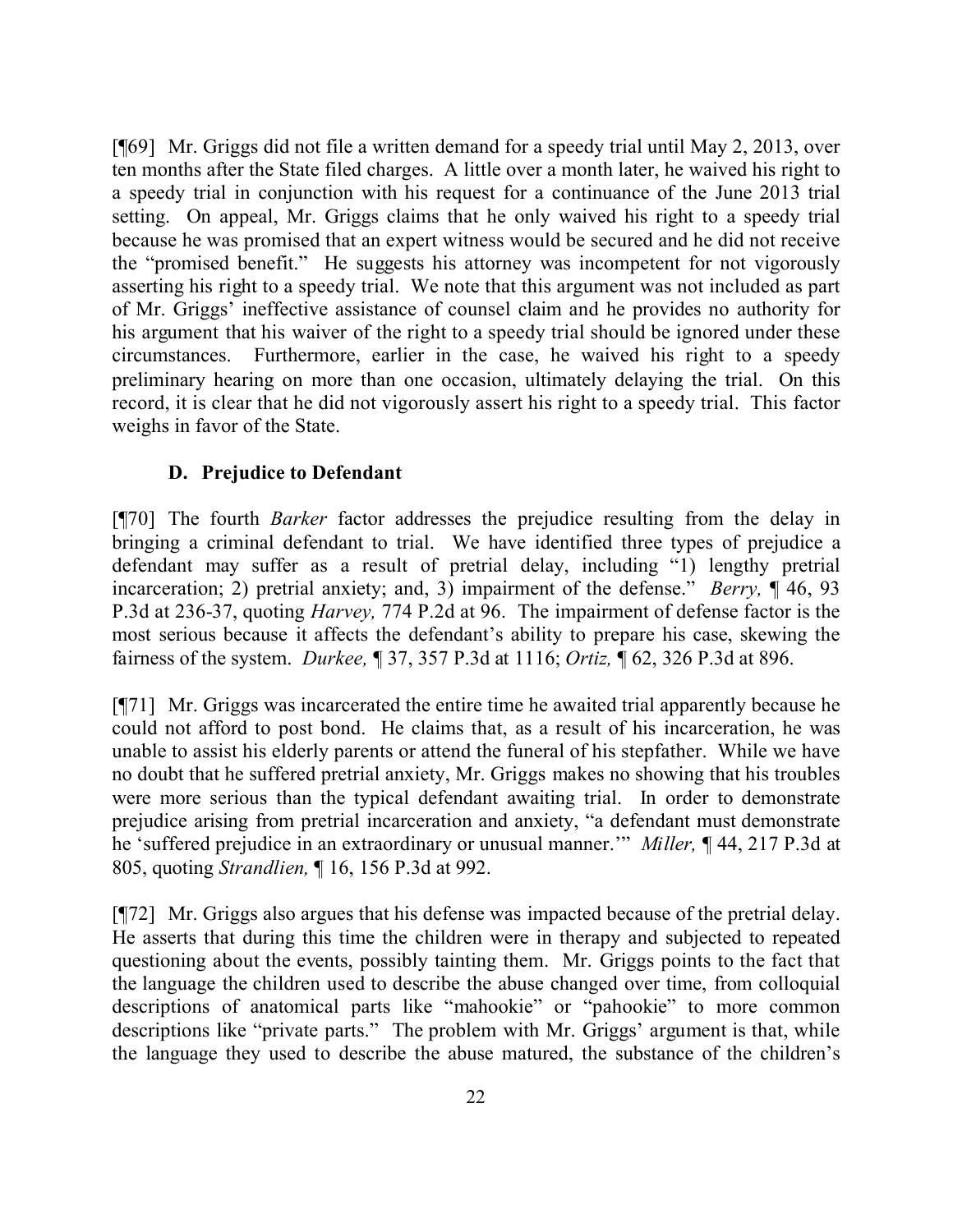statements did not change. Thus, there was no showing that their memories or testimony were affected by the delay.

[¶73] He also claims that "the children were subjected to some level of tampering or influence" by their biological mother while he was awaiting trial. During the trial, the biological mother, RM, testified that her unsupervised visitation with the children had been changed because DFS believed she was "telling [the] children what to say." It was not clear at trial what she was discussing with the children. However, at the remand hearing, the defense expert testified that JM said in therapy that RM told the children not to tell "bad stuff" or they would not be able to go home. This evidence suggests RM coached the children to deny the allegations, which would have been to Mr. Griggs' advantage. Thus, he has not shown his defense was prejudiced by the delay in bringing him to trial. This factor, therefore, weighs in favor of the State.

#### **E. Balancing the Factors**

[¶74] Of the four *Barker* factors, only the length of delay weighs in favor of Mr. Griggs. The other factors all weigh against him and in favor of the State. On this record, Mr. Griggs' constitutional right to a speedy trial was not violated.

#### **IV. Continuance**

[¶75] Mr. Griggs claims the district court abused its discretion by denying his last motion for a continuance. We apply the following standard of review to his claim:

> We have consistently held that the grant or denial of a motion for continuance is a discretionary ruling of the district court and, unless a clear showing of an abuse of discretion resulting in manifest injustice has been shown by the challenging party, we will not disturb that ruling. *Sincock v. State,* 2003 WY 115, ¶ 25, 76 P.3d 323, 333–34 (Wyo.2003); *Clearwater v. State,* 2 P.3d 548, 553 (Wyo.2000). The determination of whether the district court abused its discretion in refusing to grant a continuance is highly dependent upon the facts and circumstances of the individual case. *Sincock,* ¶ 25, 76 P.3d at 333. On review, our primary consideration is the reasonableness of the district court's decision. *Id.*

*Grady v. State,* 2008 WY 144, ¶ 18, 197 P.3d 722, 729 (Wyo. 2008). *See also Secrest v. State,* 2013 WY 102, ¶ 13, 310 P.3d 882, 885 (Wyo. 2013).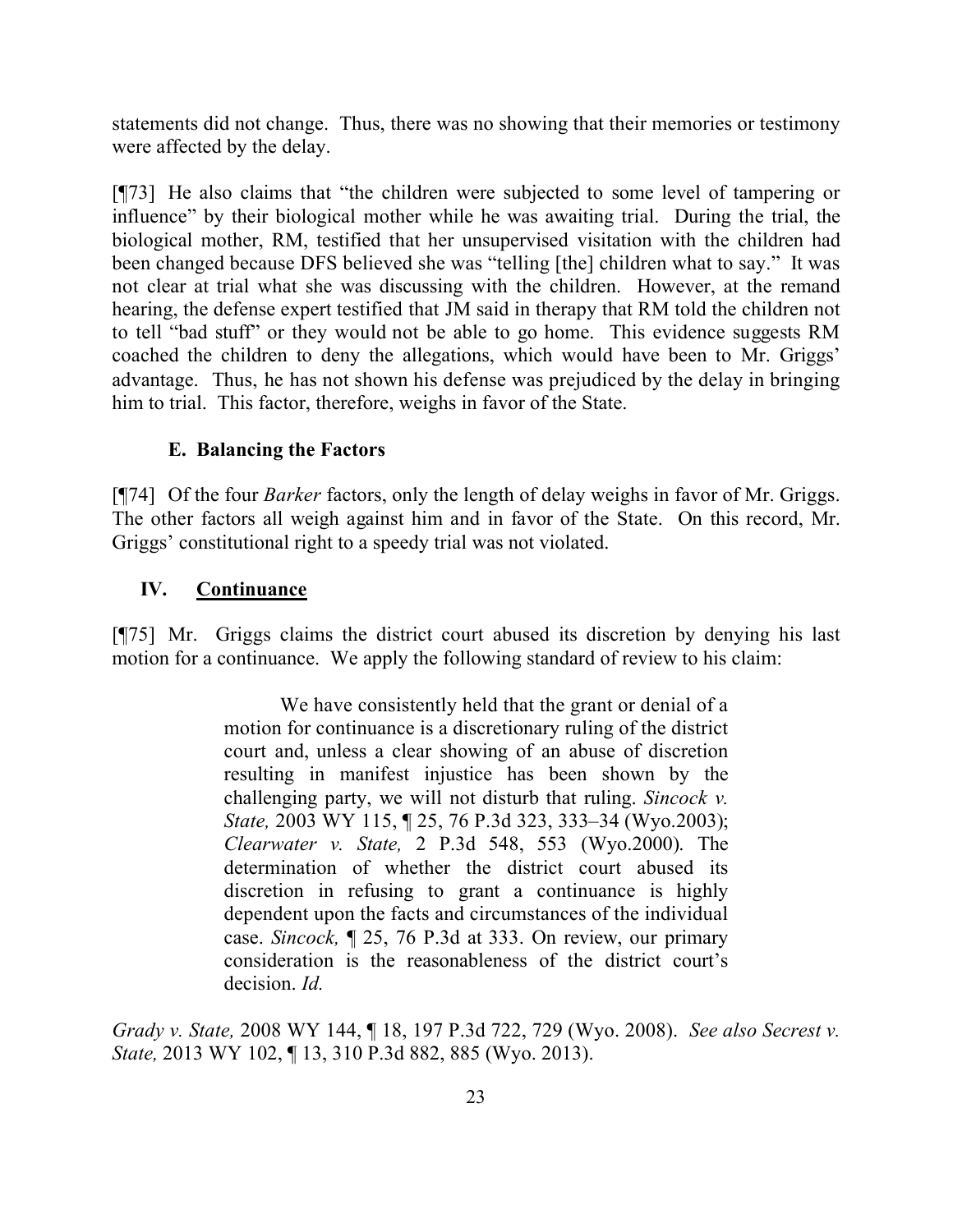[¶76] On August 2, 2013, Mr. Griggs filed a motion to continue the trial which was set to commence on August 13, 2013. He claimed that his expert, Dr. Gregory, needed more time to "review the materials, render an opinion, and appraise [sic] the [d]efense as to the course of action as to what is discovered." The district court denied the motion.

[¶77] Mr. Griggs claims his situation is comparable to the one we addressed in *Adger v. State,* 584 P.2d 1056 (Wyo. 1978). After problems developed between Ms. Adger and her private counsel, two public defenders were appointed to represent her just four days prior to trial. *Id.* at 1058. The district court denied a motion for a continuance to allow the new attorneys more time to prepare, blaming the defendant for the situation. This Court disagreed, finding that private counsel caused the problem by not being honest with the defendant and the district court about the extent of his representation. *Id*. at 1060-61. We concluded the district court abused its discretion when it denied Ms. Adger's request for a continuance to give her newly appointed public defenders adequate time to prepare for trial. *Id.* at 1061-62.

[¶78] Mr. Griggs claims he was in a similar situation because his expert witness did not have sufficient time to review the materials and adequately advise defense counsel. As we pointed out in our discussion on the effectiveness of counsel, *supra,* the defense was sufficiently prepared for trial. Dr. Gregory was able to assist defense counsel in preparation, and counsel capably used that assistance in cross examination and argument. This stands in stark contrast to *Adger* where the defense attorneys only had a few days to prepare and were unable to present an adequate defense for the defendant. In addition, as our discussion on the speedy trial issue evinces, Mr. Griggs had been given numerous continuances. Under the facts and circumstances of this case, he has failed to show that the district court abused its discretion by denying the motion to continue or that the lack of a continuance in any way prejudiced his defense, much less resulted in manifest injustice. *See Grady* and *Secrest, supra.*

## **V. Hearsay**

[¶79] Mr. Griggs claims the district court erred by allowing the foster mother, the biological mother, a forensic interviewer and a nurse-practitioner to testify about the children's reports of sexual abuse. He claims the testimony was inadmissible hearsay.

[¶80] Under W.R.E. 802, hearsay statements generally are not admissible. W.R.E. 801 defines hearsay as:

> (c) *Hearsay*. – "Hearsay" is a statement, other than one made by the declarant while testifying at the trial or hearing,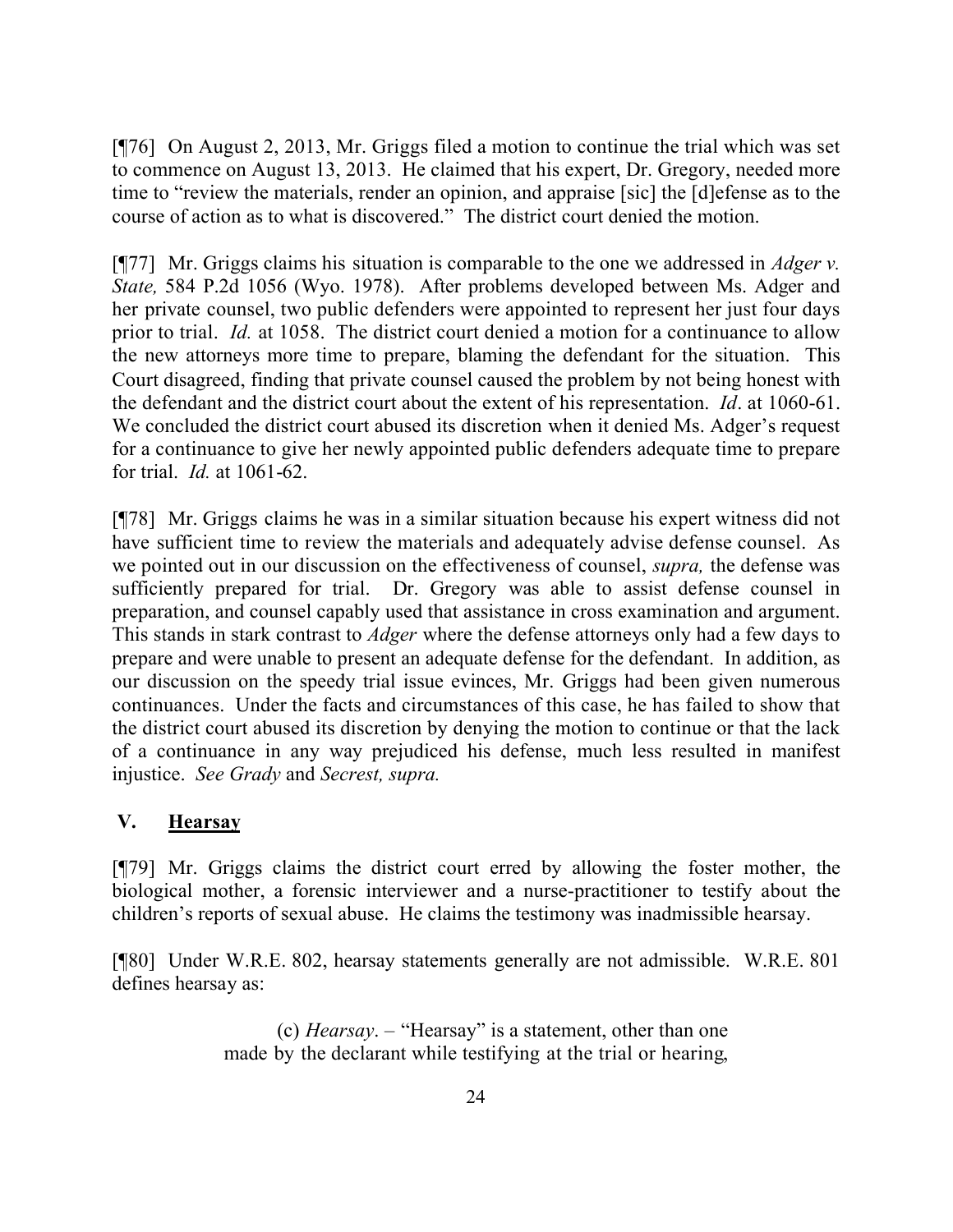offered in evidence to prove the truth of the matter asserted.

[¶81] Mr. Griggs objected to some of the statements he challenges as hearsay on appeal, but not to others. Our standard of review depends upon whether or not a proper trial objection was made.

> Evidentiary rulings are . . . committed to the sound discretion of the district court and are not subject to appellate second guessing absent an abuse of discretion. *Lopez v. State,* 2004 WY 103, ¶ 21, 98 P.3d 143, 149 (Wyo.2004). When no objection is made at trial to the evidence challenged on appeal, we apply our plain error standard of review. Plain error will not be found unless: (1) the record clearly reflects the alleged error; (2) the party claiming the error demonstrates a violation of a clear and unequivocal rule of law; and (3) the party proves that the violation adversely affected a substantial right resulting in material prejudice. *Miller v. State,* 2006 WY 17, ¶ 15, 127 P.3d 793, 797–798 (Wyo.2006).

*Cazier v. State,* 2006 WY 153, ¶ 10, 148 P.3d 23, 28 (Wyo. 2006). *See also Proffit v. State,* 2008 WY 102, ¶ 19, 191 P.3d 963, 970 (Wyo. 2008).

#### A. Foster Mother

[¶82] The children's foster mother, TP, testified about the children's reports of sexual abuse. She was the first witness to testify at trial and gave detailed accounts of CM's and SM's statements that Mr. Griggs had sexual intercourse with, and performed cunnilingus, upon them. TP also testified that JM told her that he watched Mr. Griggs abuse the two girls. The defense did not object to her testimony, so we review Mr. Griggs' claim that her testimony was inadmissible hearsay for plain error.

[¶83] The first element of the plain error standard is satisfied in this case because TP's testimony, including her recitation of the children's statements, is clearly shown in the record. The second element requires a showing of a violation of a clear and unequivocal rule of law. As we stated, above, hearsay generally is not admissible. Rule 802. Citing *Craft v. State,* 2012 WY 166, 291 P.3d 306 (Wyo. 2012), the State claims TP's testimony relating the children's reports was admissible because it was not admitted for the truth of the matter asserted (i.e., that the abuse had actually occurred) but rather to show what TP did in response to the reports. We stated in *Craft:*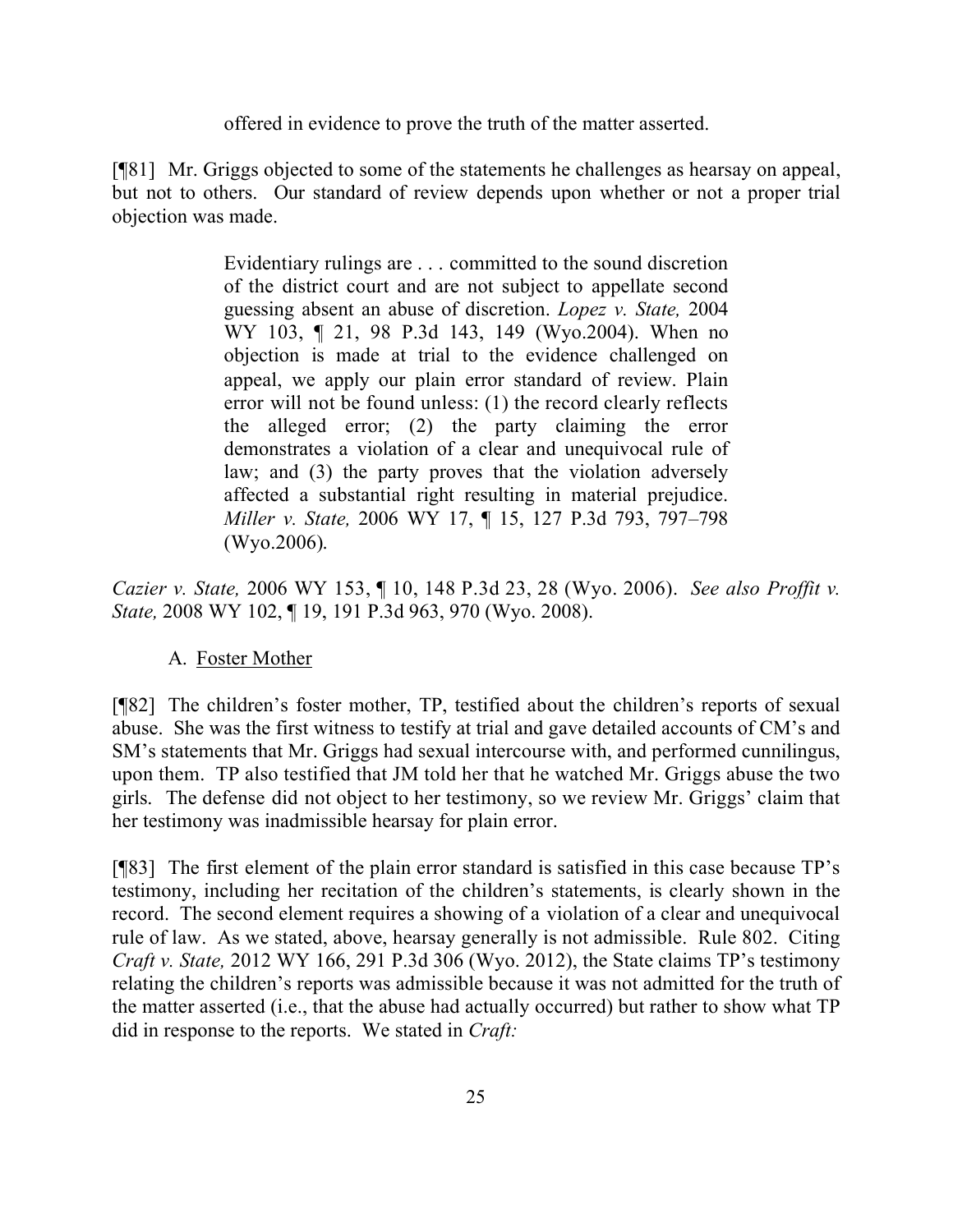[A] prosecutor may properly use out-of-court statements to show their effect on the hearer, to explain why the hearer did what he did or why a conversation took a particular turn. The hearsay rule does not prohibit using the statements in that manner because it does not relate to proving the truth of those statements. 4 Mueller & Kirkpatrick, *supra,* § 8:20; *see also Proffit,* ¶ 21, 191 P.3d at 970.

*Id.,* ¶ 24, 291 P.3d at 312.

[¶84] *Craft* did not involve a situation like the one presented in this case. There, we addressed whether the prosecutor committed misconduct by referring to a sexually explicit text message exchange between the defendant and the victim. The evidence was proper because its purpose was not to establish the truth of any of the statements in the text message exchange, but to show that the parties had exchanged messages of a sexual nature. *Id.,* ¶¶ 24-25, 291 P.3d at 312-13. *See also Kenyon v. State,* 986 P.2d 849 (Wyo. 1999) (ruling the district court erred by refusing to allow the defendant to testify that his fiancé told him they had the owner's permission to use a truck because the statement was not offered to prove the truth of the matter asserted, i.e., that they actually had permission, but to show its effect on defendant's intent and subsequent conduct).

[¶85] Testimony repeating a report of the defendant's criminal behavior may fall within the rule allowing out of court statements to show their effect on the hearer rather than for the truth of the matter asserted. The issue often arises during the testimony of an investigating law enforcement officer. For example,

> [a]n out-of-court declaration by a third party to a police officer which is offered at trial merely to explain the officer's conduct in the investigation of a crime is usually admissible because it is not offered for the truth of the matter stated. The conduct to be explained should be relevant, in need of explanation, and contemporaneous with the statements.

29 Am. Jur. 2d *Evidence* § 676 (2015). *See also Schreibvogel v. State,* 2010 WY 45, ¶ 28, 228 P.3d 874, 884 (Wyo. 2010); *Kerns v. State,* 920 P.2d 632, 640-41 (Wyo. 1996); *Olson v. State*, 698 P.2d 107, 113-14 (Wyo. 1985) (an officer's testimony reciting a victim's or witness's statement elicited to provide context for the investigation may be admissible if it is not offered to prove the truth of the matter asserted).

[¶86] The Tenth Circuit has written extensively on this issue. It summed up the general rule in *United States v. Freeman,* 816 F.2d 558, 563 (10th Cir. 1987): "[O]ut of court statements are not hearsay when offered for the limited purpose of explaining why a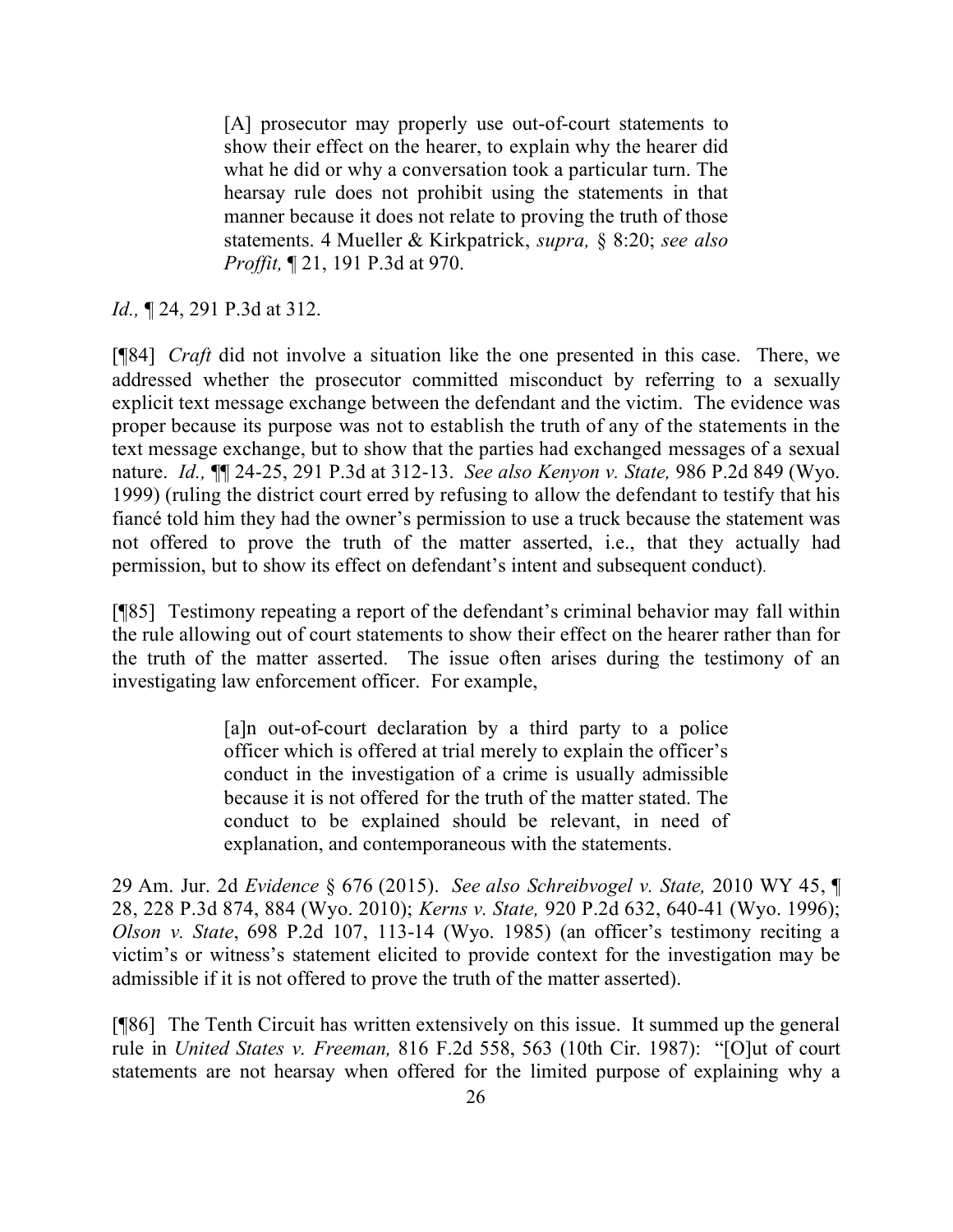Government investigation was undertaken." The rationale for allowing such testimony was explained in *United States v. Cass,* 127 F.3d 1218, 1223 (10<sup>th</sup> Cir. 1997), quoting 2 *McCormick on Evidence* (4th ed.) § 249, at 104 (other citations omitted and emphasis added):

> [A]n arresting or investigating officer should not be put in the false position of seeming just to have happened upon the scene; he should be allowed some explanation of his presence and conduct. [**However,] testimony that [the officer] acted "upon information received," or words to that effect, should be sufficient.**

*See also* 2 *McCormick on Evidence*  $\S$  249 ( $7<sup>th</sup>$  ed. 2013). In other words, the use of out of court statements to show the effect on the hearer is limited. It may be necessary and appropriate to introduce some out of court statements or portions of statements to explain the course of events, but other portions of the same statements may go far beyond what is necessary for this limited purpose. The rationale may not be used to inform the jury of the details of a victim's allegation of the criminal conduct or a witness's statement when those details are not necessary to explain what happened next. *Id.; Kern,* 920 P.2d at 640-41; *Longstreth v. State*, 832 P.2d 560, 563 (Wyo. 1992).

[¶87] In *United States v. Becker*, 230 F.3d 1224, 1228 (10<sup>th</sup> Cir. 2000), the Tenth Circuit evaluated whether it was proper for the trial court to admit a police officer's recitation of the out-of-court statement of a non-testifying informant that the defendant was selling drugs.<sup>6</sup> The court concluded the officer's testimony was not admissible to show its effect on the hearer because it pertained directly to the defendant's guilt and the government relied upon the informant's statement for its truth. The court stated "that such evidence was used for more than the 'limited' purpose" of showing its effect on the officer. *Id.* at 1229-30.

[¶88] In *United States v. Hinson,* 585 F.3d 1328, 1336-38 (10<sup>th</sup> Cir. 2009), the Tenth Circuit ruled an officer's statement that she heard the defendant's name mentioned during the investigation as someone who was supplying drugs to another suspect was not necessary background information and its only purpose was to bolster the government's claim that the defendant was, in fact, a drug supplier. *See also Cass,* 127 F.3d at 1222;

 $\overline{a}$ 

<sup>6</sup> *Becker* also evaluated whether admission of the statement violated the Confrontation Clause of the Sixth Amendment to the United States Constitution. A Confrontation Clause issue arises when a testimonial statement by an absent declarant is allowed into evidence at trial. Thus, it does not apply when the declarant testifies at trial. *Crawford v. Washington,* 541 U.S. 36, 124 S. Ct. 1354, 158 L. Ed. 2d 177 (2004). As *Becker* demonstrates, Confrontation Clause issues are often intertwined with hearsay questions. Mr. Griggs does not present an argument under the Confrontation Clause in this case.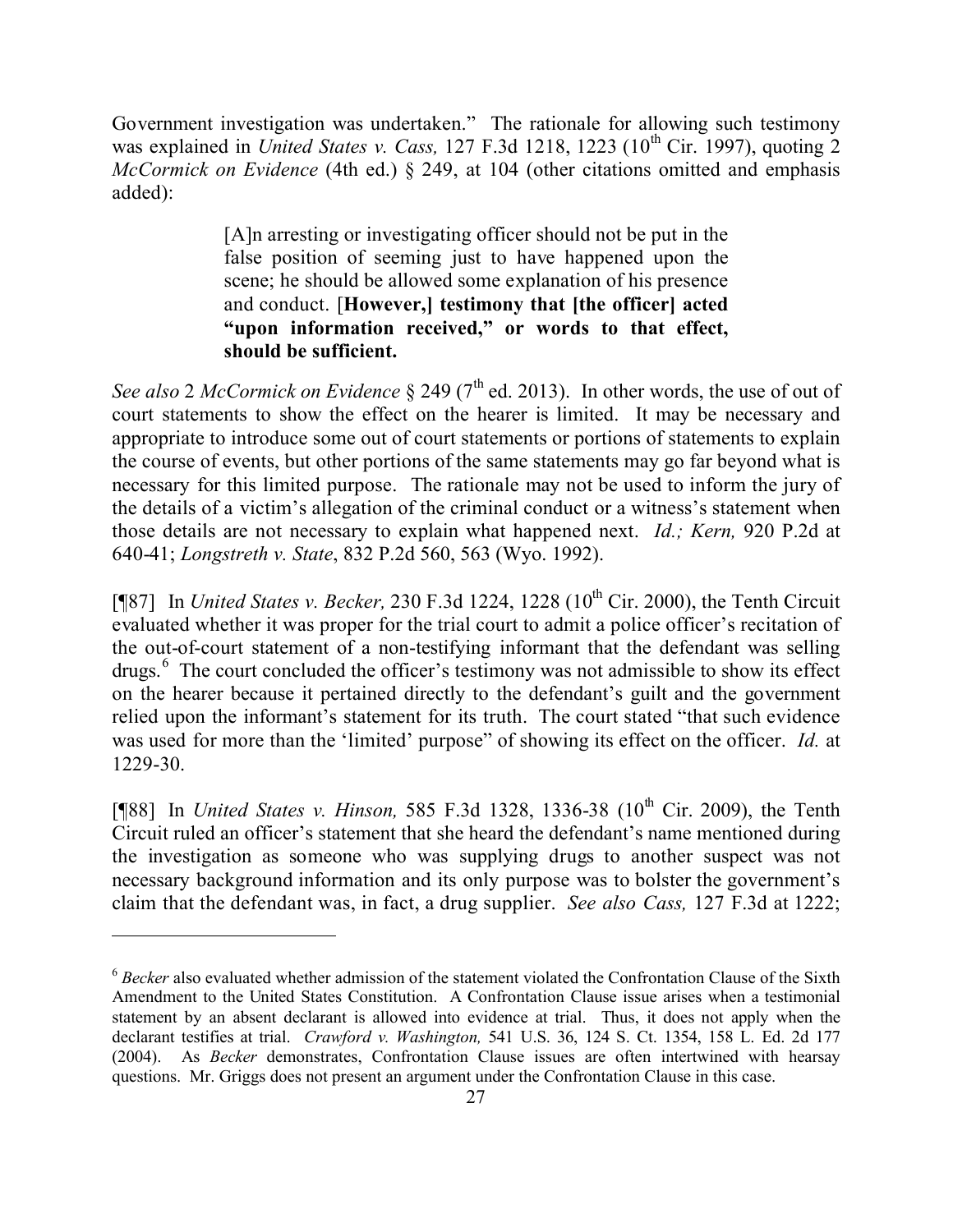*Ortiz*,  $\P$  100, 326 P.3d at 902 (testimony by victim's relative that her daughter told her the victim's siblings acted in an inappropriate and sexualized manner was inadmissible hearsay because it was offered to prove the truth of the matter asserted).

[¶89] Thus, the dispositive question in cases involving this type of evidence is whether it was truly offered as background information or to prove the truth of the matter asserted. *United States v. Espinosa,* 585 F.3d 418 (8<sup>th</sup> Cir. 2009), provides a good example of a proper limited use of a sexual abuse victim's report to authorities.<sup>7</sup> Espinoza challenged the district court's rulings allowing several witnesses to testify about the victim's report of the abuse to them. In each case, the witness said that the victim had reported the abuse to them, but did not describe her accusations in detail. The Eighth Circuit held that the statements were proper because they were not presented for the truth of the matter asserted, i.e., that the victim had actually been abused, but "merely to show that the witnesses had conversations with [the victim] and the witnesses' subsequent actions." *Id.*  at 433. *See also State v. Hernandez,* 823 P.2d 1309, 1314 (Ariz. 1991).

[¶90] Even if a statement fits within the "effect on the hearer" rationale, the court must ensure it is otherwise admissible. Evidence which may be admissible to explain "the background of an investigation ... must be evaluated under ... Fed. R. Evid. [ ] 401 and 403 for relevance and to prevent confusion or prejudice." *Freeman,* 816 F.2d at 563. *See also* 30B Fed. Prac. & Proc. Evid. § 7005 (2014) (stating testimony "relevant for its effect on the listener is subject to exclusion under Rule 403"). W.R.E. 403 states: "Although relevant, evidence may be excluded if its probative value is substantially outweighed by the danger of unfair prejudice, confusion of the issues, or misleading the jury, or by considerations of undue delay, waste of time, or needless presentation of cumulative evidence." Thus, the court must exclude evidence that contains "accusations so damaging to the accused that the risk the jury will consider the words for their truth outweighs their probative value as an explanation of official conduct." 29 Am. Jur. 2d *Evidence* § 676.

[¶91] A limiting instruction is an effective way to ensure the jury only considers the evidence for the appropriate reason and not for the truth of the matter asserted. 30B Fed.

 $\overline{a}$ 

 $<sup>7</sup>$  Some states have added an exception to the hearsay rule for a child's out of court report of abuse if the</sup> child is available at trial for cross examination. *See, e.g., State v. Rodriguez-Castillo,* 188 P.3d 268, 271 (Or. 2008), citing OEC 803(18a)(b). For example, Texas allows admission of "outcry statements" as an exception to the hearsay rule. An outcry statement is "the first report of sexual abuse that a victimized child makes to a person over the age of eighteen." *Morrison v. State,* 2007 WL 614143, \*2 (Tex. Ct. App. 2007), citing Tex. Code Crim. Proc. Ann. art. 38.072, § 2(a).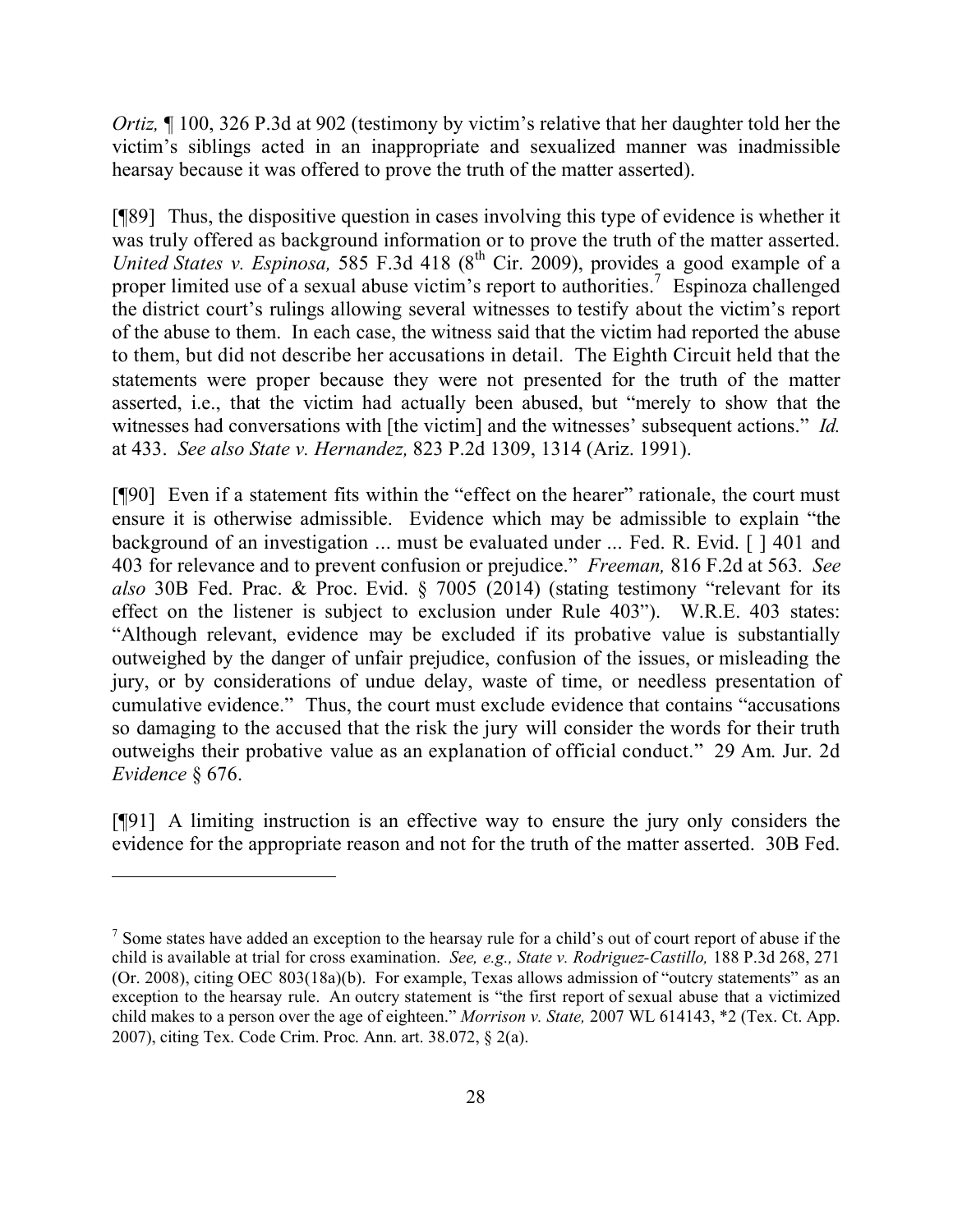Prac. & Proc. Evid. § 7005. *See also Becker,* 230 F.3d at 1230-31 (noting the district court's use of a limiting instruction helped neutralize the error in admission of the testimony). In *Schreibvogel*, ¶ 28, 228 P.3d at 884, we noted that, if out of court statements are offered to provide context for an investigation rather than to prove the truth of the matter asserted, "a limiting instruction would be appropriate if requested by the defendant." *See also Olson,* 698 P.2d at 114.

[¶92] The record in this case clearly establishes the State presented TP's testimony about the children's statements to prove the truth of the matter asserted, i.e., that the abuse occurred. TP's testimony about the children's reports of abuse was very detailed, including the children's statements about the specific sexual acts and identification of "Byron" as the perpetrator. None of those details were necessary to explain what TP or others did next. The State inquired about them to prove the truth of the allegations. TP's testimony went far beyond the examples given by the various authorities of appropriate recitation of an out of court statement to show its effect on the hearer. Furthermore, the prosecutor repeated TP's testimony in detail during closing argument and stated:

> That is how it started. That's why it was investigated of what the children told [TP]. The children have been talking for two years now. It's more than two years now that they have been saying this, and they've been saying it over and over.

The prosecutor continued using TP's testimony for the truth of the matter asserted in rebuttal closing argument. She stated several times that the children's statements were consistent over a two year period, starting with their reports to TP, which the prosecutor again recounted. The jury was not instructed that the testimony was not admitted for the truth of the matter asserted because defense counsel did not object or request a limiting instruction.

[¶93] The children's detailed statements to TP were not admissible as non-hearsay to show their effect upon the hearer. The district court violated a clear and unequivocal rule of law when it allowed TP to testify about the children's reports of the sexual abuse and allowed the prosecution to use the testimony to establish the truth of the children's statements. We will evaluate the prejudice associated with the error below, after we analyze Mr. Griggs' other hearsay issues.

## B. Biological Mother

[¶94] Next, Mr. Griggs' claims the district court erred by allowing RM to testify that SM reported the abuse to her, but she did nothing about it. The defense objected to RM's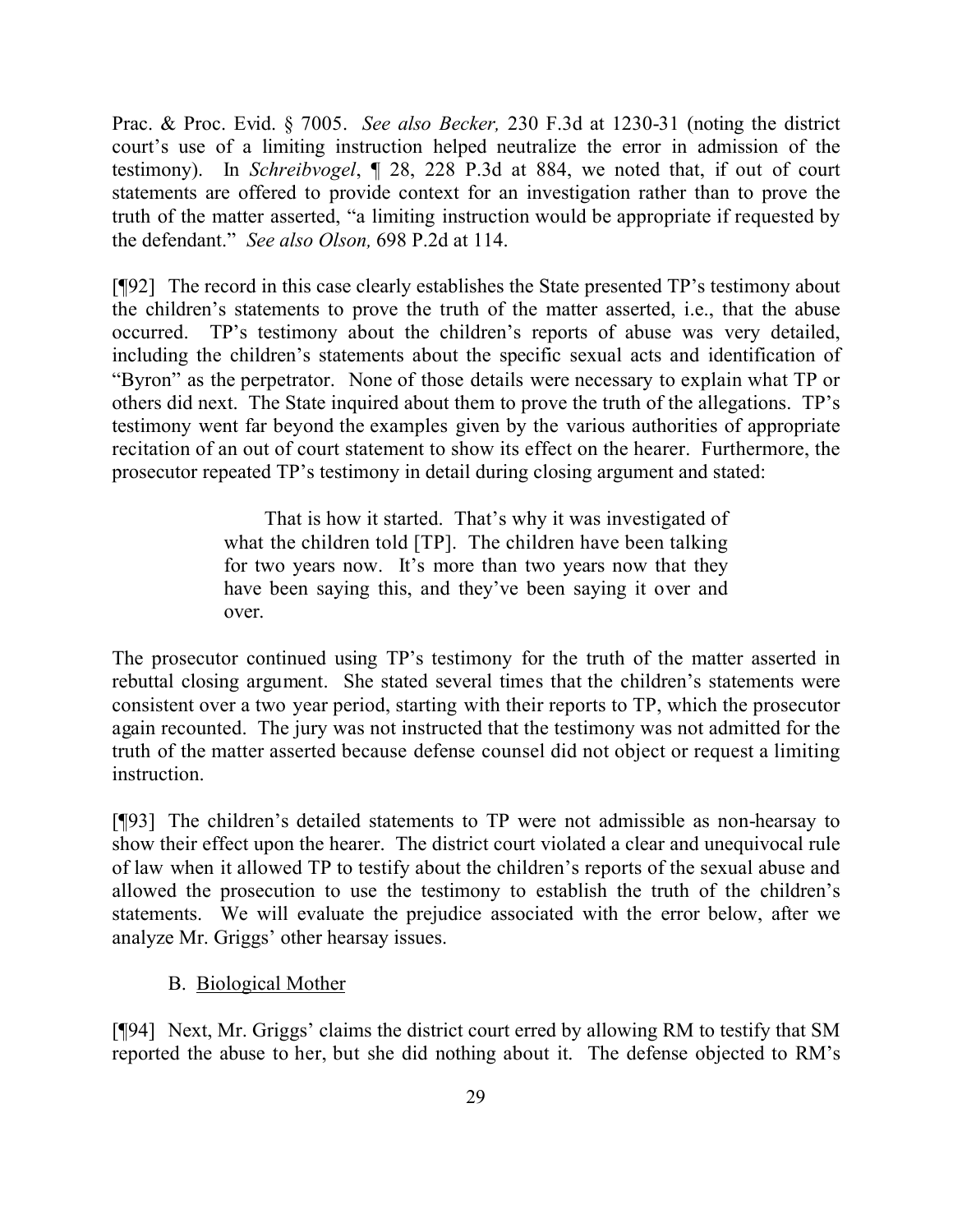testimony, and the State responded that it was not offering the testimony for the truth of the matter asserted but to show the effect it had on RM and her subsequent reactions to it. The State asserted it was important to show why the abuse was not reported earlier. The district court allowed the testimony for that purpose and specifically instructed the jury that it was going to allow RM's testimony "not because it goes to the truth of what's being said, but it goes to this witness's reaction to what she was told."

[¶95] The district court did not abuse its discretion by allowing RM to testify about SM's statements. It appropriately allowed the testimony to show its effect on the hearer in accordance with *Craft* and the other authorities cited above. Unlike with TP, RM's testimony was properly limited to a general statement about SM's report, without recounting any details, and the district court gave an appropriate limiting instruction.

#### C. Forensic Interviewer

[¶96] Mr. Griggs asserts that the forensic interviewer should not have been allowed to recount CM's and JM's statements about the abuse.<sup>8</sup> Defense counsel repeatedly objected to the testimony, claiming it was hearsay, cumulative and amounted to vouching for the victims. The State asserts the statements were admissible as prior consistent statements because the children testified at trial and were subject to cross examination, and the defense alleged the children had fabricated the reports or were improperly influenced. The district court allowed the forensic interviewer to testify about the children's prior consistent statements.

[ $[$ 97] Under W.R.E. 801(d)(1)(B), some prior consistent statements are not hearsay:

(d) *Statements which are not hearsay*. – A statement is not hearsay if:

(1) *Prior Statement by Witness.* The declarant testifies at the trial or hearing and is subject to cross-examination concerning the statement, and the statement is (A) inconsistent with his testimony, and, if offered in a criminal proceeding, was given under oath subject to the penalty of perjury at a trial, hearing, or other proceeding, or in a deposition, or (B) consistent with his testimony and is offered to rebut an express or implied charge against him of recent

<sup>&</sup>lt;sup>8</sup> The forensic interviewer did not interview SM. The State acknowledged at trial that SM's prior consistent statements would not be admissible because she did not give any substantive testimony at trial. Consequently, it did not call SM's forensic interviewer to testify at trial.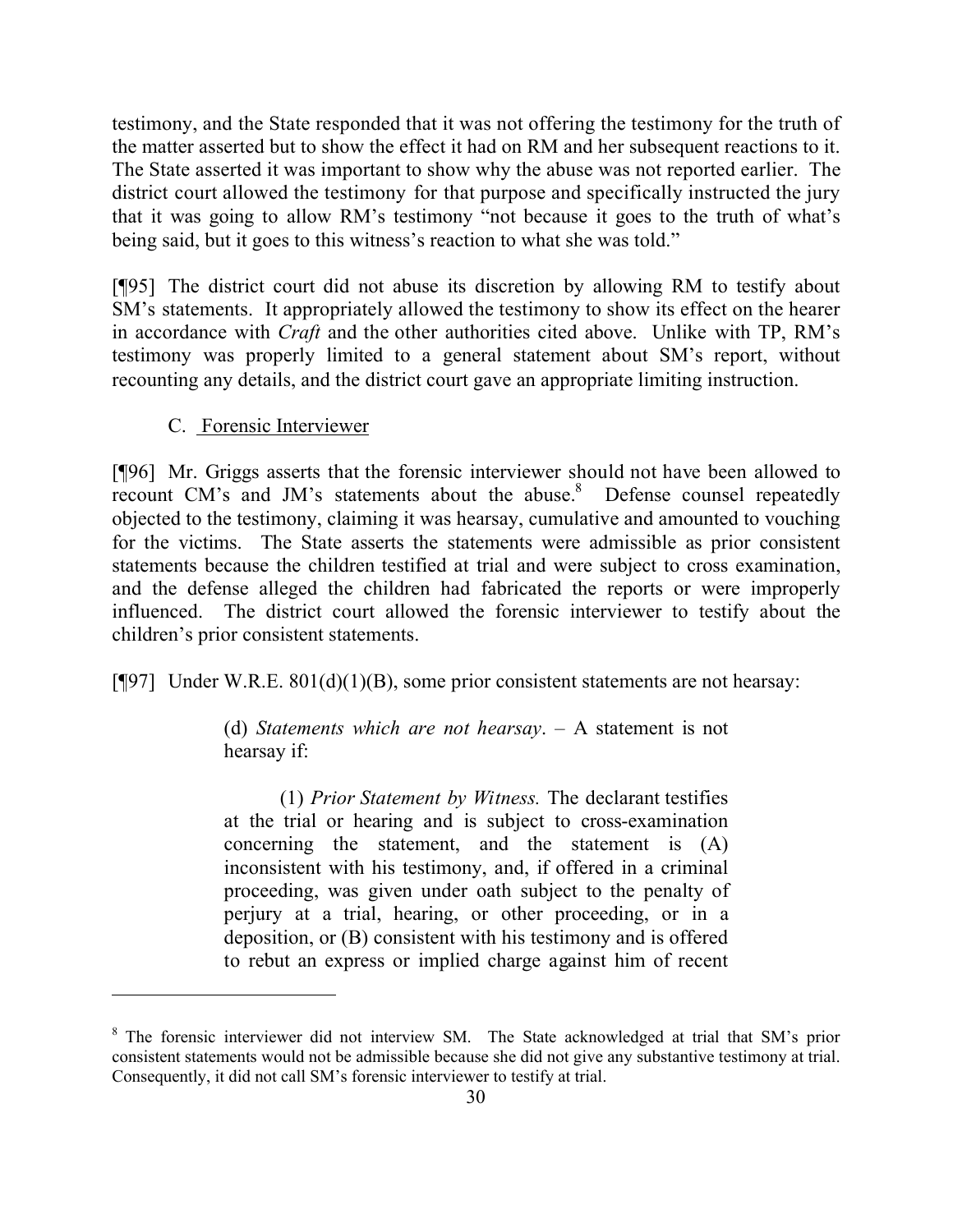fabrication or improper influence or motive, or  $(C)$  one of identification of a person made after perceiving him[.]

[¶98] There are four requirements for admission of a prior consistent statement under W.R.E. 801(d)(1)(B):

> (1) that the declarant testify at trial; (2) that the declarant be subject to cross-examination concerning the prior statement; (3) that the prior statement be consistent with the declarant's trial testimony; and (4) that the prior statement be offered to rebut an express or implied charge against the declarant of recent fabrication or improper influence or motive.

*Lancaster v. State,* 2002 WY 45, ¶ 17, 43 P.3d 80, 88 (Wyo. 2002).

[¶99] The first element of the test is clearly satisfied as JM and CM testified at trial. With regard to the second element, both children were subject to cross examination at trial about the incident and their reports. During cross examination, defense counsel asked JM about "people you talked to about that experience." JM said he had talked to a counselor but could not remember which one. Defense counsel also briefly questioned CM about reporting the incident. While the cross examination of the children was not extensive and did not yield much about their prior statements, the second element of the test is satisfied. *See Tombroek v. State,* 2009 WY 126, ¶ 9, 217 P.3d 806, 810 (Wyo. 2009); *Martin v. State,* 2007 WY 76, ¶ 27, 157 P.3d 923, 927 (Wyo. 2007) (second element of the test was satisfied because the declarant was subject to cross examination about the incident).

[ $[$ [100] Under the third element of Rule 801(d)(1)(B), the statements must be "consistent" with the declarant's trial testimony. *Lancaster,* ¶ 17, 43 P.3d at 88-89; *Curl v. State,* 898 P.2d 369, 374 (Wyo. 1995). A prior consistent statement cannot be used as a means of proving "new points not covered in the testimony" of the declarant. *Curl,* 898 P.2d at 374 (citation omitted). "[M]aterial information presented for the first time to support a prior 'consistent statement' has no antecedent with which to be consistent or inconsistent and is, therefore, inadmissible." *Id. See also Lancaster,* ¶ 17, 43 P.3d at 89. However, the prior consistent statement does not have to be identical to the declarant's trial testimony to be admissible under Rule 801(d)(1)(B). *Lancaster, ¶* 17, 43 P.3d at 88; *Curl,* 898 P.2d at 374. Instead, the rule allows admission of a statement that is generally consistent with the trial testimony. *Id.* 

[¶101] JM testified that he saw Mr. Griggs touch his "sissies" private spots with his private spot. JM refused to demonstrate where the "private spot" was on his own body or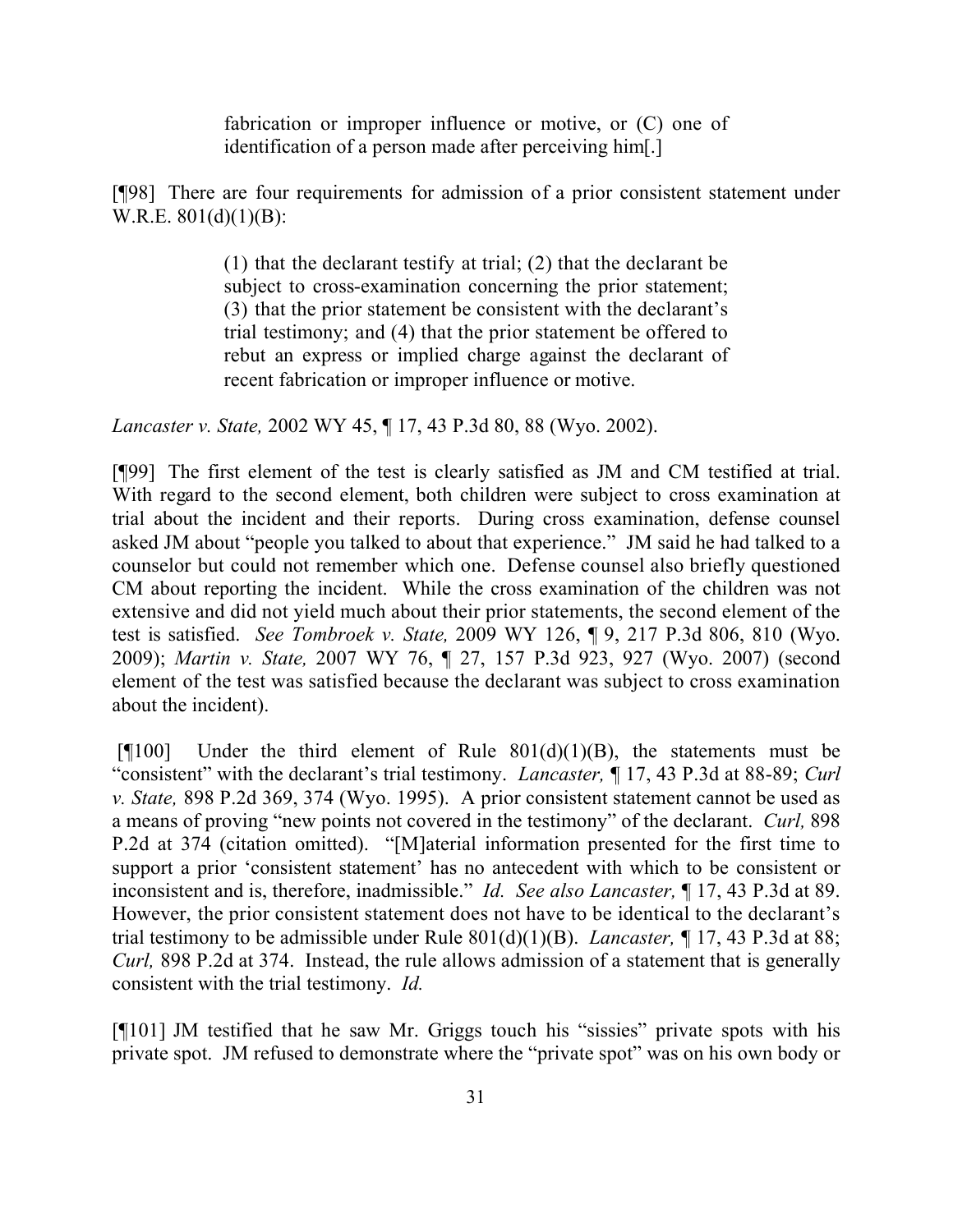on a drawing of a person, although he did agree to tell the prosecutor when her hand was in front of that part of the body on herself. During that exercise, the prosecutor started with her hand at her feet and moved up her body. JM stopped her when her hand was in front of the pelvic area.

[¶102] The forensic interviewer testified as follows regarding JM's statements to her:

- Q. What did [JM] tell you Bryon had done to his sisters?
- A. He disclosed that Byron had put his privates on his sisters', both of his sister's . . . crotches.

She also testified that JM demonstrated Mr. Griggs moving his privates in and out of his sisters by forming a circle with the fingers of one hand and moving the index finger of his other hand in and out of the circle. Although the forensic interviewer's recitation of JM's statement to her was not identical with his trial testimony, it was clearly consistent.

[¶103] CM stated at trial that Mr. Griggs stuck "his pee-pee in my butt," and "licked my bad area" with his tongue. CM also testified that Mr. Griggs' abused her sister (SM) in the same way. At trial, the forensic interviewer testified that CM told her Mr. Griggs put his "pee-pee in her butt" and "licked her crotch." She said that CM told her that he had done the same things to her sister. The interviewer also stated that CM demonstrated how Mr. Griggs had thrust his pelvis and licked during the abusive episodes. Like with JM, the forensic interviewer's testimony about the statements made by CM was consistent with CM's trial testimony even though it was not identical.

[¶104] The fourth element of the test is the prior statement must be offered to rebut an express or implied charge against the declarant of recent fabrication or improper influence or motive. With regard to the temporal requirement of a "recent" fabrication or improper influence in the fourth factor, we have said:

> A prior consistent statement may be used as substantive evidence if the alleged improper influence arose after the statement was made. *Montoya,* 822 P.2d at 367 (citing *Stephens v. State,* 774 P.2d 60, 71 (Wyo.1989)). However, if the prior consistent statement was made after the improper influence arose, then the statement may only be used for rehabilitative purposes. *Id.* When a prior consistent statement is admissible only for rehabilitative purposes, a limiting instruction must be given, but only if requested. *Id.*

*Frenzel v. State,* 849 P.2d 741, 751 (Wyo. 1993).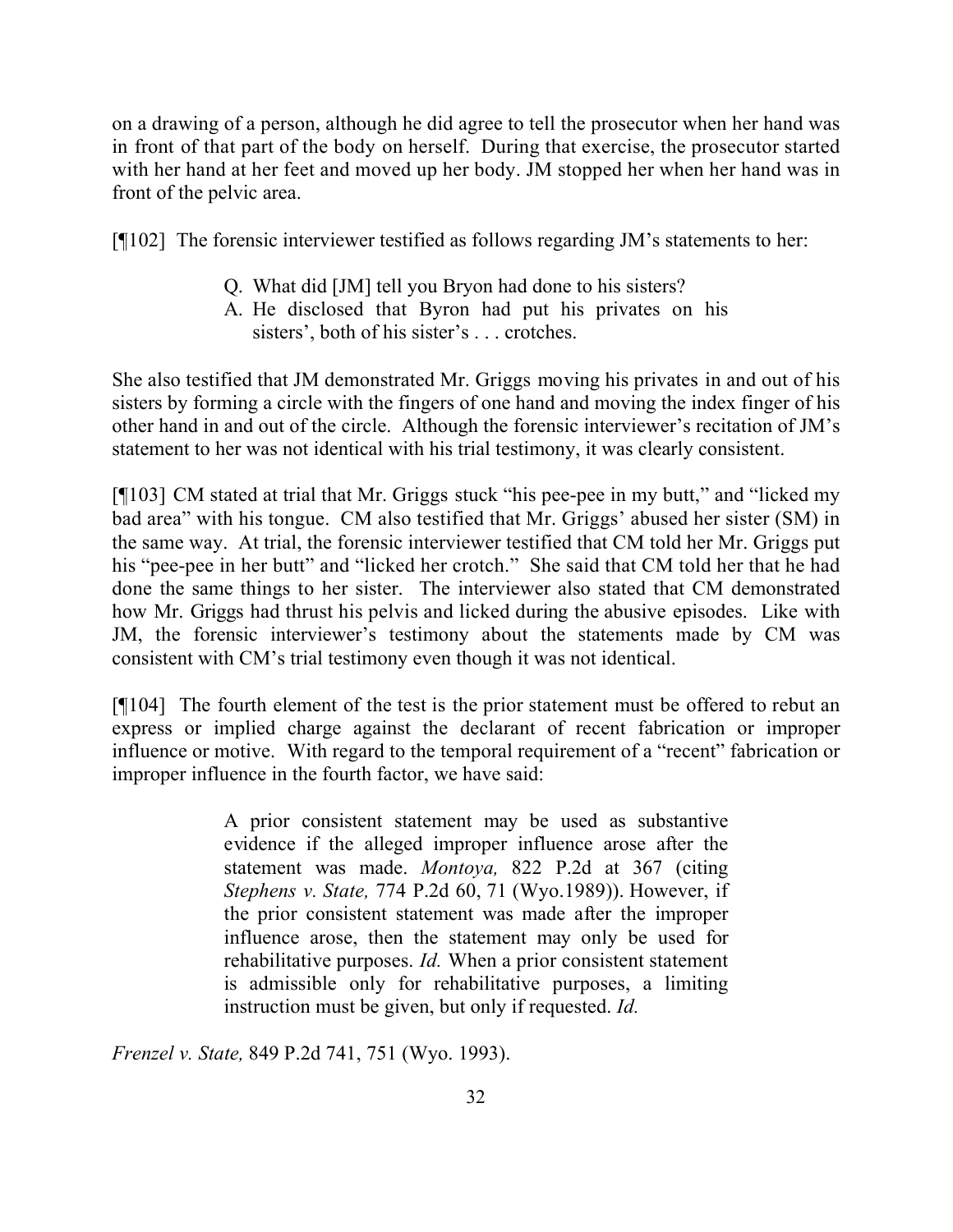[¶105] Our approach is intentionally different from the federal courts' application of F.R.E. 801(d)(1)(B) which limits admission of consistent statements to those that were made prior to the alleged fabrication or improper influence or motive. Consequently, Wyoming courts allow a broader use of prior consistent statements than the federal courts do. *See Seward v. State,* 2003 WY 116, ¶¶ 14-17, 76 P.3d 805, 811-12 (Wyo. 2003); *Dike v. State,* 990 P.2d 1012, 1024 (Wyo. 1999). Compare, *Tome v. United States,* 513 U.S. 150, 115 S. Ct. 696, 130 L. Ed. 2d 574 (1995) (reiterating common law rule that only consistent statements made *before* the alleged improper influence or motive to fabricate arose are admissible under FRE  $801(d)(1)(B)$ .

[¶106] Mr. Grigg's general defense was that the children fabricated their stories as a result of improper influence by their biological mother (RM) and/or being exposed to inappropriate information such as pornography. He claimed the fabricated stories were perpetuated by various adults who employed improper interview techniques during the investigation. At trial, the prosecutor asserted the forensic interviewer's testimony was admissible under the prior consistent statement rule because "[t]here's definitely been assertions that the children were told what to say by [RM]. That was asked, I believe, both of  $[JM]$  and  $[CM]$  yesterday, and there [were] even indications that there – there were suggestions that there had been improper motives behind whether they had been told to say certain things."<sup>9</sup> The district court noted that the defense had attacked the children's credibility in its opening statement. The district court stated that, under those circumstances, the forensic interviewer could testify about CM's and JM's consistent statements.

[¶107] The timing of the alleged improper influence in this case is difficult to discern. The prosecutor asserted that the defense had suggested RM told the children what to say both before and after the forensic interviews. The difficulty in specifically identifying the nature and time of the improper influence is part of the reason we have declined to follow federal precedent on the temporal requirement of Rule 801(d)(1)(B). *See Lancaster,* ¶ 16, 43 P.3d at 88, citing *Makinen v. State,* 737 P.2d 345, 349 (Wyo. 1987) (stating "[i]n departing from federal precedent, this Court emphasized the inherent difficulty in determining when an improper motive may have arisen, and chose to leave such matters to the trier of fact"). Given Mr. Griggs' general defense was the children were unreliable witnesses, had fabricated the accusations and were improperly influenced by RM and other adults who participated in the investigation, the fourth element of Wyoming's Rule  $801(d)(1)(B)$  test was satisfied. Mr. Griggs did not request an instruction limiting the

<sup>&</sup>lt;sup>9</sup> On appeal, Mr. Griggs claims the prosecutor indicated that she was not presenting the forensic interviewer's testimony as a prior consistent statement. This assertion is a misstatement of the colloquy. The prosecutor was clearly relying on Rule  $801(d)(1)(B)$ .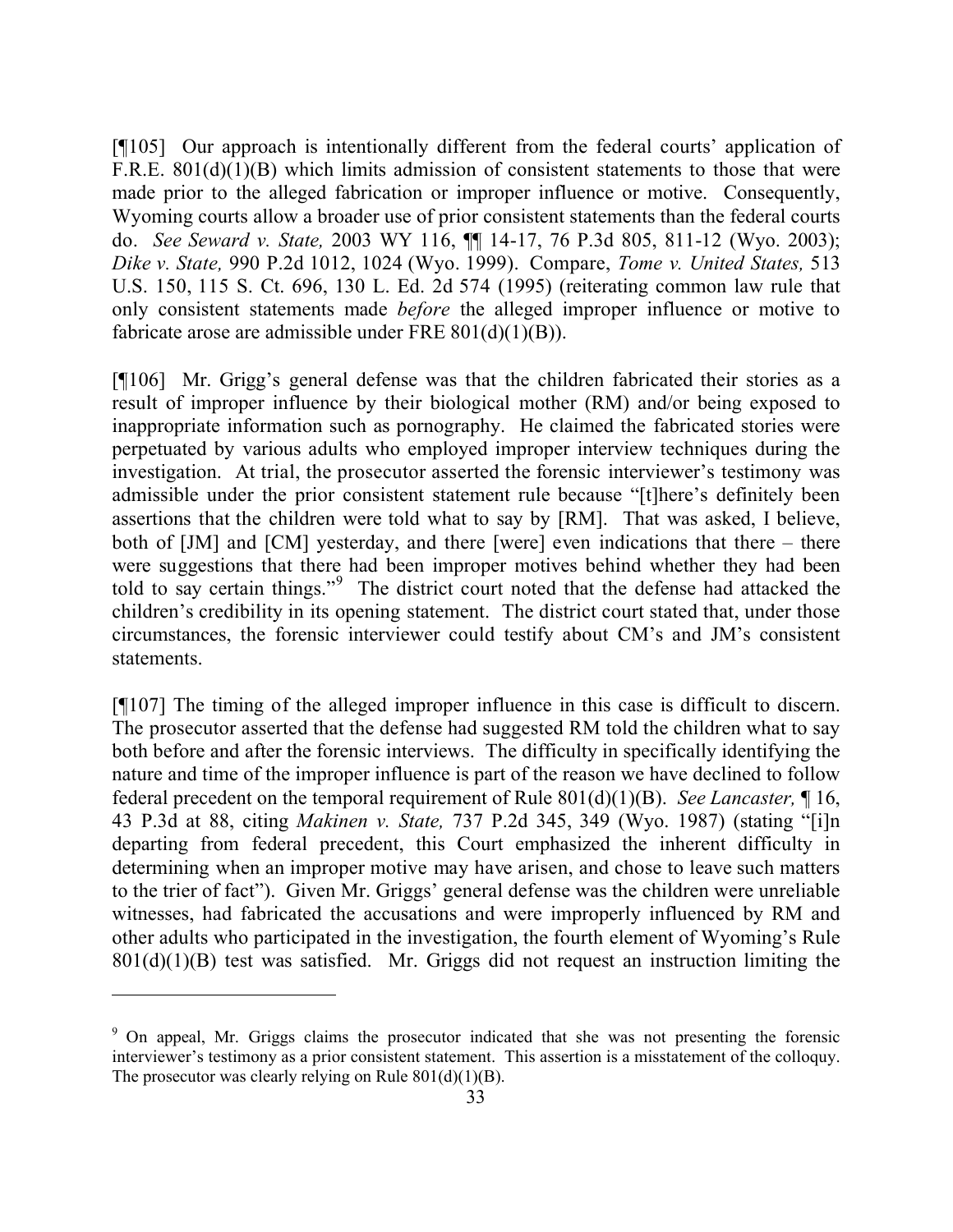purpose of the evidence to rehabilitation of the victims; thus, the district court did not err by failing to give one. *Frenzel,* 849 P.2d at 751.

[¶108] Mr. Griggs' argument that the district court abused its discretion by allowing the forensic interviewer to testify about the children's statements also touches on another aspect of our law on prior consistent statements. He claims his case is like *Wilde v. State,*  2003 WY 93, 74 P.3d 699 (Wyo. 2003), where we ruled that the district court had misapplied the prior consistent statement rule. In that case, the victim testified first at trial. Thereafter, the victim's mother, a law enforcement officer, the victim's pediatrician, an emergency room nurse, and a forensic examiner were called as witnesses and they repeated all, or parts of, the victim's allegations. We concluded the district court's admission of the testimony was an abuse of discretion, reasoning:

> Wilde contends that AM fabricated at least part of her story, and that she told the same fabricated story to her mother, sister, police officer, physician, nurse, and "forensic interviewer." Each of those witnesses then repeated AM's "consistent" story without much variation. Thus, the circumstances presented here are more in the nature of several, more-or-less contemporaneous repetitions of a single statement, rather than *prior* consistent statements . . . .

*Id.*, **[12, 74 P.3d at 707.** 

[¶109] Although the *Wilde* opinion discussed the timing of the statements, our primary concern was that the State's purpose in presenting numerous witnesses to repeat the victim's statement was to bolster the victim's testimony by "piling on" consistent statements. *Id.*, ¶ 14, 74 P.3d at 707-08, quoting 4 Christopher B. Mueller and Laird C. Kirkpatrick, Federal Evidence, § 405 (2<sup>nd</sup> ed. 1994 and Supp. 2002). This Court addressed a similar issue in *Seward* where the district court permitted a forensic interviewer to testify about the victim's statements. We noted that prior consistent statements may be admissible to provide the jury with the entire picture so it can determine if there is any real inconsistency in the victim's accounts. However,

> [p]rior consistent statements are governed by the general principles of relevancy found in W.R.E. 401, 402, and 403, and are not admissible without limitation. Further, repetitious testimony of prior consistent statements offered for rehabilitative purposes is not always admissible: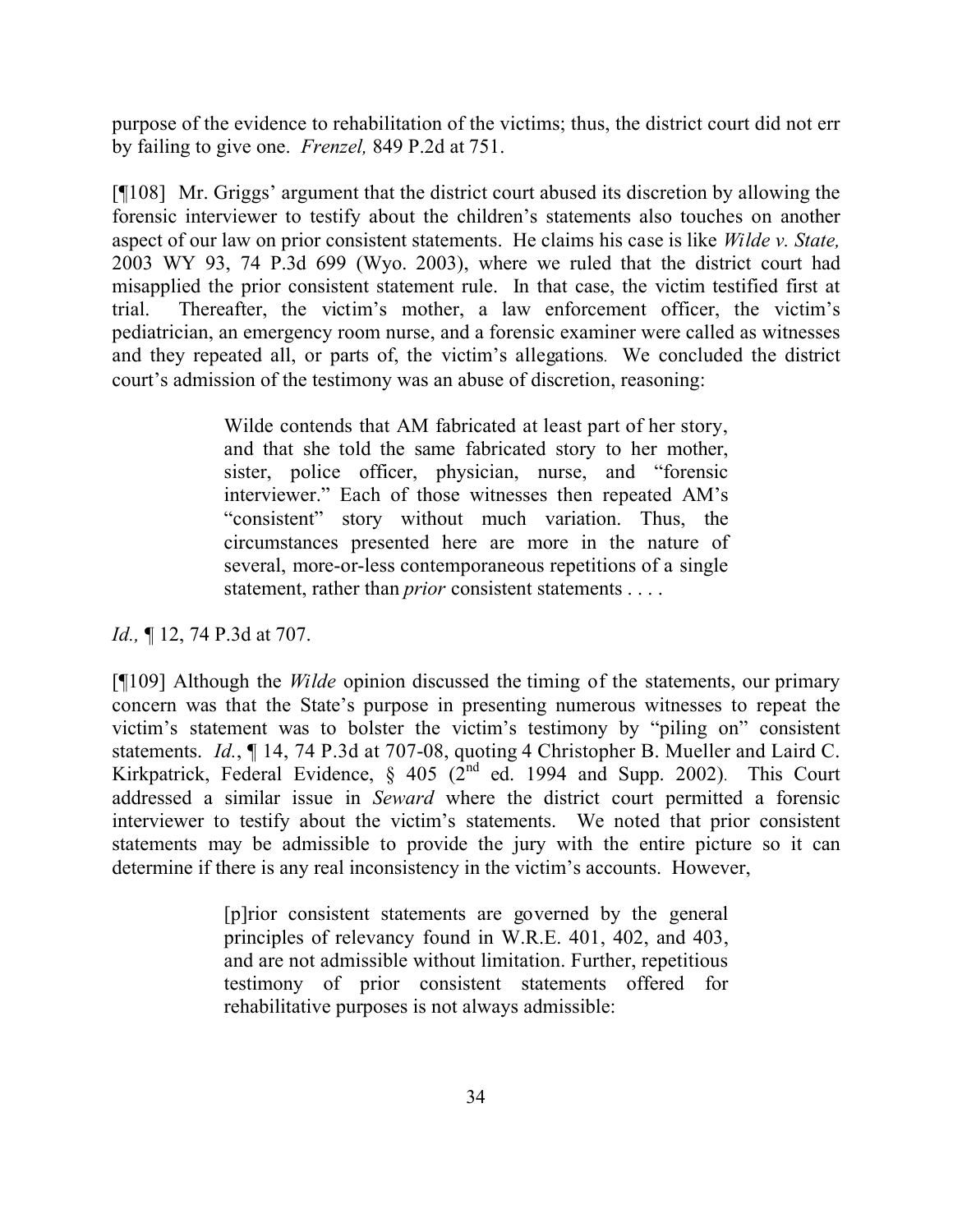If the corrupting influence did in fact precede the statements, probative value is greatly diminished.

" \* \* \* Evidence which merely shows that the witness said the same thing on other occasions when his motive was the same does not have much probative force 'for the reason that repetition does not imply veracity.' "

*Stephens v. State,* 774 P.2d 60, 72 (Wyo.1989) (*quoting* 4 J. Weinstein & M. Berger, Weinstein's Evidence, ¶ 801(d)(1)(B)[01] at 803-150 to -151 (1987)).

*Seward,* ¶¶ 14-17, 76 P.3d at 811-12 (footnote omitted).

[¶110] We explained the procedure which should be followed by the district court in such cases:

> [W]here there is a proper objection, the trial court should consider whether having numerous authority figures trained to recognize sexual abuse appear at trial is actually a trial strategy of preparing a multitude of self-serving, biased, inflammatory, video, audio, and written statements for trial; having the witness testify; and then introducing into evidence these consistent statements made prior to testifying. *See Baum v. State,* 745 P.2d 877, 882 (Wyo.1987) (Cardine, J. and Urbigkit, J., specially concurring). Such a trial strategy could render the statements irrelevant and unfairly prejudicial, particularly if the consequence of repeating the same testimony several times unduly emphasizes that testimony over all other testimony in the case.

*Seward,* ¶ 16, 76 P.3d 811-12.

[¶111] We provided additional explanation of the issues which may arise with prior consistent statements and distinguished *Seward* and *Wilde* in *Tombroek,* ¶¶ 14-15, 217 P.3d at 811-12:

> Our concern in *Seward* was not so much the repetitious nature of the testimony, as it was the State using W.R.E.  $801(d)(1)(B)$  as a tool for impermissible trial tactics by having a victim repeat accusations to authority figures for the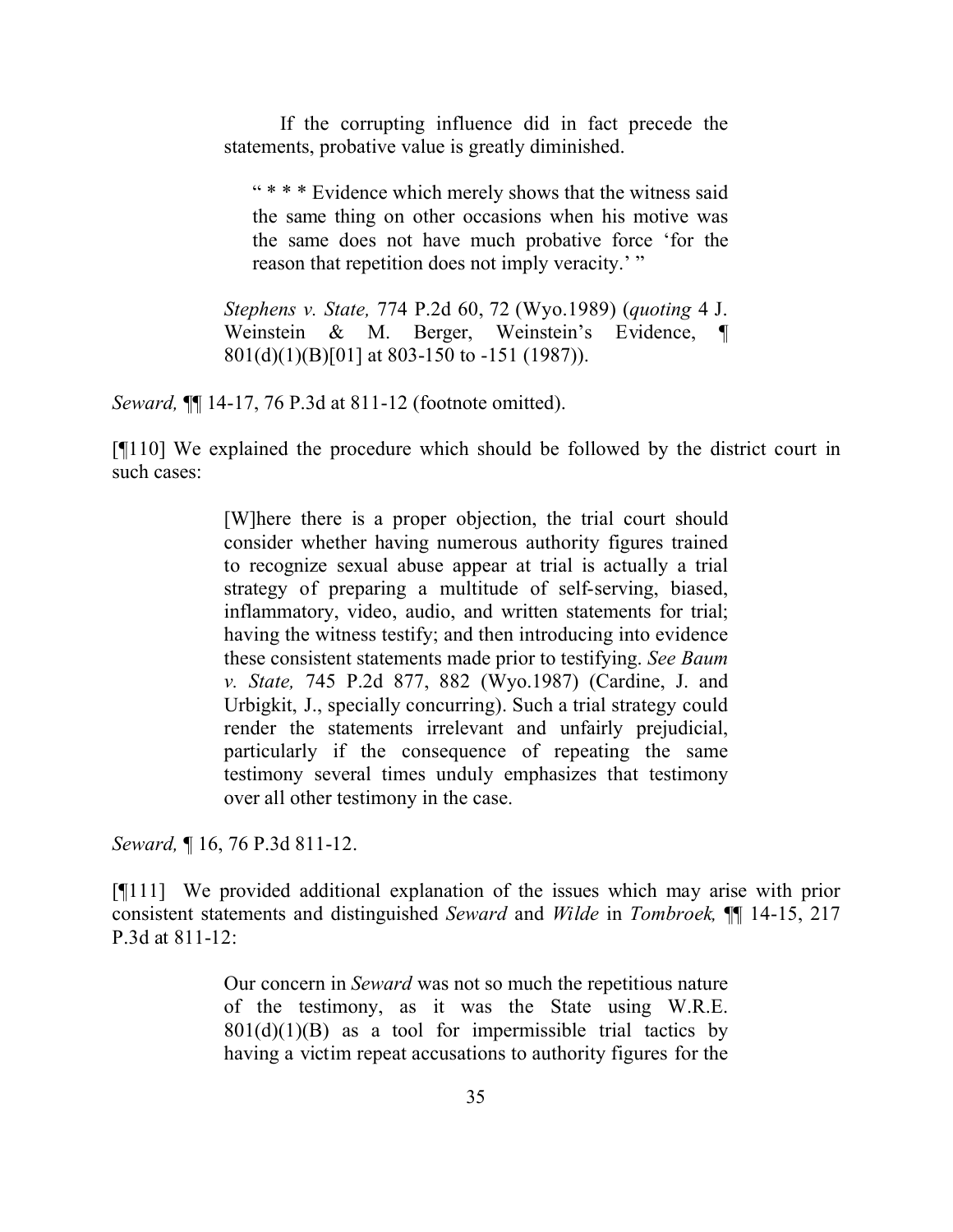direct purpose of using those statements later at trial as prior consistent statements. *Id.* . . . We did . . . acknowledge that W.R.E.  $801(d)(1)(B)$  is susceptible to abuse and we take this opportunity to repeat that concern. *Id.* at ¶ 16 n. 6, at 812 n. 6. In fact, we even cautioned district courts regarding admitting this type of testimony without first considering why the interviews occurred and the probative value of admitting such evidence. *Id.* at ¶ 17, at 812. However, the concerns that we discussed in *Seward* do not exist here. The victim made her statements to the witnesses in a manner that would be expected from a victim in the early stages of a typical sexual assault investigation, rather than in a manner resembling trial preparation tactics, as was our concern in *Seward.* Accordingly, the prior consistent statements were properly admitted.

The appellant also relies upon *Wilde v. State,* 2003 WY 93, ¶¶ 11–14, 74 P.3d 699, 706–08 (Wyo.2003), wherein we reversed a conviction under somewhat similar circumstances. A reading of that entire opinion reveals, however, that the focus of our concern was, as in *Seward,* the vouching nature of the questioned testimony, and its resultant prejudice. Furthermore, the nature of discretionary review emphasizes "the question of the reasonableness of the trial court's choice." *Id.* at ¶ 13, at 707.

[¶112] Unlike in *Wilde* and *Seward,* Mr. Griggs has not demonstrated that the State procured the forensic interviews for the purpose of presenting them at trial to bolster the children's statements*.* Instead, as in *Tombroek,* the children made their statements to the forensic interviewer shortly after the initial report in a manner that would be expected in the early stages of a typical investigation. In fact, the interviewer in this case was part of the DFS team that initially went to the biological mother's home after receiving a call from the school about the children's lice infestation and concerns about a dirty home. She testified about the conditions in the house and the children's chronic lice infestation and stated that DFS took the children into protective custody because of the problems. The forensic interviewer also testified about medical concerns with the children, which led to appointments with health care providers. Clearly, the forensic interviewer's participation in the case was not for the direct purpose of bolstering the children's testimony. Furthermore, the State did not show the jury videotape of the interviews, which lessened the prejudicial impact of the evidence. *Compare Seward, supra*.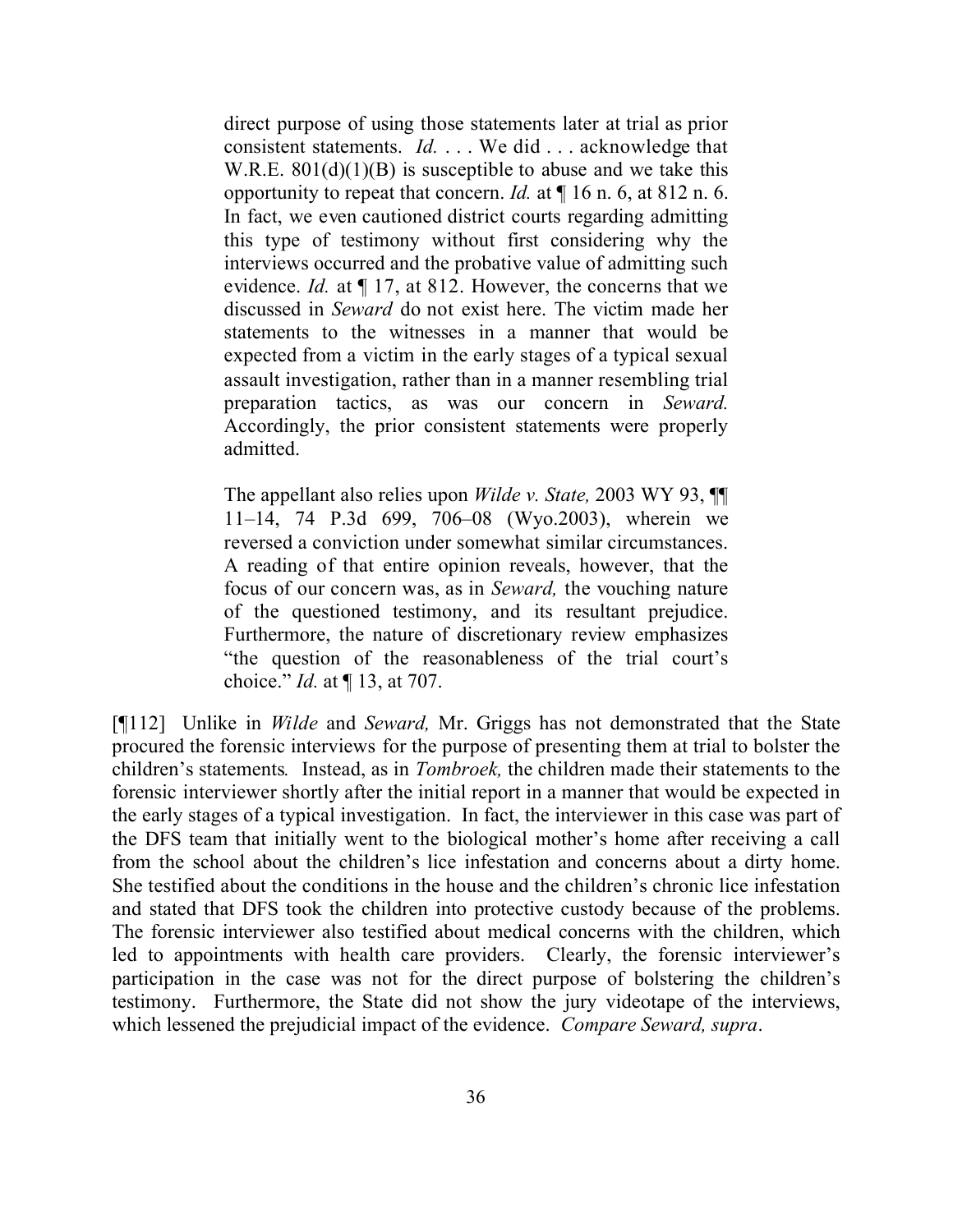[¶113] The district court did not abuse its discretion when it allowed the forensic interviewer to testify concerning JM's or CM's consistent statements. The testimony was properly admitted under Rule 801(d)(1)(B).

#### D. Nurse Practitioner

[¶114] Finally, Mr. Griggs challenges the testimony of a nurse practitioner who examined the children in August 2012, over a year after the abuse. The nurse practitioner testified, over objection, as to what the children told her about the abuse and what TP told her about the children's reports of abuse. The district court admitted the testimony about the children's statements under W.R.E. 803(4), the exception to the hearsay rule for statements made for purposes of medical diagnosis or treatment. Rule 803 states:

> The following are not excluded by the hearsay rule, even though the declarant is available as a witness:

> > . . . .

(4) *Statements for Purposes of Medical Diagnosis or Treatment.* – Statements made for purposes of medical diagnosis or treatment and describing medical history, or past or present symptoms, pain, or sensations, or the inception or general character of the cause or external source thereof insofar as reasonably pertinent to diagnosis or treatment.

[¶115] In *Stephens v. State,* 774 P.2d 60, 72 (Wyo. 1989), overruled on other grounds in *Large v. State,* 2008 WY 22, 177 P.3d 807 (Wyo. 2002), we recognized there are two aspects to establishing proper foundation for admission of evidence under the medical exception to the hearsay rule in Rule 803(4):

> \* \* \* [F]irst, the declarant's motive in making the statement must be consistent with the purposes of promoting treatment [or diagnosis]; and second, the content of the statement must be such as is reasonably relied on by a physician in treatment or diagnosis.

*Id.*, quoting *United States v. Renville,* 779 F.2d 430, 436 (8th Cir. 1985). *See also Blake v. State,* 933 P.2d 474, 477-78 (Wyo. 1997); *Betzle v. State,* 847 P.2d 1010, 1017-18 (Wyo. 1993).

[¶116] We revisited the issue in *McLaury v. State,* 2013 WY 89, 305 P.3d 1144 (Wyo. 2014) in the context of a Sexual Assault Nurse Examiner's (SANE nurse) testimony.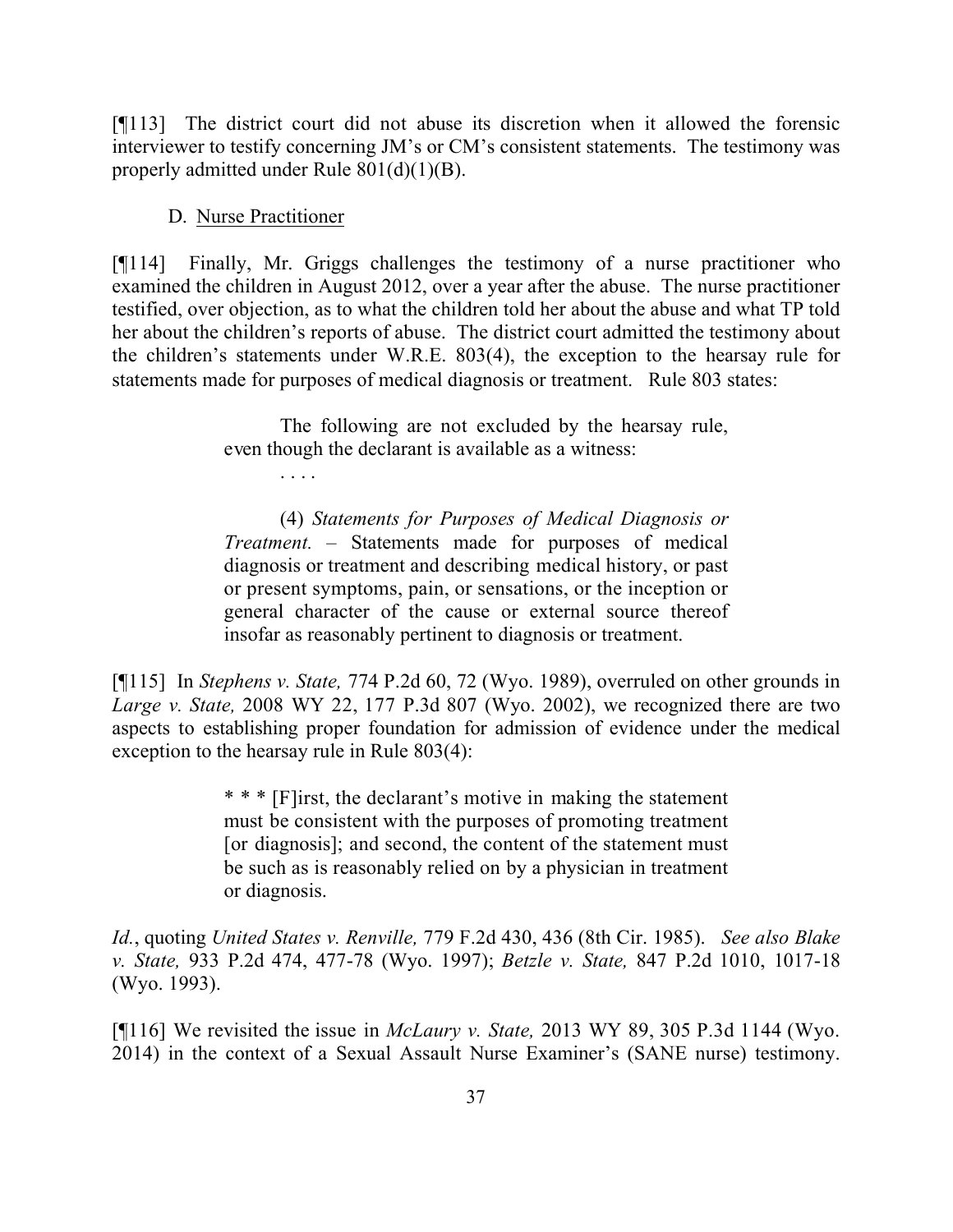Acknowledging that a SANE nurse has dual roles of providing medical care and collecting and preserving evidence for criminal prosecution, we stated that we would continue to use our two part test, "while still focusing on the trustworthiness of the statements, which can be established by considering one rationale or to some degree both rationales. *Id.,* ¶ 15, 305 P.3d at 1149.

[¶117] The nurse practitioner testified with regard to her examination of CM as follows:

A. . . . I went into the examination room and spoke to [CM].

Q. Okay. And again, why is it that you're . . . trying to get information from [CM]?

A. Well, . . . it's important that I try and figure out what happened, and so really, ... it's very important for me to get that information from the child before I do my assessment. Sometimes they tell me things they haven't told anyone else, and so if there was disclosure of certain things that had gone on, then that's going to maybe change the way I do my assessment . . . so I always speak to the child.

Q. And ultimately, are you doing it for purposes of medical diagnosis and treatment?

A. Absolutely.

Q. Okay. When you talked to [CM], what did she tell you?

. . . .

A. I spoke to [CM] and told her what we do at the Children's Justice Center, which is to  $-$  that my job is to try and make sure that children are healthy and safe, and I said, we see children who sometimes grown ups or big people have done things that make children feel sad or uncomfortable or hurt them in some way, and I asked her if anything had happened like that to her.

Q. What is it that she told you?

A. She nodded her head and . . . I asked her if she could tell me about that, and she said, Byron did it. I asked [CM] what Byron did. She said, I don't want to tell because it's ... kind of nasty. I reassured her that she could tell me anything that she needed to.

Q. Okay. You had said that [CM] had talked about it being nasty, you reassured her. Did she tell you something after you reassured her?

A. Yes.

. . . .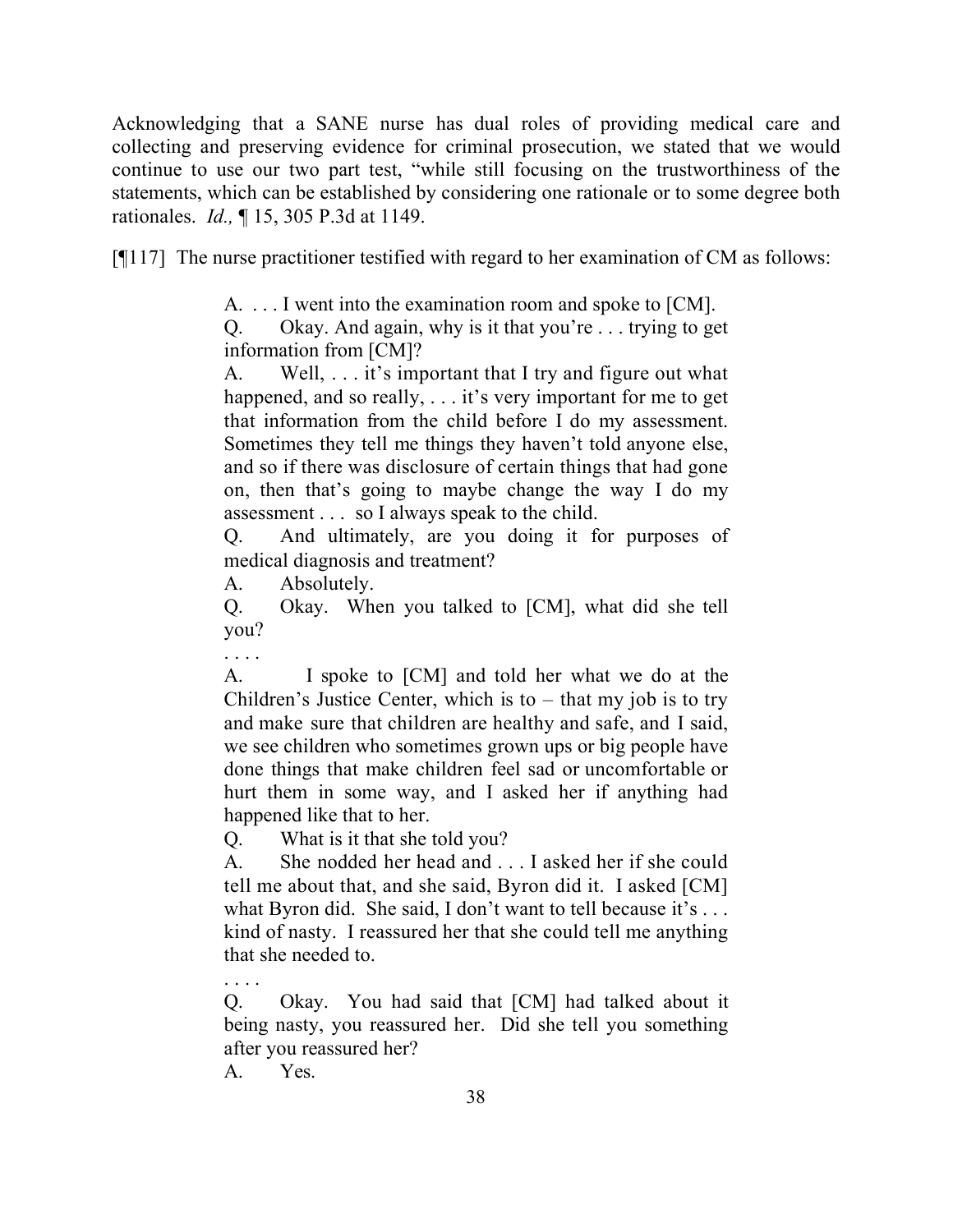Q. And what is it that she told you?

A. . . . She talked about Mr. Griggs putting his mouth on her genital area and sticking it in her pahookie.

Q. Okay. And did you talk to her about her pahookie?

A. I did. I asked her if she – if she – if she meant that the pahookie was in the front or the back, and she said the front.

Q. . . . Was there . . . something that she pointed at?

A. She pointed to her genitals.

. . . .

Q. Okay. Did you ask any further questions about that happening?

A. Yes. I asked if she ever had any bleeding. She said no. I asked her if she had seen Byron do that to anyone else, and she said, yes, my sister. I asked her if she had ever seen anything come out of Byron's private part, and she said no.

Q. Okay. Did you talk to her about any pain?

A. I asked her if it hurt her, and she said yes.

Following their discussion, the nurse practitioner examined CM but did not find anything unusual. She stated that her "final assessment was that the history for sexual abuse was positive, the examination was normal, negative, and I think she also had an ear infection on the right."

[¶118] The nurse practitioner also testified about SM's statements to her. She explained her role to SM as she did with CM and asked SM to tell her if anyone had hurt or touched her in a way that made her uncomfortable. She testified that SM told her that a "guy" named "Byrum" had hurt her front and back "mahookie" and she told him to stop. SM explained that he had touched her mahookie with his private part. She said it hurt a little but denied any bleeding or seeing anything come out of his private part. The nurse then conducted a general physical assessment and an anal-genital exam on SM. She stated that SM had a "stuffy nose" and noted various findings from the anal-genital examination but concluded the examination did not show any abnormalities.

[¶119] The nurse practitioner's testimony about the children's statements clearly fell within the medical diagnosis exception to the hearsay rule in Rule 803(4). The nurse asked the girls questions about the alleged abusive incidents and, specifically, about whether they were injured and what parts of their bodies were involved in the assault. Both of the girls were told the purpose of the examination was to determine if they had been "hurt," so their motives in making the statements were certainly consistent with the purposes of promoting treatment or diagnosis of a medical condition. Additionally, the content of the statements were reasonably relied on by a medical provider in the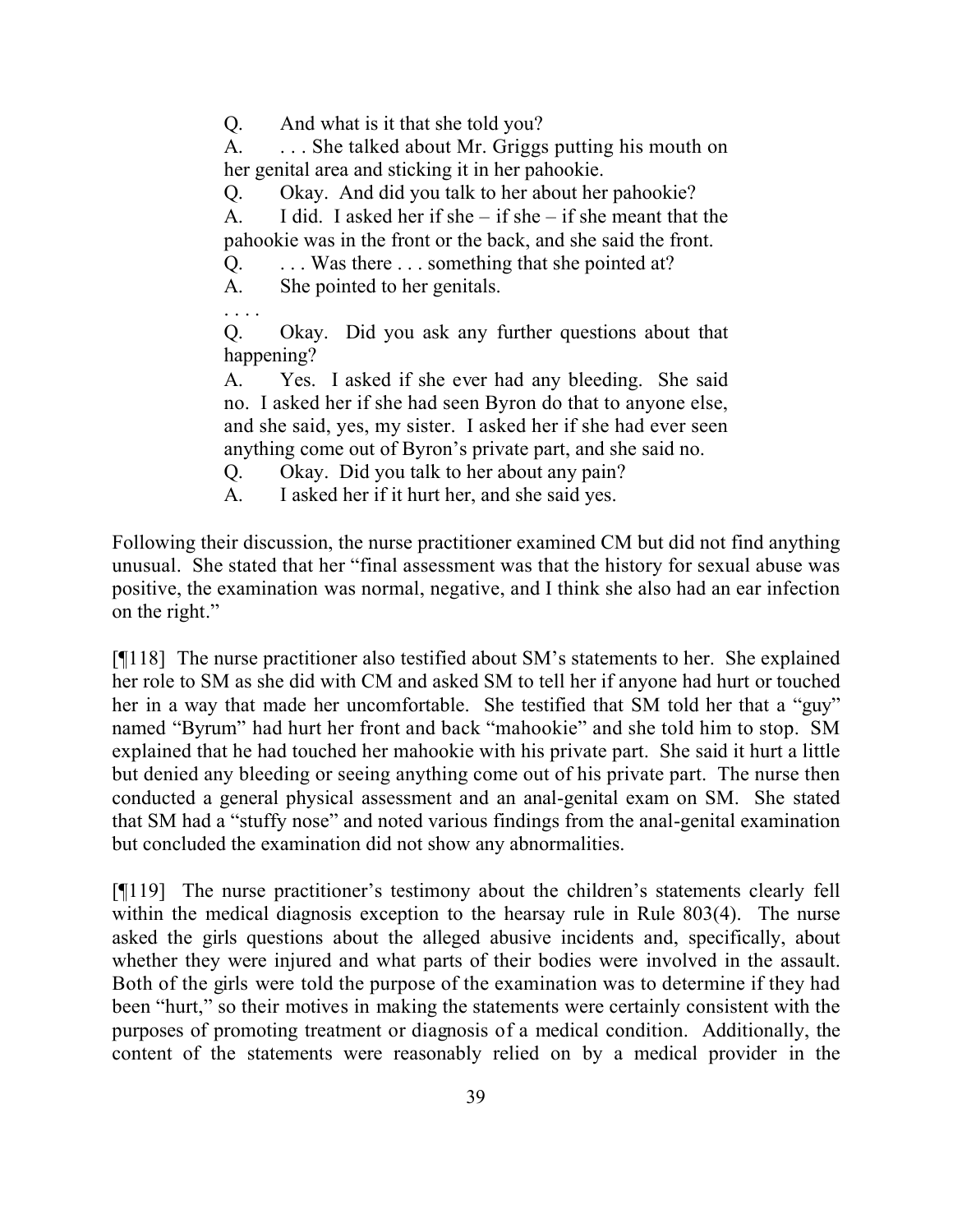treatment or diagnosis of the children's medical conditions. Although the statements may have had the incidental effect of developing criminal forensic evidence, as in *McLaury,*  the nurse's testimony fell within the exception.

[¶120] The nurse practitioner's account of foster mother TP's statements about the children's reports is more problematic. She recounted to the jury what TP told her about the children's reports of abuse. Defense counsel objected to this testimony as double hearsay, but the State explained it was not offering it to prove the truth of the matter asserted but to explain what the nurse did in response to the reports. The district court allowed the testimony for that purpose and instructed the jury it was not admitted to prove the truth of the children's statements.

[¶121] As defense counsel noted at trial, the statements were double hearsay, or hearsay within hearsay. W.R.E. 805 states: "Hearsay included within hearsay is not excluded under the hearsay rule if each part of the combined statements conforms with an exception to the hearsay rule provided in these rules." In other words for double hearsay to be admissible, each level of hearsay must be admissible. The district court allowed the testimony on the grounds that it was not offered for the truth of the matter asserted but to show how the nurse focused her examination, and specifically instructed the jury as to the limited purpose of the testimony.

[¶122] The foster mother's account of the children's statements was the first level of hearsay. This situation invokes the same rules and concerns addressed in our discussion of TP's trial testimony, above. In this instance, the district court properly instructed the jury of the limited purpose of the testimony. However, the nurse testified about the details of the children's reports to TP, including the number of times the abuse occurred. As we explained, *supra,* the rule which permits such testimony to be admitted to show its effect on the hearer, i.e., how the nurse focused her examination, only allows admission of the basic facts necessary for that purpose. It does not allow a detailed rendition of the declarants' statements. The district court, therefore, improperly allowed the nurse to give a detailed account of TP's report of the children's statements.

#### E. Harm

[¶123] To summarize, the district court mistakenly allowed: 1) TP to recount the children's statements in detail at trial; and 2) the nurse practitioner to testify in detail about what TP told her the children had reported. We, therefore, consider the harm resulting from these errors. Whether our review is for plain error (when no objection is lodged) or for harmless error (when a proper objection was made), we determine whether the defendant's substantial rights were harmed. W.R.Cr.P. 52; W.R.A.P. 9.04 and 9.05; *O'Brien v. State,* 2002 WY 63, ¶ 35, 45 P.3d 225, 236-37 (Wyo. 2002). In order to show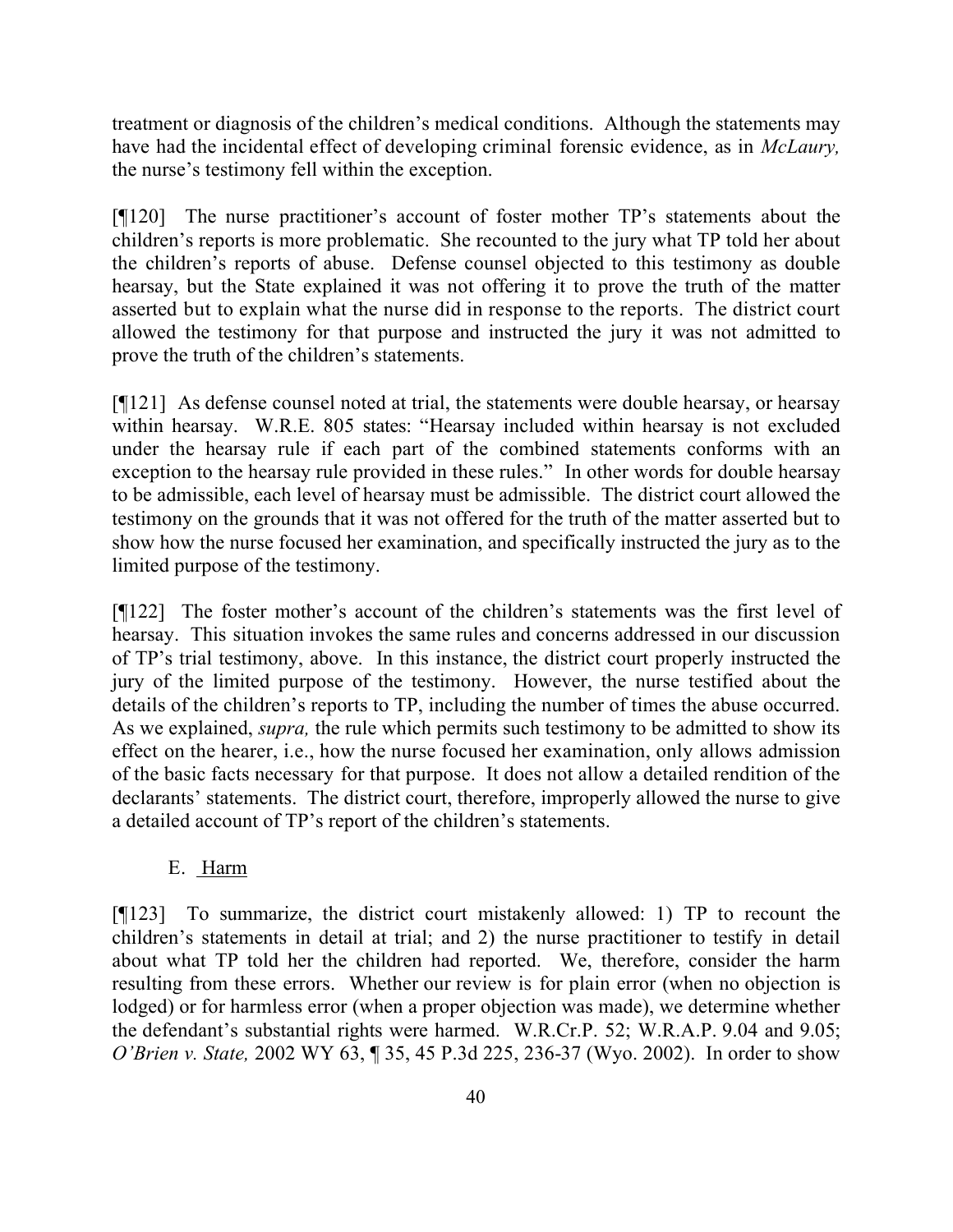a defendant's substantial rights were affected warranting reversal, a reasonable probability must exist, based on the whole record, that the verdict would have been more favorable to him if the error had not been committed. *See McGinn v. State,* 2015 WY 140, ¶ 13, 361 P.3d 295, 299 (Wyo. 2015); *White v. State,* 2003 WY 163, ¶ 7, 80 P.3d 642, 646 (Wyo. 2003).

[¶124] We stated in *Lancaster,* ¶ 29, 43 P.3d at 93, that an error in admission of hearsay is not harmful if the evidence was "merely cumulative" of other evidence showing the defendant's guilt. *See also Curl,* 898 P.2d at 374 (stating "[e]rror, if any, may be considered harmless when the content of the challenged consistent statements is clearly cumulative of prior testimony"); *State v. Bauman,* 779 P.2d 185, 187-88 (Or. Ct App. 1989) (ruling the error in admitting mother's account of victim's statement was harmless because victim actually testified in court to the same information).

[¶125] The inadmissible evidence here was merely cumulative of the other appropriate evidence of Mr. Griggs' guilt. CM described Mr. Griggs' abuse of her in detail, including both cunnilingus and intrusion of her anal opening by his penis. She also testified that Mr. Griggs' did the same things to SM. JM was an eyewitness to the abuse and confirmed many aspects of CM's testimony. He testified that Mr. Griggs touched both of his sisters in their "private spots" with his "private spot," which he identified in the demonstration by the prosecutor as being the pelvic area. In addition, the forensic interviewer properly recounted CM's and JM's statements, and the nurse practitioner testified about both girls' explanations of the abuse during her examinations.

[¶126] Consequently, the errors in admitting TP's testimony and the nurse's recitation of TP's account of the children's statements did not affect Mr. Griggs' substantial rights. The admissible evidence supports Mr. Griggs' convictions and the inadmissible testimony was merely cumulative. There is no reasonable probability that, without the improperly admitted evidence, the verdict would have been more favorable to Mr. Griggs.

# **VI. Other Bad Acts Evidence under W.R.E. 404(b)**

[¶127] Wyoming has a well-developed process for determining the admissibility of other bad acts evidence under Wyoming Rule of Evidence 404(b):

> (b) *Other crimes, wrongs, or acts***.** – Evidence of other crimes, wrongs, or acts is not admissible to prove the character of a person in order to show that he acted in conformity therewith. It may, however, be admissible for other purposes, such as proof of motive, opportunity, intent,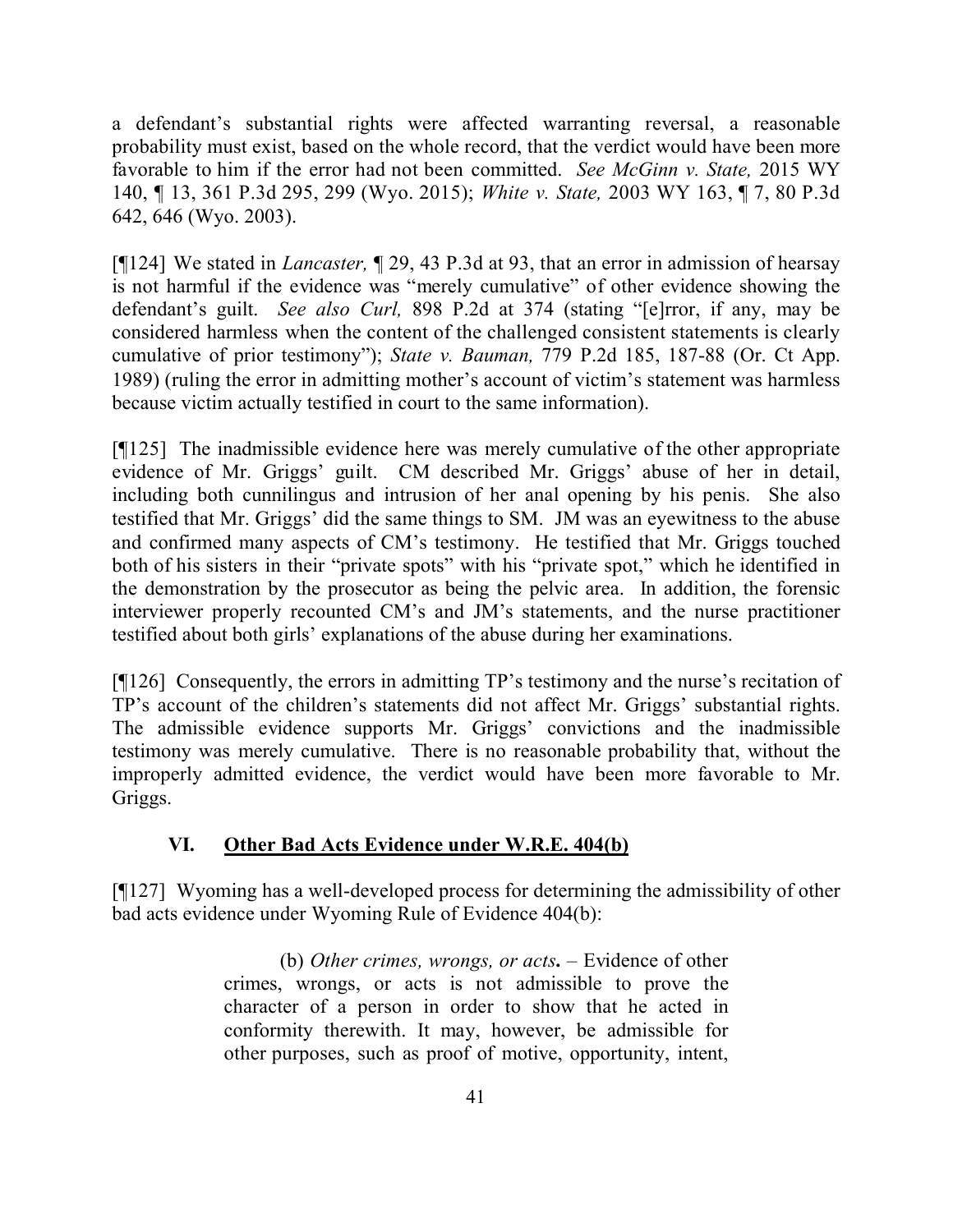preparation, plan, knowledge, identity, or absence of mistake or accident, provided that upon request by the accused, the prosecution in a criminal case shall provide reasonable notice in advance of trial, or during trial if the court excuses pretrial notice on good cause shown, of the general nature of any such evidence it intends to introduce at trial.

[¶128] When a defendant files a pretrial demand for notice from the State of its intent to introduce evidence under W.R.E. 404(b), the demand is treated as a timely objection to the introduction of the evidence. *Howard v. State,* 2002 WY 40, ¶ 23, 42 P.3d 483, 491 (Wyo. 2002). Prior misconduct evidence carries an inherent danger for prejudice; consequently, we require district courts to follow a mandatory procedure for testing its admissibility:

> (1) the evidence must be offered for a proper purpose; (2) the evidence must be relevant; (3) the probative value of the evidence must not be substantially outweighed by its potential for unfair prejudice; and (4) upon request, the trial court must instruct the jury that the similar acts evidence is to be considered only for the proper purpose for which it was admitted. *Vigil,* 926 P.2d at 357 (*quoting United States v. Herndon,* 982 F.2d 1411, 1414 (10th Cir.1992)).

*Gleason v. State,* 2002 WY 161, ¶ 18, 57 P.3d 332, 340 (Wyo. 2002). The *Gleason/Vigil* test is intended to be conducted by the trial court; consequently, we do not apply it *de novo* on appeal. Our role is to determine whether admission of the evidence was error. *Hodge v. State,* 2015 WY 103, ¶ 8, 355 P.3d 368, 370 (Wyo. 2015).

[¶129] We review the district court's decision for an abuse of discretion. "A trial court abuses its discretion when it could not have reasonably concluded as it did." *Bromley v. State,* 2007 WY 20, ¶ 8, 150 P.3d 1202, 1206–07 (Wyo. 2007). Under that standard, "as long as there exists a legitimate basis for the trial court's ruling, that ruling will not be disturbed on appeal." *Cardenas,* 2014 WY 92, ¶ 7, 330 P.3d 808, 810 (Wyo. 2014), quoting *Gonzalez–Ochoa v. State,* 2014 WY 14, ¶ 11, 317 P.3d 599, 603 (Wyo. 2014) (other citations omitted).

[¶130] The State filed notice that it intended to introduce several of Mr. Griggs' prior bad acts at trial. The district court held a *Gleason* hearing and ruled evidence about Mr. Grigg's prior conviction for attempted second degree sexual assault of a minor was admissible under W.R.E. 404(b). At trial, a former DCI agent testified that, in 2003, he posed in an on-line chat room as a mother who was willing to "share" her two daughters,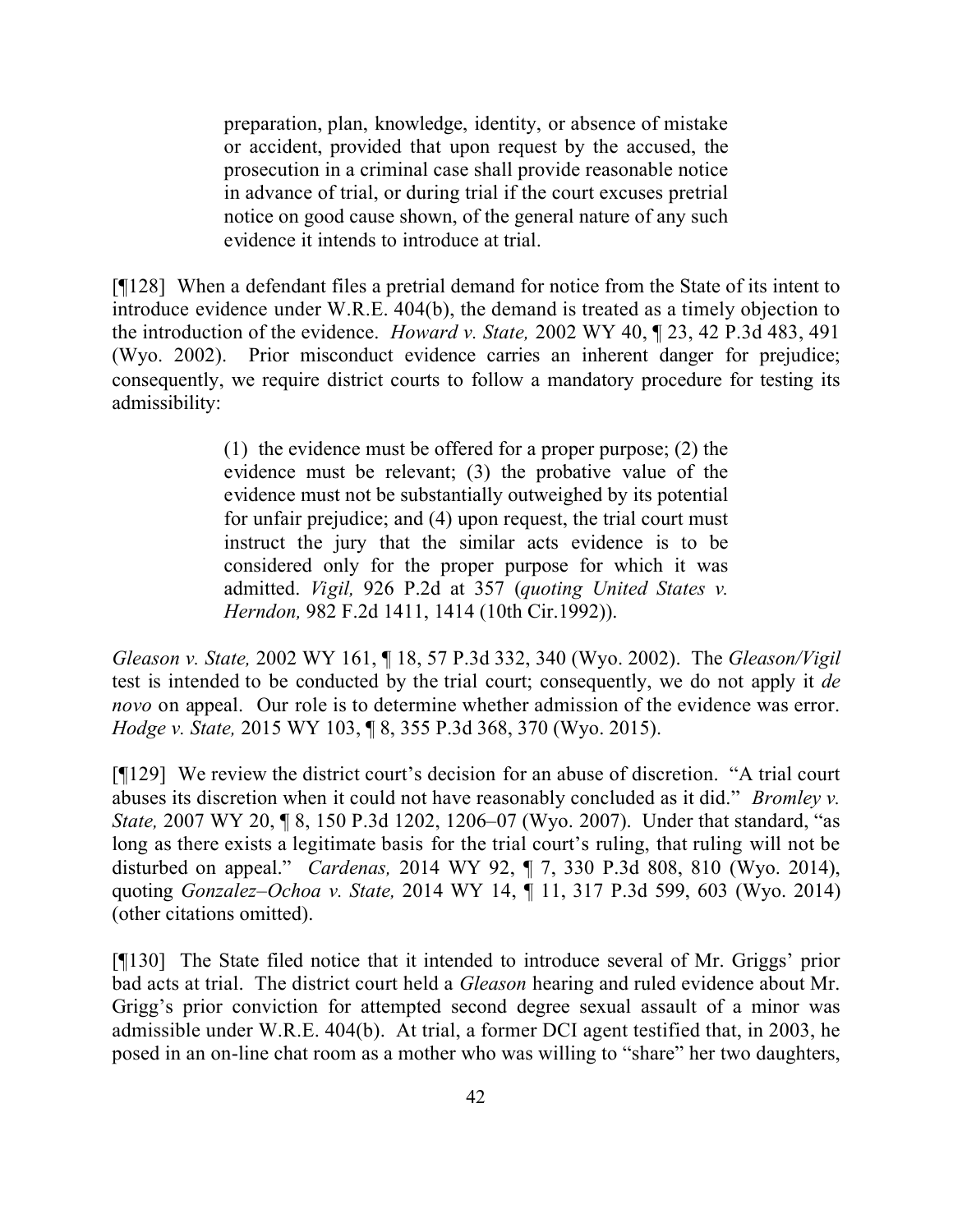ages seven and ten, for sexual acts. Mr. Griggs contacted the detective and they made arrangements to meet so he could have sex with the two young girls. He specifically described the sexual acts he wanted to perform on the two girls. Mr. Griggs traveled from Rock Springs to Cheyenne, where law enforcement arrested him.

[¶131] The district court admitted the evidence of Mr. Griggs' prior bad act for the purpose of showing his motive to sexually abuse children. He does not contest that aspect of the district court's decision and our precedent supports use of such evidence for that purpose. *See, e.g*., *Gleason, supra; Snyder v. State,* 2015 WY 91, ¶ 15, 353 P.3d 693, 695-96 (Wyo. 2015); *Brower v. State,* 1 P.3d 1210, 1214 (Wyo. 2000). Mr. Griggs' argument on appeal focuses on the prejudicial effect of the evidence of his prior conviction. One of the elements of our mandatory test is "the probative value of the evidence must not be substantially outweighed by its potential for unfair prejudice." *Gleason,* ¶ 18, 57 P.3d at 340. In *Gleason,* we required trial courts to consider specific factors when balancing probative value versus unfair prejudice.

> In determining the probative value of prior bad acts evidence, the trial court should consider the following factors:

> 1. How clear is it that the defendant committed the prior bad act?

> 2. Does the defendant dispute the issue on which the state is offering the prior bad acts evidence?

> > 3. Is other evidence available?

4. Is the evidence unnecessarily cumulative?

5. How much time has elapsed between the charged crime and the prior bad act?

. . .The trial court should [then] weigh [the following] factors against the probative value of the evidence:

1. The reprehensible nature of the prior bad act. The more reprehensible the act, the more likely the jury will be tempted to punish the defendant for the prior act.

2. The sympathetic character of the alleged victim of the prior bad act. Again, the jury will be tempted to punish the defendant for the prior act if the victim was especially vulnerable.

3. The similarity between the charged crime and the prior bad act. The more similar the acts, the greater is the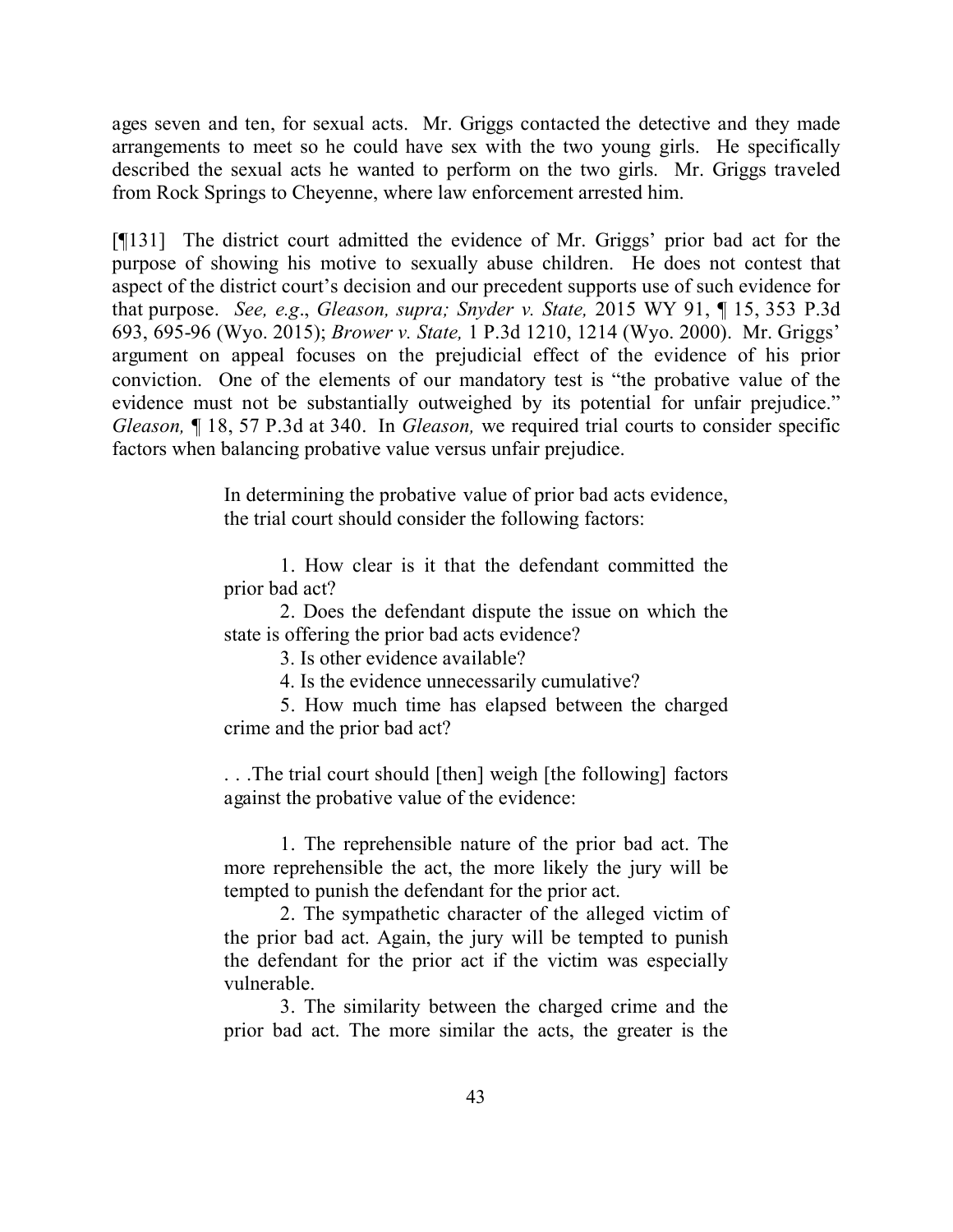likelihood that the jury will draw the improper inference that if the defendant did it once, he probably did it again.

4. The comparative enormity of the charged crime and the prior bad act. When the prior act is a more serious offense than the charged crime, the introduction of that act will tend to place the defendant in a different and unfavorable light.

5. The comparable relevance of the prior bad act to the proper and forbidden inferences. Evidence of the prior bad act may be much more probative of bad character than it is of any legitimate inference permitted by Rule 404(b).

6. Whether the prior act resulted in a conviction. The jury may be tempted to punish the defendant if they believe he escaped punishment for the prior bad act.

*Id.* at  $\sqrt{27}$ , 57 P.3d at 342–43. The trial court is not required to make express findings on each factor; however, it must provide an adequate record for this Court's review. *Id.* at ¶ 28, 57 P.3d at 343.

[¶132] The district court in the case at bar did a full *Gleason* analysis, including scrutinizing the factors for comparing the probative value and the prejudicial effect of the evidence. It concluded that, while prejudicial, the probative value of the evidence—to show Mr. Griggs' motive to have sex with young girls—outweighed the risk of unfair prejudice. Mr. Griggs does not point out any specific error in the district court's analysis. Instead, he focuses on the prosecutor's use of the prior conviction evidence in her rebuttal closing argument. In order to fully understand Mr. Grigg's argument, we need to provide some context. Prior to the closing arguments, the district court specifically instructed the jury regarding the prior bad acts evidence in Instruction No. 14:

> You heard a certain category of evidence called "other acts evidence." In this case, the evidence was that in 2003, the [D]efendant was investigated for and pleaded guilty to the charge of attempted sexual assault in the second degree.

> You may not convict a person simply because you believe he committed other acts in the past. The Defendant is on trial only for the crimes charged, and you may consider the evidence of prior acts only on the issue of motive.

[¶133] After defense counsel finished his closing argument, the prosecutor indicated that she wanted to use a power point presentation in her rebuttal argument. Defense counsel objected and expressed concern about the State bringing up the evidence of the 2003 conviction when it was not mentioned in either of the parties' initial closing arguments.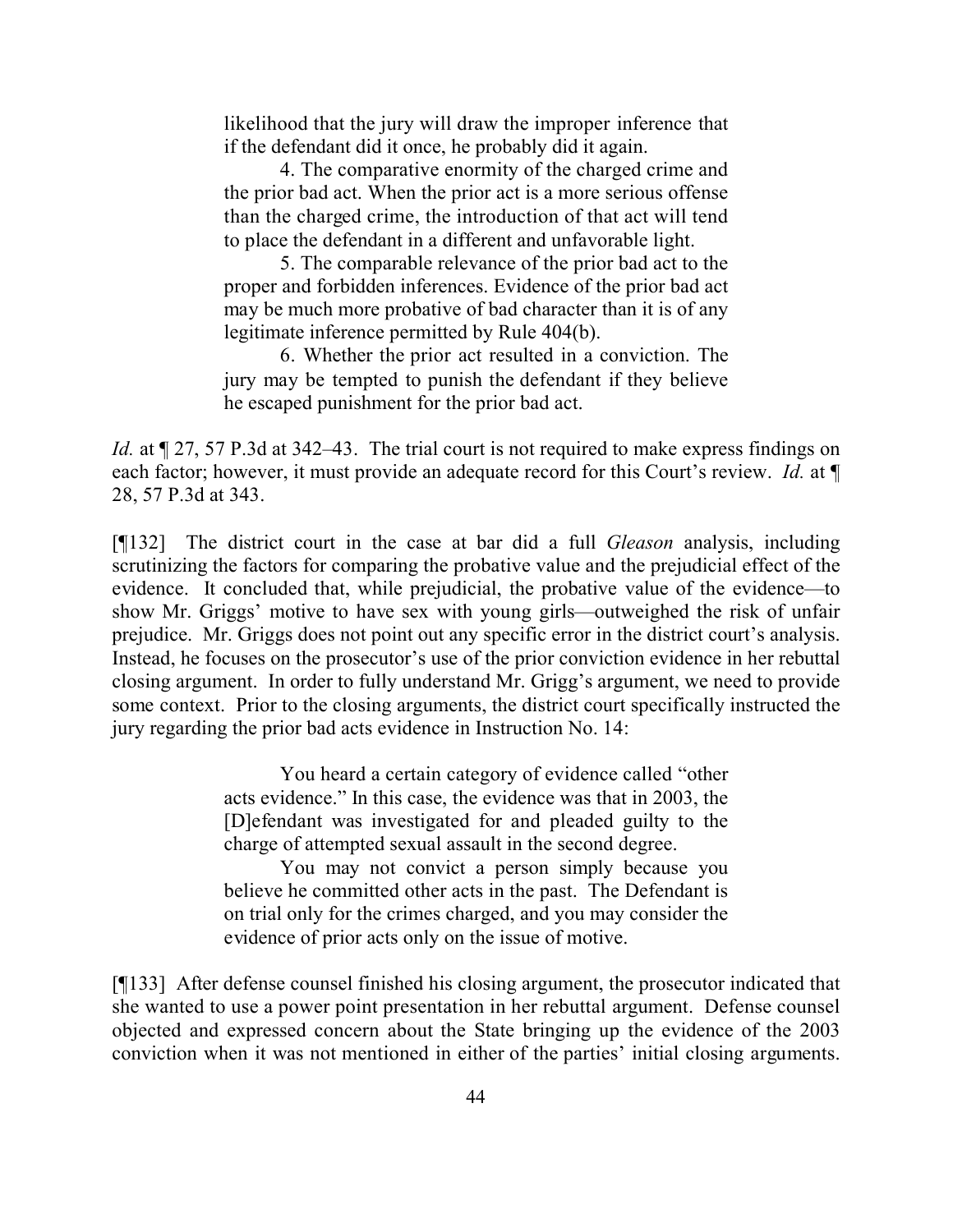The prosecutor stated that she intended to discuss the evidence in rebuttal because defense counsel had opened the door. The district court reviewed the transcript and found two instances where defense counsel mentioned Mr. Grigg's lack of motive to abuse children. Consequently, the district court ruled that the State could discuss the 2003 conviction in rebuttal but stated that defense counsel could address the jury on the matter.

[¶134] Prior to the State's rebuttal argument, defense counsel was allowed to reopen his closing argument to address the prior bad acts evidence. He explained to the jury that Mr. Griggs was only eighteen years old at the time of the prior bad act and that it had occurred nearly ten years before. Defense counsel reminded the jury it could not convict Mr. Griggs of the current charges simply because he had committed the earlier crime and the evidence of the earlier conviction could only be used for the purpose of showing motive.

[¶135] The prosecutor then addressed the 2003 conviction in her rebuttal argument as follows:

> I want to talk to you about motive. [Defense counsel] was talking to you about the 2003 case. Byron Griggs had motive. I will agree with [defense counsel], we cannot use the 2003 evidence to prove that it – Mr. Griggs did something similar in 2003, it proves that he did it this time. That's not what the State is using the evidence for.

> What we are using it for is to show what Mr. Griggs' motive is. To show you, there is evidence, in addition to what the children have told you, why would Mr. Griggs do this? This is his motive. This is actually what he has told you from the 2003 chat, what [the DCI agent] was talking about.

The prosecutor went on to describe Mr. Griggs statements in the chat, which included that he wanted to have various types of sex with "little preteen girls."

[¶136] Although Mr. Griggs argues the evidence was very prejudicial, he does not challenge the district court's findings on the various *Gleason* factors. He also does not argue specifically that the district court erred by allowing the State to discuss the 2003 conviction in its rebuttal closing argument. He simply claims the State's argument prejudiced him because the jury may have used the 404(b) evidence improperly. Given the district court instructed the jury on the proper use of the evidence, gave Mr. Griggs the opportunity to specifically address the evidence prior to the State's rebuttal, both defense counsel and the prosecutor emphasized the proper use of the evidence, and